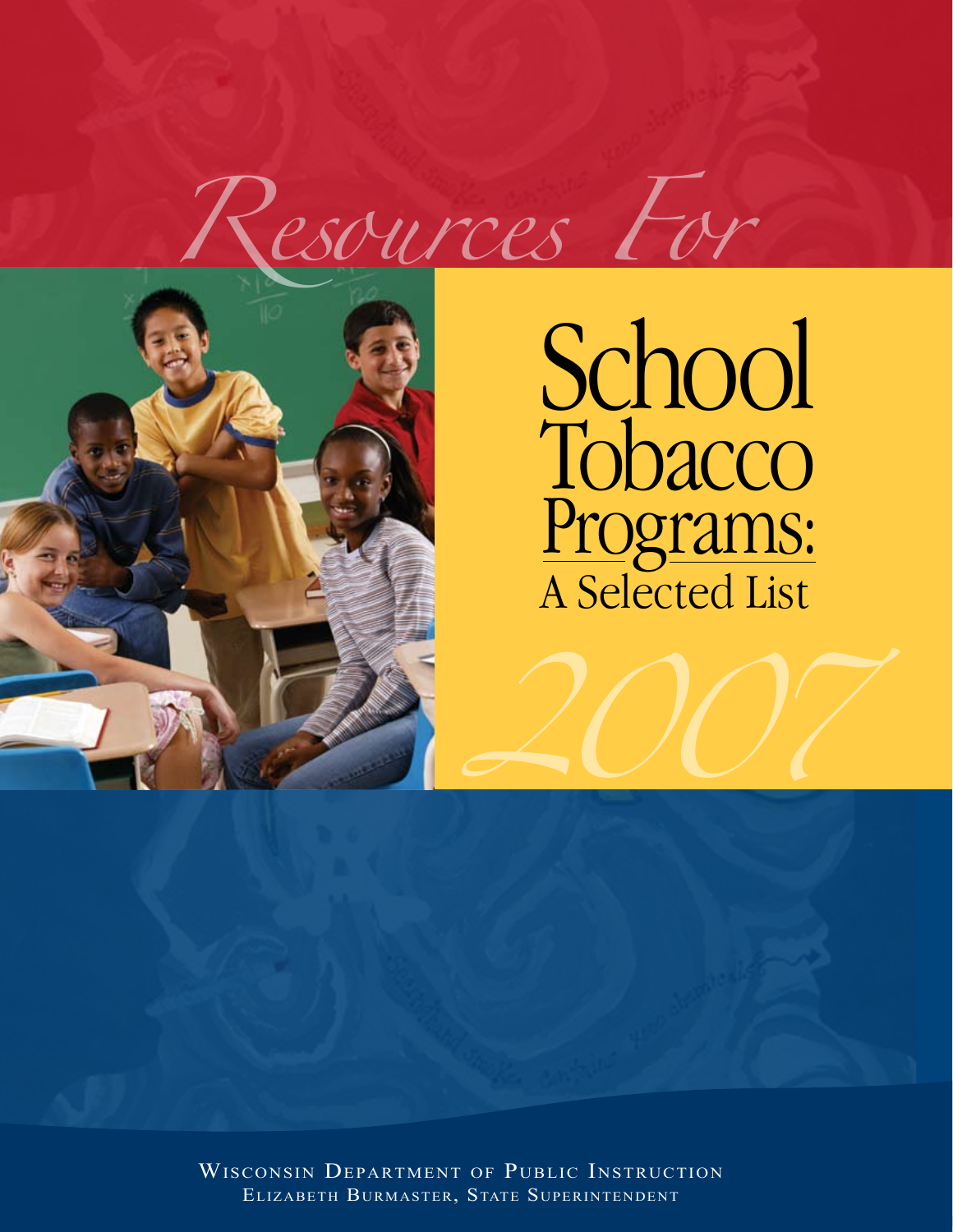# **Resources for School Tobacco Programs: A Selected List**

Student Services Prevention and Wellness Team Division for Learning Support: Equity and Advocacy



**Wisconsin Department of Public Instruction Elizabeth Burmaster, State Superintendent**

Madison, Wisconsin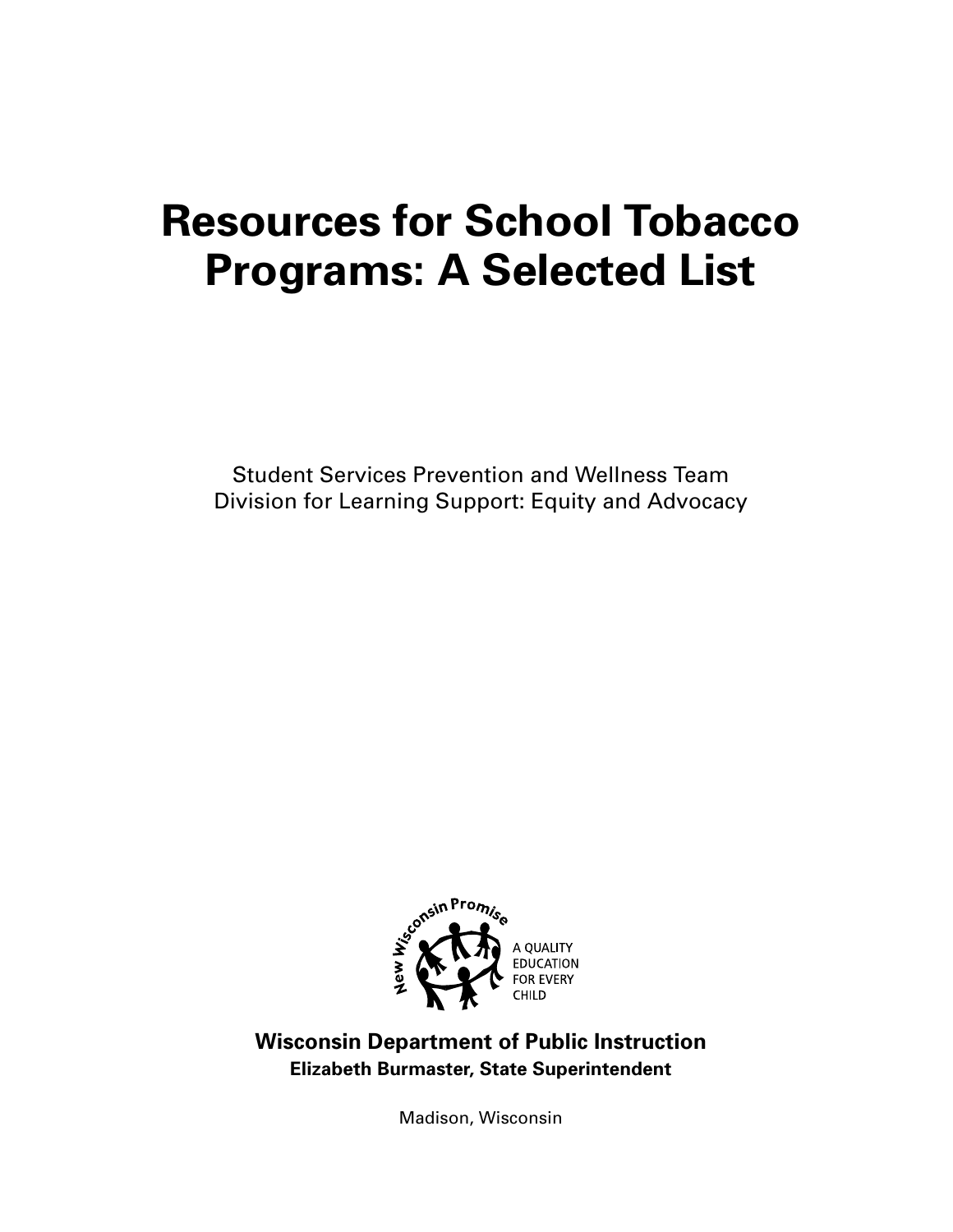This publication is available from:

Student Services/Prevention and Wellness Division of Learning Support: Equity and Advocacy

Wisconsin Department of Public Instruction 125 South Webster Street Madison, WI 53707-7841 608-266-8960 Fax: 608-266-3643

http://www.dpi.wi.gov/sspw/tadocs.html

© September 2007 Wisconsin Department of Public Instruction

The Wisconsin Department of Public Instruction does not discriminate on the basis of sex, race, color, religion, creed, age, national origin, ancestry, pregnancy, marital status or parental status, sexual orientation, or disability.

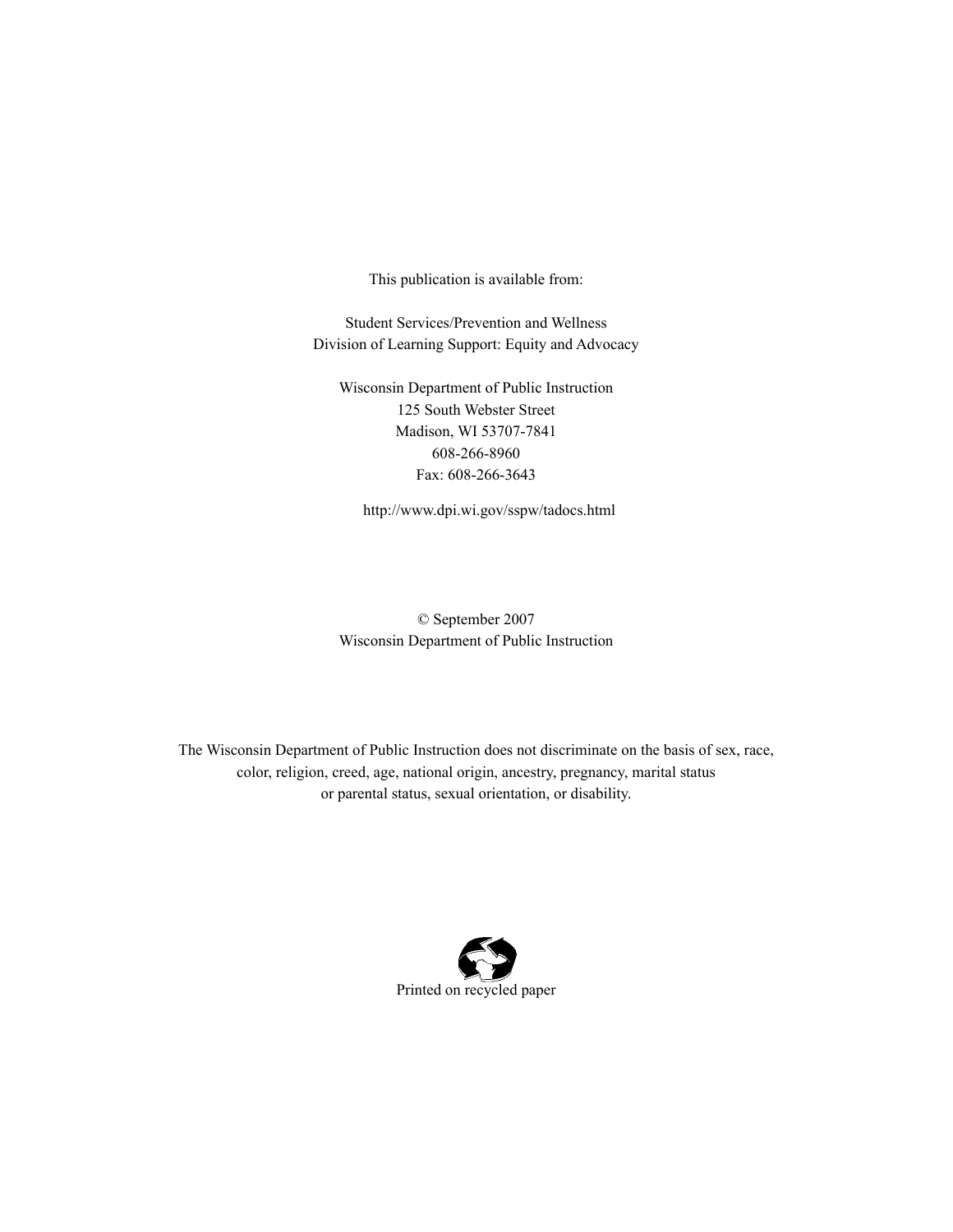|           | Resources                                                                              |                |
|-----------|----------------------------------------------------------------------------------------|----------------|
| A.        | Model Scientifically-based School Programs with Significant Evidence of Impact on      | -1             |
|           |                                                                                        | $\overline{2}$ |
|           | LifeSkills                                                                             |                |
|           | Lions Quest: Skills for Adolescence                                                    |                |
|           | Project Alert<br>Project TNT: Towards No Tobacco Use                                   |                |
|           |                                                                                        |                |
|           | <b>Family Matters</b>                                                                  |                |
|           |                                                                                        | 7              |
|           | N-O-T: Not on Tobacco                                                                  |                |
|           | Project EX                                                                             |                |
|           |                                                                                        | 9              |
|           | Project Venture                                                                        |                |
| <b>B.</b> | Other Suggested Programs and Resources for Developing Comprehensive School Programs to |                |
|           |                                                                                        | 10             |
|           |                                                                                        | 10             |
|           | Alcohol, Tobacco and Other Drug Prevention II eField trip (ATOD II eField trip)        |                |
|           | <b>B-Force</b>                                                                         |                |
|           | Get Real About Tobacco                                                                 |                |
|           | Health Smart: Tobacco, Alcohol and Other Drug Prevention<br><b>Healthy Hearts</b>      |                |
|           | Learning Modules in Social Norms in Youth Tobacco                                      |                |
|           | The Minnesota Smoking Prevention Program                                               |                |
|           | Curriculum and Instruction (continued)                                                 |                |
|           | No Ifs Ands or Butts: Smoking Kills                                                    |                |
|           | Project Breathe<br>Tar Wars                                                            |                |
|           | Targeted!                                                                              |                |
|           | Teach and Talk: Tobacco Free                                                           |                |
|           | Tobacco Use Prevention Health Literacy Performance Assessments: 2004-05 Edition        |                |
|           | Tobacco World                                                                          |                |
|           | Tobacco: A Smashing Curriculum                                                         |                |

## **Table of Contents**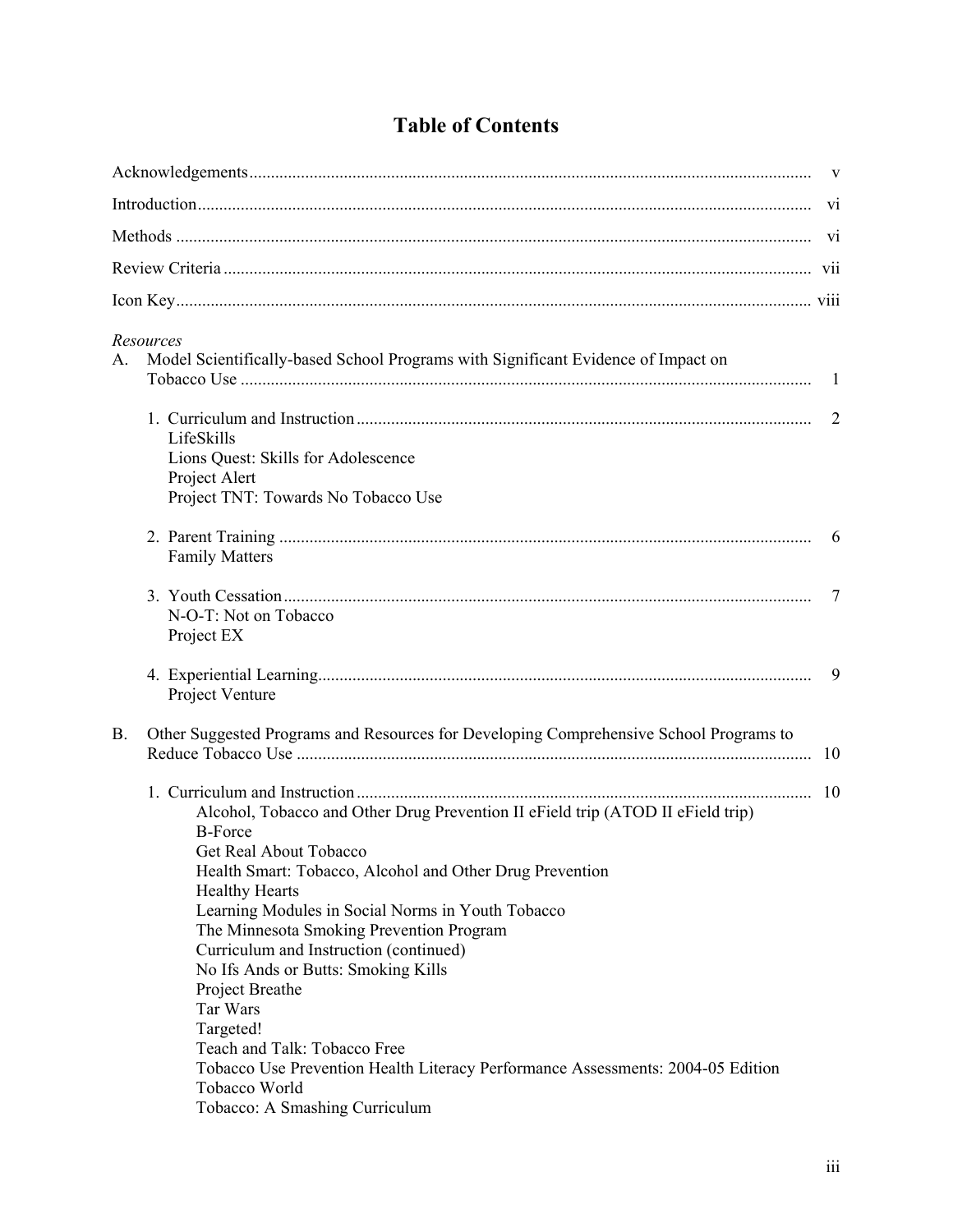|    | TATU: Teens Against Tobacco Use<br>Tobacco-Free Sports Implementation Guide and Tool Kit (Milwaukee) | 25 |
|----|------------------------------------------------------------------------------------------------------|----|
|    | Alternatives to Suspension                                                                           | 27 |
|    | <b>Enough Snuff</b>                                                                                  |    |
|    | Helping Teens Stop Using Tobacco (TAP)<br>Intervening with Teen Tobacco Users (TEG)                  |    |
|    |                                                                                                      | 30 |
|    | Body Awareness Network (BARN) Series 1                                                               |    |
|    | Clear the Air: Second-Hand Smoke Toolkit                                                             |    |
|    | Environmental Strategies: Addressing Teen Tobacco & Alcohol Use                                      |    |
|    | I Quit!                                                                                              |    |
|    | Leader of the Pack                                                                                   |    |
|    | 9 Inning Game Plan to Quit<br>Science, Tobacco and You                                               |    |
|    | Second-Hand Smoke: A Matter of Life and Breath                                                       |    |
|    | Smoking Damages Nearly Every Organ in the Human Body                                                 |    |
|    | Something Stinks in Hollywood                                                                        |    |
|    | Spit Tobacco: A Guide for Quitting                                                                   |    |
|    | The STOP Guide                                                                                       |    |
|    | <b>Tobacco Attention Grabber</b>                                                                     |    |
|    | <b>Unfiltered Facts</b>                                                                              |    |
|    | Up to Snuff                                                                                          |    |
| C. |                                                                                                      | 45 |
| D. |                                                                                                      | 46 |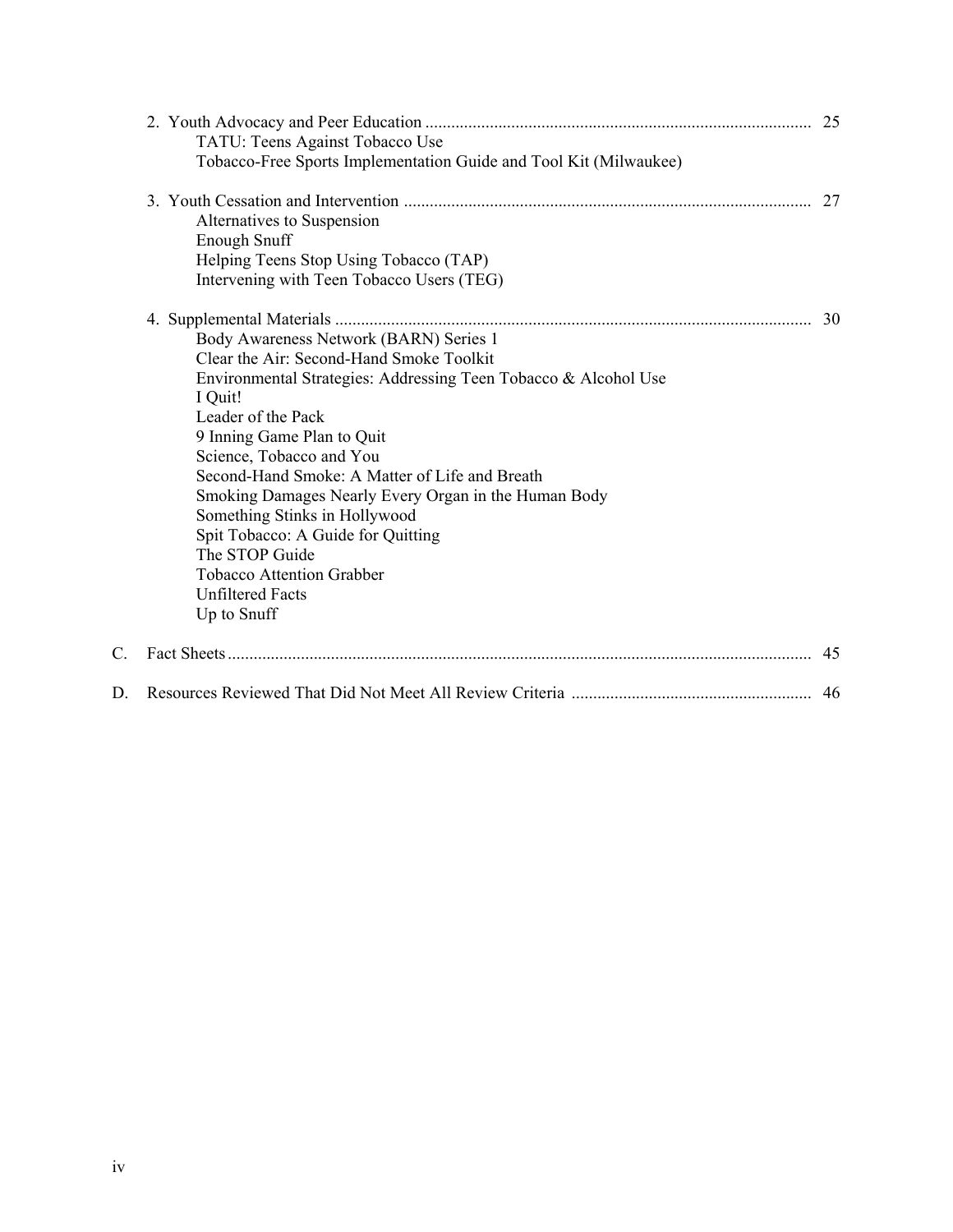#### **Acknowledgements**

The Department of Public Instruction thanks the following tobacco resource experts and Wisconsin high school students who reviewed programs and materials contained in this guide: Noel Adams, MA \* SAP/AODA Consultant Southeast Wisconsin Debbie Fischer, Substance Abuse Certification Director Rock County Youth2Youth

Sarah Apple, BS Outreach Specialist Tobacco Control Resource Center for Wisconsin

Floyd Asonwha, MS \* Retired School Counselor-ATODA Specialist Kenosha, Wisconsin

Gidget Asonwha, MSN School Nurse Kenosha Unified School District

Megge Casique, Student UW- La Crosse

Jean Christenson, MS \* ATOD Prevention Coordinator Eau Claire Area School District

Norma A. Czarnik, ICCS, CSW, RPS, CARDIII \* AODA Clinical Supervisor Theda Care Behavioral Health

Cindy Czarnik-Neimeyer, MS \* ATODA Liaison Theda Care Behavioral Health/Appleton Schools

Carley Devine, Student Stevens Point Area Senior High

Marilyn M. Devine, MS, AODA Certification \* Junior High School Counselor Stevens Point School District

Tana Feiner, BS SYNAR/WI Wins Director DHFS/DPH Tobacco Prevention & Control Jon W. Hisgen, MS, CHES Health & Physical Activity Consultant Wisconsin Department of Public Instruction

Rashonda Jones, Student UW-Madison

Geralyn Karl, BS Health Educator/Tobacco Control Specialist St. Croix County

Pamela Kanikula, MSW ATODA Program Consultant Wisconsin Department of Public Instruction

Jennifer Klimek, BS Health & Science Educator Wausaukee School District

Connie Olson, BA\* Executive Director Community Action for Tobacco Free Living

Steven Parker, Student Beloit Memorial High School

Keri Schneider, BS, Tobacco Treatment Specialist Coordinator of Tobacco Services American Lung Association

Vicki A. Stauffer, BA Section Chief DHFS/DPH/Tobacco Prevention and Control Program

\* Denotes Wisconsin Student Assistance Association Board of Directors member

Tremendous thanks is extended to Elizabeth Pease for her hours of devoted work collecting and organizing materials, summarizing information, and preparing text for this document.

This publication is supported in a large part by the Wisconsin Department of Health and Family Services Tobacco Control Program and by the Centers for Disease Control and Prevention's Division of Adolescent and School Health through a cooperative agreement on comprehensive school health programs.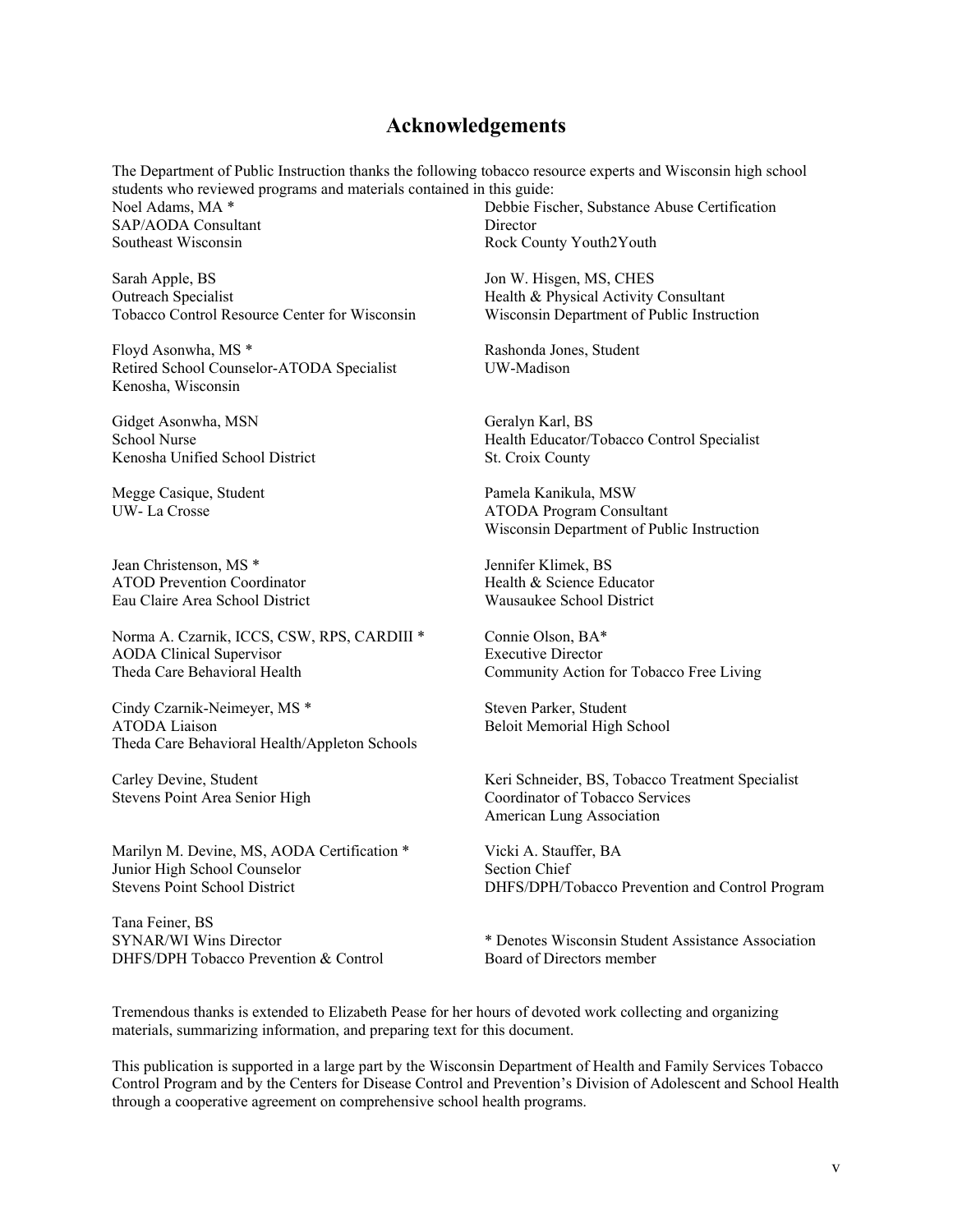#### **Introduction**

This descriptive list of resources and programs is designed to help Wisconsin school communities select materials that will assist them in implementing effective programs and policies to reduce tobacco use among youth. It is part of Wisconsin's strategic plan to reduce tobacco use. School tobacco programs and policies are recommended by the Centers for Disease Control and Prevention and other experts as necessary parts of a comprehensive plan to prevent and reduce use. School-based tobacco prevention has proven most effective when coordinated with community-wide efforts and media campaigns.

The *CDC Guidelines for School Health Programs to Prevent Tobacco Use and Addiction* (<http://www.cdc.gov/mmwr/preview/mmwrhtml/00026213.htm> ) offer guidance for implementing effective programs and policies. These guidelines recommended that schools:

- *1. Develop and enforce a school policy on tobacco use.*
- *2. Provide instruction about the short- and long-term negative physiological and social consequences of tobacco use, social influences on tobacco use, peer norms regarding tobacco use, and refusal skills.*
- *3. Provide tobacco-use prevention education in grades K-12.*
- *4. Provide program-specific training for teachers.*
- *5. Involve parents or families in supporting school-based programs to prevent tobacco use.*
- *6. Support cessation efforts among students and school staff who use tobacco.*
- *7. Assess the tobacco-use prevention program at regular intervals.*

These guidelines are consistent with the *Wisconsin Framework for Comprehensive School Health Programs*, which provides guidance for a wide variety of effective school-based health, safety, and youth development programs and initiatives.

#### **Methods**

Staff searched for evidence of effectiveness for school-based tobacco programs using first the Substance Abuse and Mental Health Services Administration's (SAMHSA) previous Model Programs list as well as the new National Registry of Effective and Promising Programs (NREPP) database. Although this newer NREPP list is replacing the previous one, it is still in the formative process. For this reason, it was decided to utilize both lists for this review. School programs initially selected for the evidence-based programs section were those readily available whose evaluations demonstrated significant positive findings regarding tobacco use for middle or high school students.

Staff also identified other school tobacco resources that were consistent with the CDC guidelines, had multiple activities, and were readily available despite a lack of evidence of impact on tobacco use in isolation from other strategies or programs.

A panel of reviewers was chosen with established expertise in tobacco prevention and intervention. These panelists represented schools as well as state and community agencies and organizations. For the first time youth joined the review process, adding their valuable insights to the process. The actual resources and the evaluation evidence of the chosen research-based programs were reviewed by the panelists who made the final recommendations of programs and resources for inclusion in this list. In some instances, the lead researchers or developers of the programs were contacted directly as a part of this review.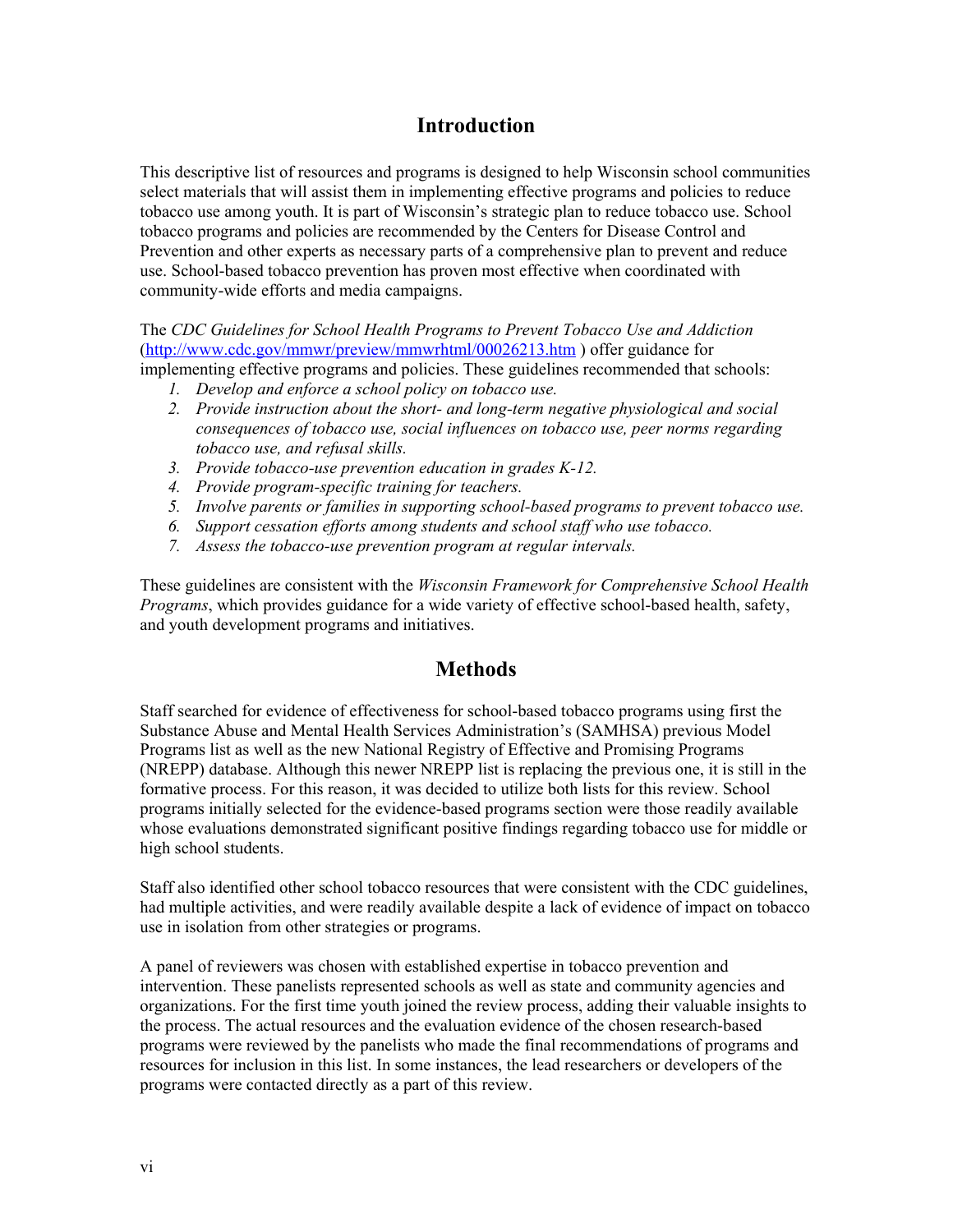#### **Review Criteria for School Tobacco Resources**

**The following criteria were used by the review committee to help determine if a resource would be included this document.** If five or six criteria [A-F] were met, the program was chosen for inclusion. If only four of the six were met, serious consideration was given to disapproval. Three or less criteria met required disapproval.

Committees reviewing tobacco materials locally may find it helpful to use an established set of criteria such as this.

- **A.** Accurate and up-to-date information
	- Information is less than 5 years old. *(Automatic sanctioning of any curricular materials if information is inaccurate, incomplete, or outdated)*
- **B.** Developmentally appropriate for intended age
	- Language, concepts, and tone (emotional message) appropriate for age and audience.
- **C.** Clear and consistent messages
	- A consistent no tobacco use message is emphasized throughout the materials.
- **D.** Non-biased
	- Representation of communities of color in actors in materials; recognizing and respecting ranges in cultural/community norms, language, and beliefs about tobacco. Equal and appropriate representation of males and females.
- **E.** Consistency with CDC Guidelines for School Health Programs to Prevent Tobacco Use and Addiction
	- $\blacksquare$  Policy
	- Curriculum and instruction
	- Teacher training
	- Family and community involvement
	- Tobacco cessation
	- Assessment/evaluation
- **F.** Resource quality
	- The visual quality, acting, sound, and/or narration are of a high standard and do not detract from the overall quality of the resource.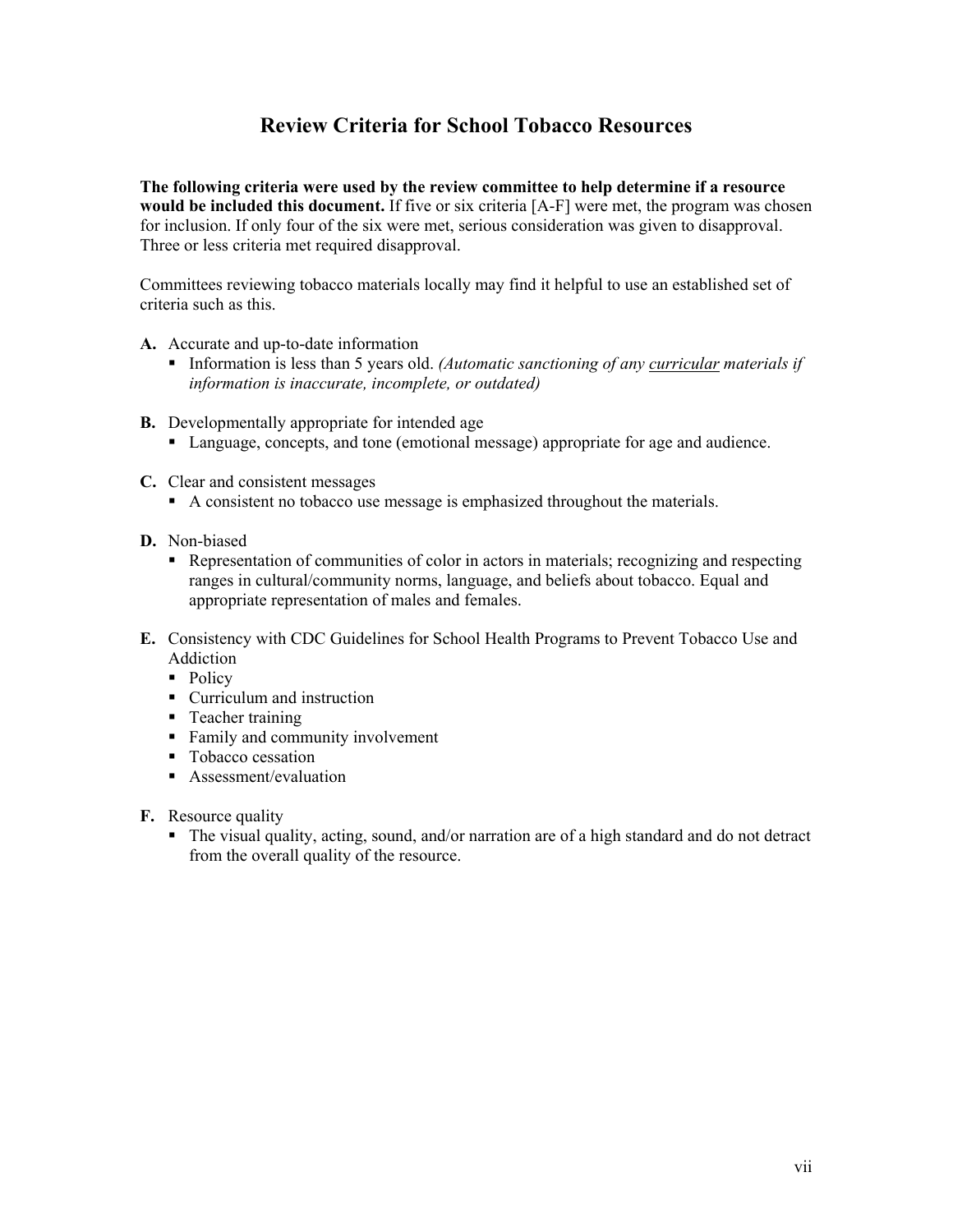# **Icon Key**

**Cessation** 

**Multi-Media** 

**Not Youth Approved** 

**Peer Educators** 

**Spit Tobacco** 

**Youth Approved** 











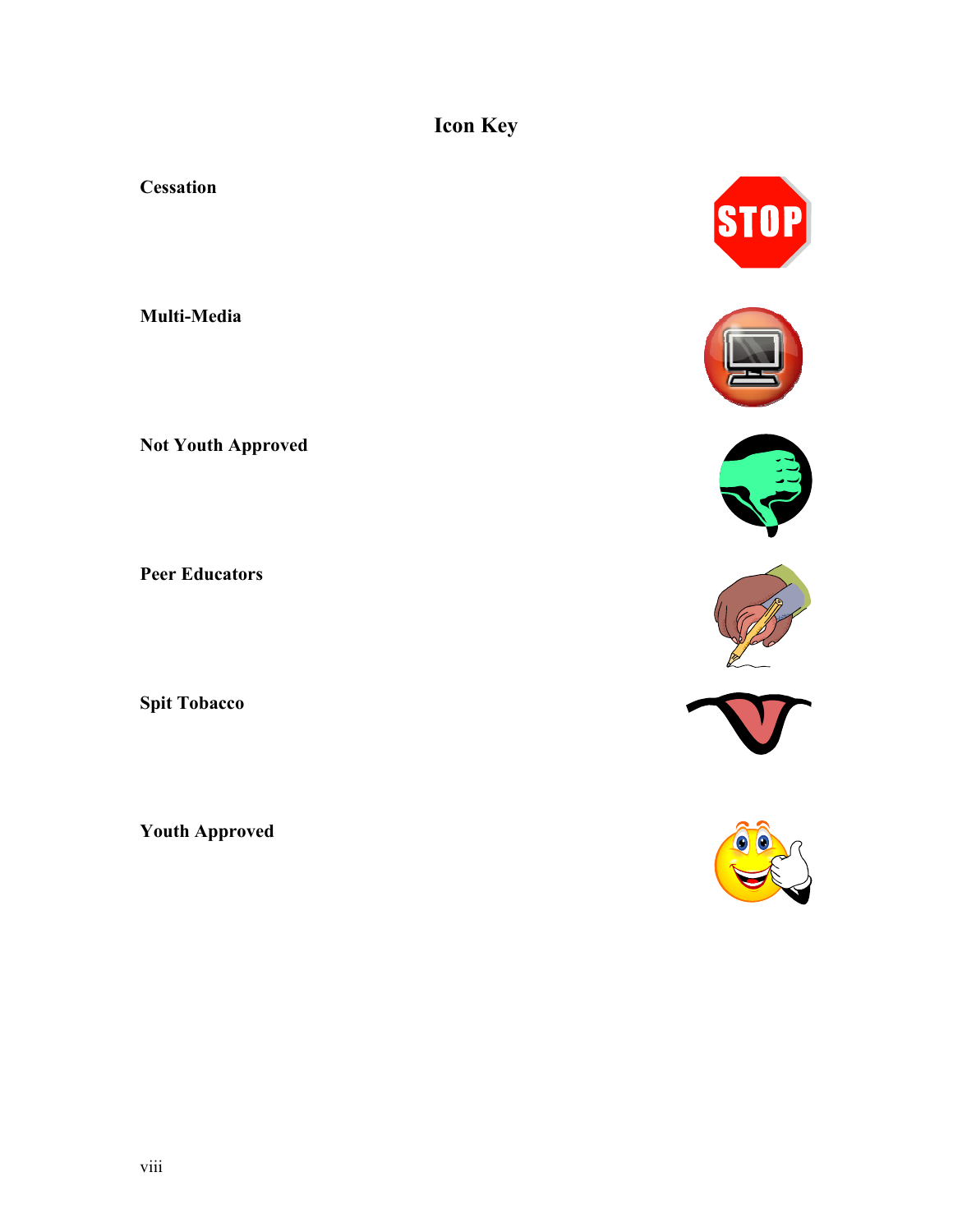#### **A. Model Scientifically-based School Programs with Significant Evidence of Impact on Tobacco Use**

The following resources are offered as examples of programs that have strong evidence of effectiveness. Each program:

- has a well-designed evaluation that had significant positive findings for students in preventing or reducing tobacco use, and
- is readily available for use by schools.

Most programs have a significant focus on tobacco, though they may be part of broader substance abuse or health programs.

Programs are listed in four categories: Curriculum and Instruction, Parent Training, Youth Cessation, and Experiential Learning.

Some programs listed on the NREPP list as model programs have not been endorsed by the panel of reviewers. These programs are designated as model programs on the "Resources Reviewed That Did Not Meet All Review Criteria" list (Section D).

*Inclusion of a program in this book does not imply endorsement by the Wisconsin Department of Public Instruction* (DPI)*.* Use of these programs is not a requirement of DPI grant programs. School communities are, however, encouraged to select or develop effective programs consistent with CDC guidelines and local needs and values.

#### **Caution Regarding Up-to-Date Factual Information**

Some resources under review were found to be valuable with the exception of their outdated factual information sheets. Recent research demonstrating the strength of social norms education as a prevention strategy confirms the necessity of providing only the most current incidence and attitude information to students. Please note Section C of this booklet listing websites where regularly updated fact sheets are available to supplement any other materials.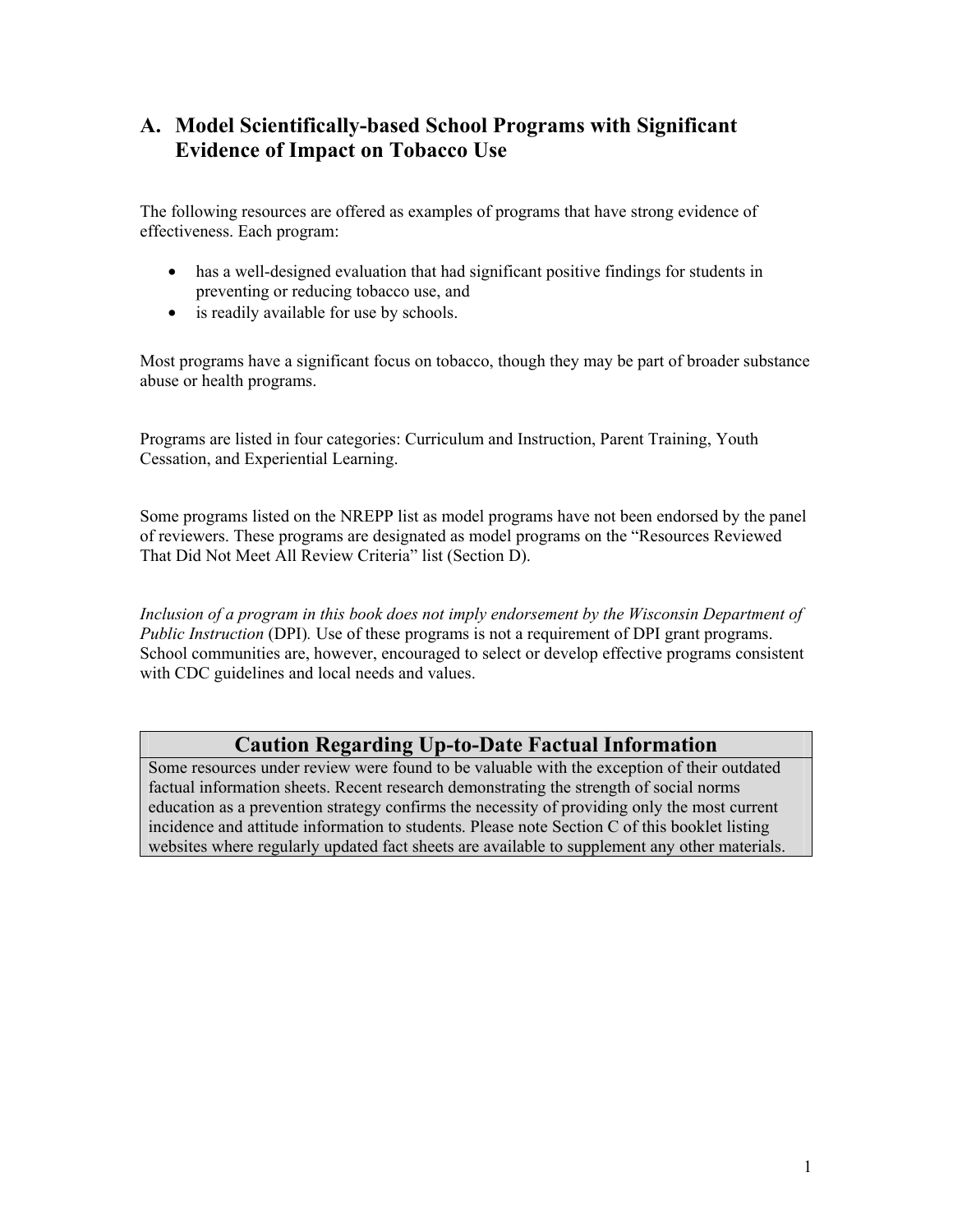## **Curriculum and Instruction**

| <b>LifeSkills</b>        |                                                                                           |
|--------------------------|-------------------------------------------------------------------------------------------|
|                          |                                                                                           |
| Target                   | Grades 6-9                                                                                |
| Length                   | 15 class periods in Year 1; 10 class periods in Year 2; 5 class periods in Year 3         |
| Cost                     | \$625 for Year 1, \$625 for Year 2, \$625 for Year 3                                      |
| Key Tobacco-             | Reduced initiation of cigarettes (also alcohol and marijuana) after 3 and 6 years         |
| related Findings         | over control group. Six-year reduction of 44% over controls.                              |
| <i><b>Objectives</b></i> | Students will be able to:                                                                 |
|                          | Describe self-image formation, its relationship to behavior and how to<br>⋗<br>improve it |
|                          | Identify myths and misconceptions about tobacco, alcohol and marijuana use<br>⋗           |
|                          | Describe physiological effects of smoking<br>$\blacktriangleright$                        |
|                          | Demonstrate effective communications, coping and relationships skills<br>➤                |
|                          | Evaluate advertising techniques used to manipulate behavior<br>➤                          |
| Theory                   | Three major components cover the critical domains found to promote drug use:              |
|                          | drug resistance skills, personal self-management skills, and general social skills.       |
|                          | Research has shown that students who develop skills in these three domains are far        |
|                          | less likely to engage in a wide range of high-risk behaviors.                             |
| <b>Materials</b>         | Teacher's manual with lessons and background material; student guide with skills          |
| Description              | guidelines, information, activities for classroom and home; relaxation audiotape.         |
| Cultural Versions        | Spanish                                                                                   |
| Training                 | Developers recommend two days of training. Information on Wisconsin training              |
|                          | sources is available from DPI Student Services, Prevention and Wellness Team:             |
|                          | 608-266-8960 or the local CESAs.                                                          |
| Date                     | 2002                                                                                      |
| Source                   | Princeton Health Press                                                                    |
|                          | 1-800-636-3415                                                                            |
|                          | http://www.lifeskillstraining.com                                                         |
| Source of                | SAMHSA and curriculum introduction                                                        |
| Information              |                                                                                           |
| Evaluator                | Some concerns about recruiting a smoker to present to students.                           |
| Comment                  |                                                                                           |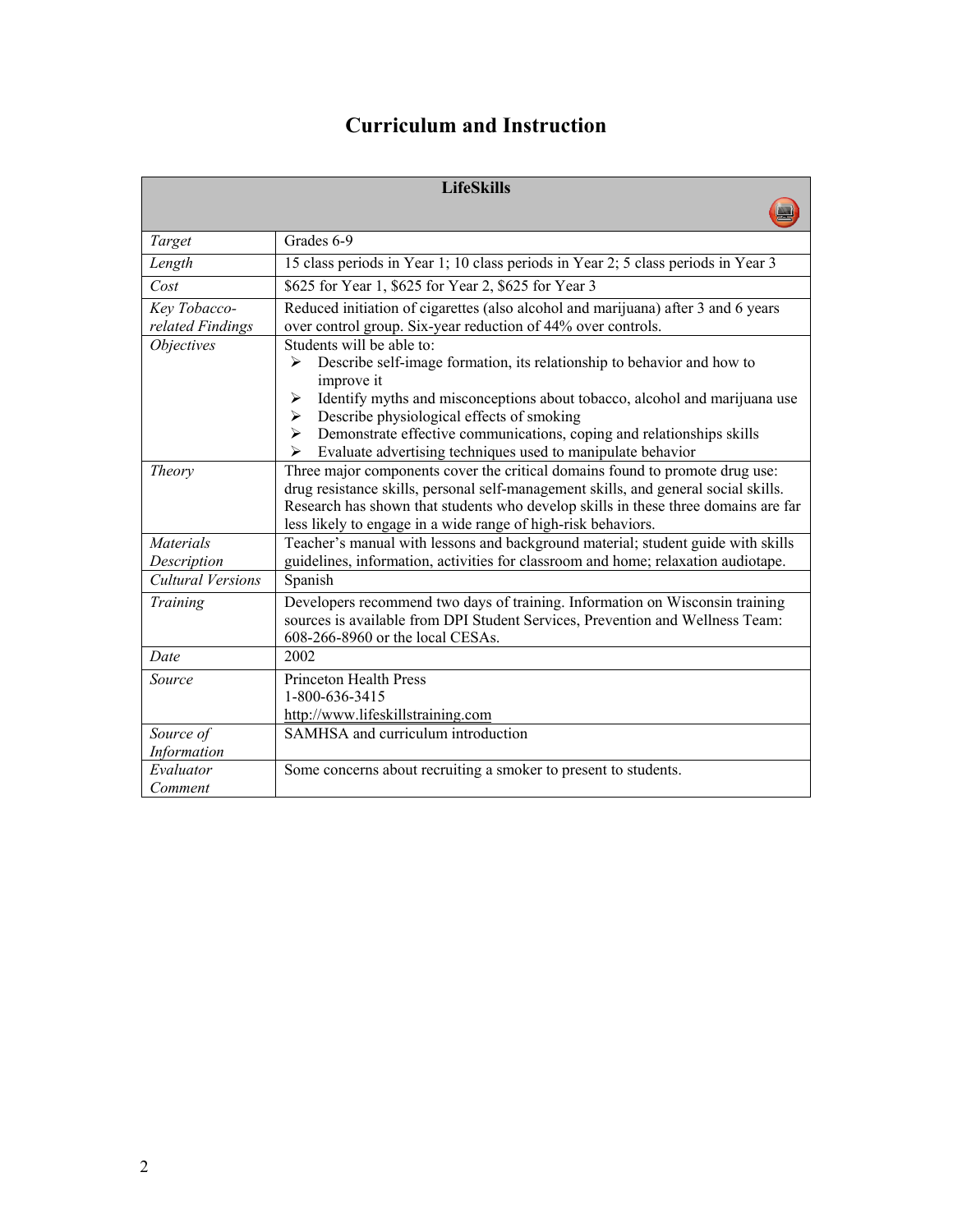| <b>Lions Quest: Skills for Adolescence</b> |                                                                                                                      |  |
|--------------------------------------------|----------------------------------------------------------------------------------------------------------------------|--|
|                                            |                                                                                                                      |  |
| Target                                     | Grades 6-8                                                                                                           |  |
| Length                                     | 102 45-minute lessons, divided into 8 sequential thematic units and a service-                                       |  |
|                                            | learning unit that extends through the curriculum. Can be delivered as a 9-week                                      |  |
| Cost                                       | mini-course, or a 3-year program.<br>\$120 for $6th$ grade kit; \$120 for $7th$ grade kit; \$120 for $8th$ grade kit |  |
|                                            |                                                                                                                      |  |
| Key Tobacco-                               | Knowledge of risks associated with use improved 43%<br>➤                                                             |  |
| related Findings                           | Significantly lower self-reported rates of using chewing tobacco<br>➤                                                |  |
|                                            | Deters initiation of regular cigarette smoking<br>➤                                                                  |  |
| <i><b>Objectives</b></i>                   | $\blacktriangleright$<br>Essential social and emotional competencies                                                 |  |
|                                            | Good citizenship skills<br>➤                                                                                         |  |
|                                            | Strong, positive character<br>➤                                                                                      |  |
|                                            | Skills and attitudes consistent with a drug-free lifestyle<br>➤                                                      |  |
|                                            | An ethic of service to others within a caring and consistent environment                                             |  |
| Theory                                     | A nurturing external environment, in which children learn critical life skills,                                      |  |
|                                            | influences and supports the internal conditions that encourages pro-social                                           |  |
|                                            | behavior and decreases risk behavior.                                                                                |  |
| <b>Materials</b>                           | Five-component structure for addressing protective factors: Classroom                                                |  |
| Description                                | Curriculum, Parent and Family Involvement, Positive School Climate,                                                  |  |
|                                            | Community Involvement, and Professional Development.                                                                 |  |
| Training                                   | An introductory 2 to 3 day workshop is necessary to receive materials.                                               |  |
| Date                                       | 2003                                                                                                                 |  |
| Source                                     | Lions-Quest                                                                                                          |  |
|                                            | 1-800-446-2700                                                                                                       |  |
|                                            | www.lions-quest.org                                                                                                  |  |
| Source of                                  | <b>SAMHSA</b> and curriculum                                                                                         |  |
| Information                                |                                                                                                                      |  |
| Evaluator                                  | Addresses the laws and cost related to tobacco, but does not have enough                                             |  |
| Comment                                    | information on the influence wielded by the tobacco industry.                                                        |  |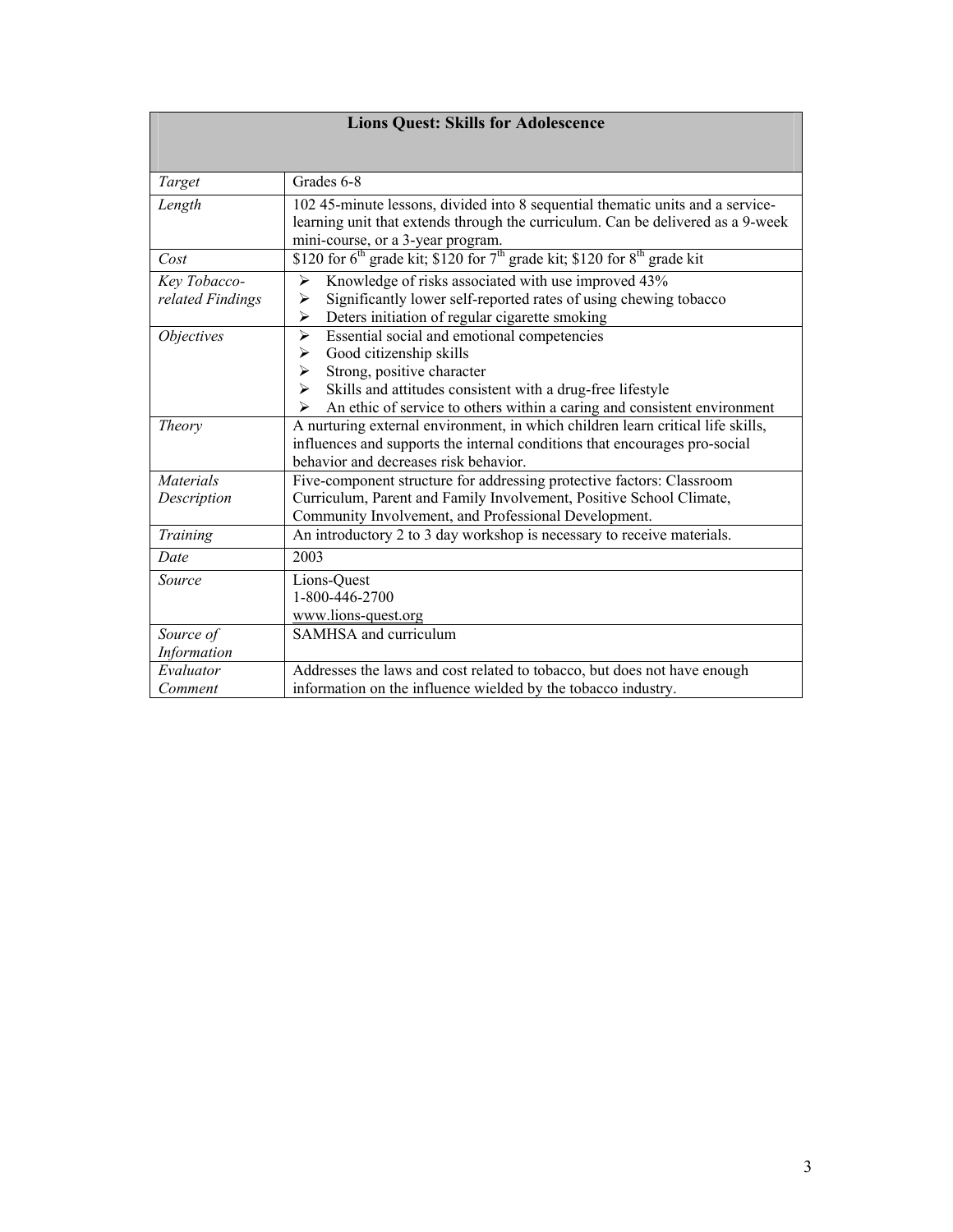| <b>Project ALERT</b>             |                                                                                                                                                                                                                                                                   |
|----------------------------------|-------------------------------------------------------------------------------------------------------------------------------------------------------------------------------------------------------------------------------------------------------------------|
|                                  |                                                                                                                                                                                                                                                                   |
| Target                           | Middle School                                                                                                                                                                                                                                                     |
| Length                           | 11 sessions in Year 1; 3 sessions in Year 2                                                                                                                                                                                                                       |
| Cost                             | \$150 per educator                                                                                                                                                                                                                                                |
| Key Tobacco-<br>related Findings | Current and occasional cigarette use was 20 to 25% lower among baseline<br>⋗<br>experimenters.<br>Regular and heavy cigarette use was one-third to 55% lower among<br>⋗<br>baseline experimenters.                                                                |
| <i><b>Objectives</b></i>         | Aims to reverse a pro-drug way of thinking and empower teens to resist social<br>pressures to use harmful substances.                                                                                                                                             |
| Theory                           | Research demonstrates that teens have a mindset about drugs. Project ALERT<br>shifts this pro-drug mindset by motivating students against drug use, providing<br>skills and strategies to resist drugs, and by establishing new non-use attitudes<br>and beliefs. |
| <b>Materials</b>                 | Classroom guided small group activities, role playing, 8 real life videos (VHS                                                                                                                                                                                    |
| Description                      | or DVD), guided classroom discussions. The curriculum focuses on<br>consequences, perceptions, resistance and expectations.                                                                                                                                       |
| Training                         | One day training required, either individually online or locally for 25 or more<br>teachers. Includes lesson plans, supporting videos and posters, updates, toll-free<br>help with implementation, access to online resources.                                    |
| Date                             | 2004                                                                                                                                                                                                                                                              |
| Source                           | <b>ETR</b> Associates<br>1-800-321-4407<br>http://pub.etr.org                                                                                                                                                                                                     |
| Source of                        | SAMHSA and curriculum introduction                                                                                                                                                                                                                                |
| Information                      |                                                                                                                                                                                                                                                                   |
| Note                             | Not reviewed in 2007 due to date of publication and model program status.                                                                                                                                                                                         |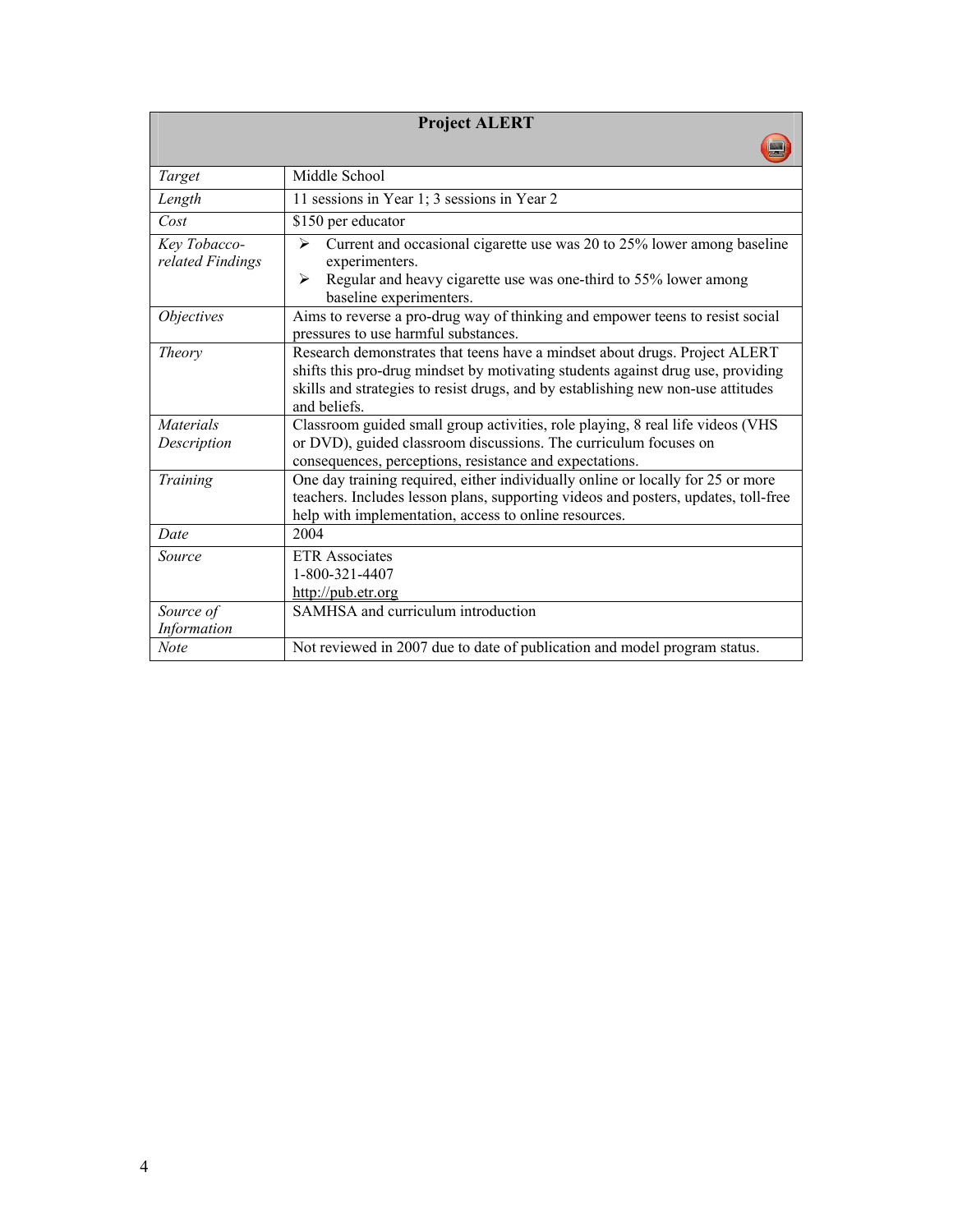| <b>Project TNT: Towards No Tobacco Use</b> |                                                                                                                                                                                                                                                                                                                                                                                   |
|--------------------------------------------|-----------------------------------------------------------------------------------------------------------------------------------------------------------------------------------------------------------------------------------------------------------------------------------------------------------------------------------------------------------------------------------|
|                                            |                                                                                                                                                                                                                                                                                                                                                                                   |
| Target                                     | Grades 7-8                                                                                                                                                                                                                                                                                                                                                                        |
| Length                                     | 10 sessions, 40-50 minutes each in $7th$ grade; 2 sessions in $8th$ grades                                                                                                                                                                                                                                                                                                        |
| Cost                                       | \$45 for teacher guide; \$18.95 for set of 5 student workbooks                                                                                                                                                                                                                                                                                                                    |
| Key Tobacco-<br>related Findings           | Initiation of cigarette smoking was reduced by 26% (average 1 and 2 year<br>➤<br>follow-up) over control group<br>Initiation of smokeless tobacco was reduced by 60%<br>➤<br>Weekly/frequent smoking was reduced by 30%<br>➤<br>Weekly/frequent smokeless use was eliminated<br>➤                                                                                                 |
| <i><b>Objectives</b></i>                   | Students will be able to:<br>Describe addiction, disease, consequences of use, prevalence of use among<br>⋗<br>peers<br>Demonstrate effective communication, refusal and coping skills<br>⋗<br>Identify media/advertising influences on teens to use tobacco<br>⋗<br>Identify methods for building self-esteem<br>⋗<br>Describe strategies for advocating for no tobacco use<br>⋗ |
| Theory                                     | In order to resist tobacco use, students need: awareness of misleading social<br>information promoting tobacco use; skills to counteract social pressures;<br>knowledge of physical consequences that tobacco use can have in their own<br>lives.                                                                                                                                 |
| <b>Materials</b>                           | Implementation manual with lessons and background material, two videos,                                                                                                                                                                                                                                                                                                           |
| Description                                | student workbook, optional kit with posters and other instructional materials.                                                                                                                                                                                                                                                                                                    |
| Cultural Versions                          | Spanish                                                                                                                                                                                                                                                                                                                                                                           |
| Training                                   | Developers recommend two days of training. Current information on Wisconsin<br>training sources is available from DPI Student Services, Prevention and<br>Wellness Team, 608-266-8960 or the local CESAs.                                                                                                                                                                         |
| Date                                       | 2004                                                                                                                                                                                                                                                                                                                                                                              |
| Source                                     | <b>ETR</b> Associates<br>1-800-321-4407<br>http://pub.etr.org                                                                                                                                                                                                                                                                                                                     |
| Source of                                  | Center for Chronic Disease Prevention and Health Promotion (CDC)                                                                                                                                                                                                                                                                                                                  |
| Information                                |                                                                                                                                                                                                                                                                                                                                                                                   |
| <b>Note</b>                                | Not reviewed in 2007 due to date of publication and model program status.                                                                                                                                                                                                                                                                                                         |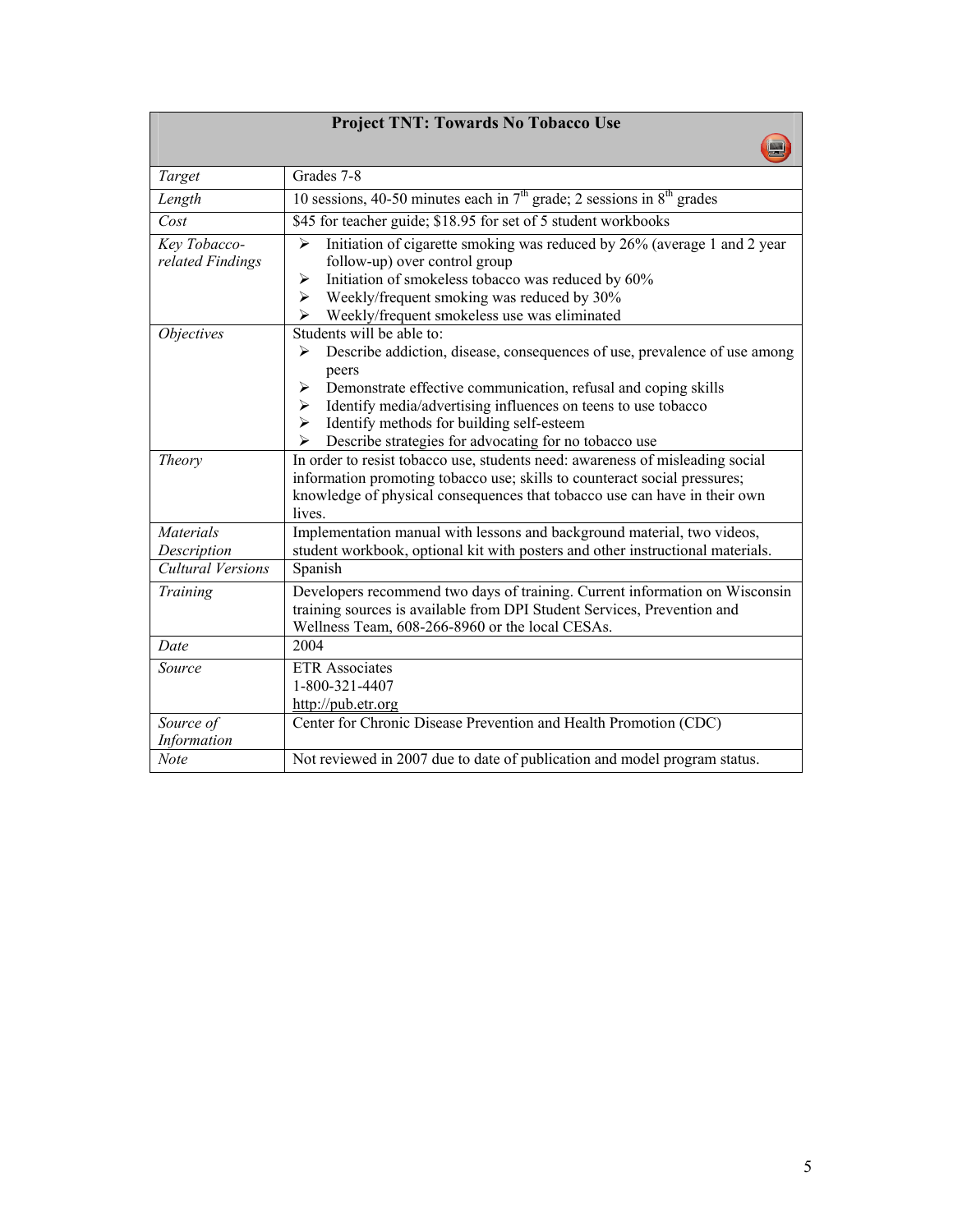# **Parent Training**

*Warning: Should not replace prevention education on the dangers of tobacco use.* 

| Target                           | Grades 6-8 and their families                                                                                                                                                                                                                                                                                                         |
|----------------------------------|---------------------------------------------------------------------------------------------------------------------------------------------------------------------------------------------------------------------------------------------------------------------------------------------------------------------------------------|
| Length                           | Various lengths, minimum of 8 weeks                                                                                                                                                                                                                                                                                                   |
| Cost                             | \$140 per family                                                                                                                                                                                                                                                                                                                      |
| Key Tobacco-<br>related Findings | 16.4% fewer adolescents initiated smoking than in the control group                                                                                                                                                                                                                                                                   |
| <i><b>Objectives</b></i>         | The program will encourage communication between family members on<br>family dynamics and the family rules about substance use.                                                                                                                                                                                                       |
| <i>Materials</i><br>Description  | Four booklets are individually mailed to the families. The booklets contain<br>activities for the family as a whole to complete. Two weeks after the booklet<br>has been received, a health educator calls the family to determine if all of the<br>objectives of the booklet have been met. If so, the subsequent booklet is mailed. |
| Training                         | None                                                                                                                                                                                                                                                                                                                                  |
| Date                             | 2001                                                                                                                                                                                                                                                                                                                                  |
| Source                           | Karl E. Bauman, Ph.D.<br>116 Nolen Lane<br>Chapel Hill, NC 27516<br>kbauman@mindspring.com<br>http://familymatters.sph.unc.edu/index.htm                                                                                                                                                                                              |
| Source of<br>Information         | <b>NREPP</b>                                                                                                                                                                                                                                                                                                                          |
| Evaluator<br>Comment             | This is a convenient strategy to reach younger families with tough/full<br>schedules. Needs updated information/fact sheets.                                                                                                                                                                                                          |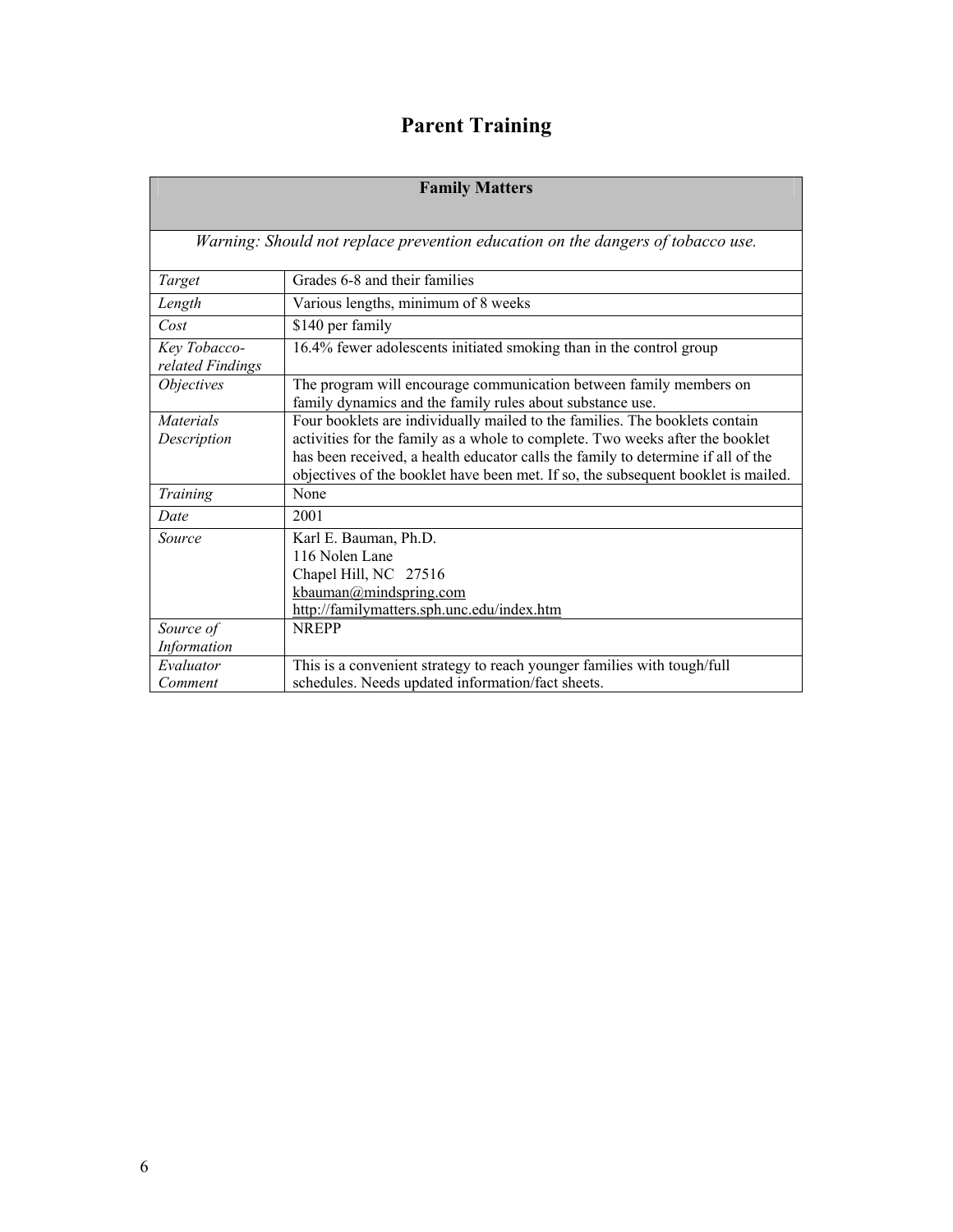#### **Youth Cessation**

| <b>N-O-T: Not on Tobacco</b>     |                                                                                                                                                                                                                                                                                                                                                                                  |
|----------------------------------|----------------------------------------------------------------------------------------------------------------------------------------------------------------------------------------------------------------------------------------------------------------------------------------------------------------------------------------------------------------------------------|
|                                  |                                                                                                                                                                                                                                                                                                                                                                                  |
| Target                           | Grades 6-12                                                                                                                                                                                                                                                                                                                                                                      |
| Length                           | Ten sessions with four booster sessions                                                                                                                                                                                                                                                                                                                                          |
| Cost                             | Training is \$45 per facilitator, materials are provided with the training                                                                                                                                                                                                                                                                                                       |
| Key Tobacco-<br>related Findings | Post-program evaluation shows a 21% quit rate among teens. Of those who<br>continued to smoke, 76% reduced the number of cigarettes smoked during<br>weekdays, 71% reduced the number of cigarettes smoked on weekends. These<br>results were self-reported by the teens and were chemically validated.<br>2004-05 school year results for Wisconsin indicate a 37.1% quit rate. |
| <i><b>Objectives</b></i>         | A total health approach to help adolescents:<br>Stop smoking or reduce the number of cigarettes smoked<br>≻<br>Increase healthy lifestyle behaviors<br>➤<br>Improved life management skills<br>➤                                                                                                                                                                                 |
| Theory                           | Based on social cognitive theory, the program trains youth in self-management<br>and stimulus control, social skills and social influence, stress management,<br>relapse prevention, techniques to manage nicotine withdrawal, weight<br>management, and peer pressure                                                                                                           |
| <b>Materials</b><br>Description  | N-O-T is a voluntary rather than punitive program. It is gender-sensitive and<br>separates participants by gender in small groups using diverse instructional<br>methods. Materials are in the form of a teacher manual, student manuals, and<br>weekly incentives.                                                                                                              |
| Training                         | To become certified, facilitators are required to attend an eight-hour training<br>available through the American Lung Association of Wisconsin. The curriculum<br>is not available for purchase only.                                                                                                                                                                           |
| Date                             | 2003                                                                                                                                                                                                                                                                                                                                                                             |
| Source                           | American Lung Association of Wisconsin<br>1-262-782-7833<br>www.lungusa.org                                                                                                                                                                                                                                                                                                      |
| Source of<br>Information         | <b>SAMHSA</b> and curriculum introduction                                                                                                                                                                                                                                                                                                                                        |
| <b>Note</b>                      | Not reviewed in 2007 due to date of publication and model program status.                                                                                                                                                                                                                                                                                                        |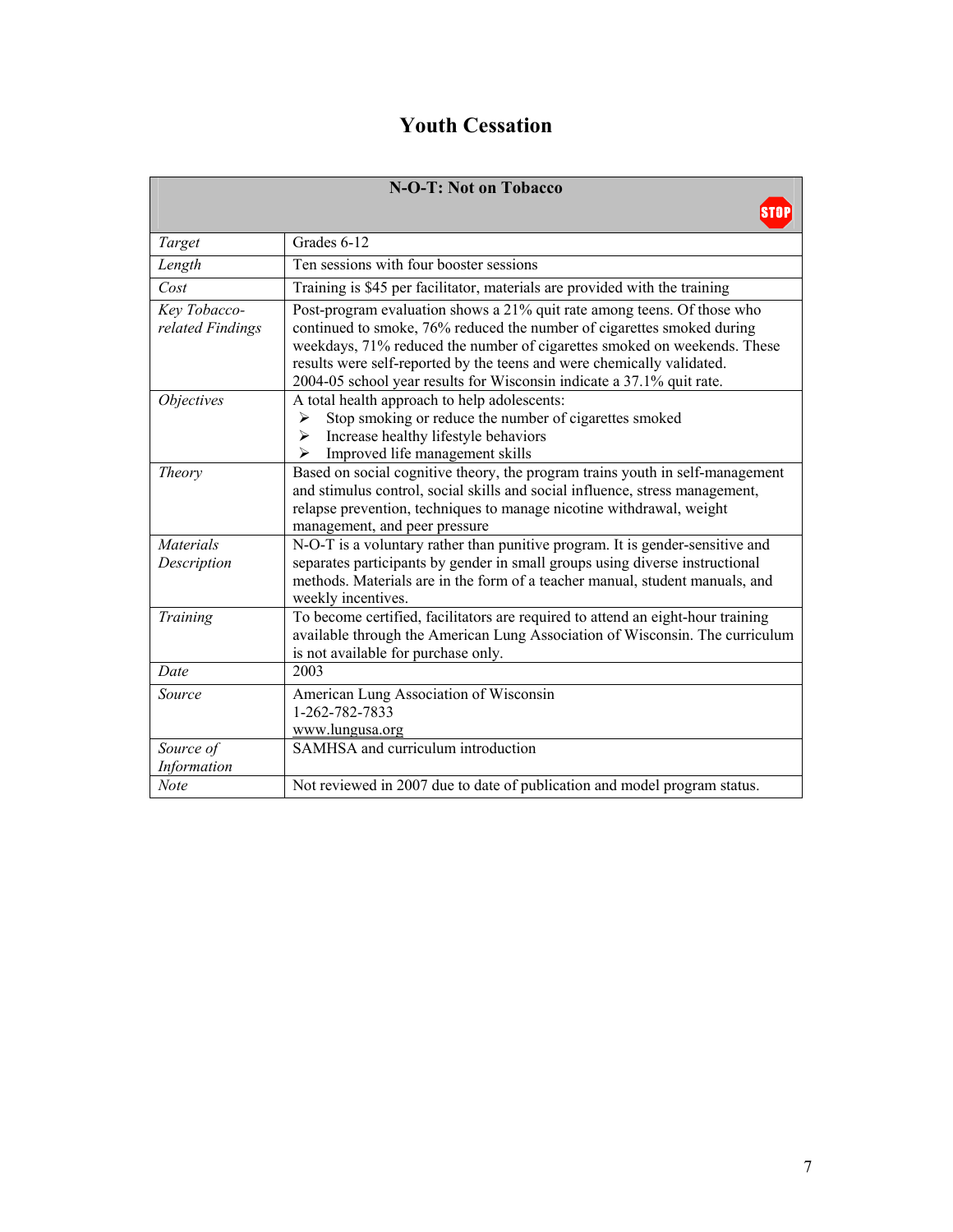| <b>Project EX</b>                |                                                                                                                                                                                                                                                                                                                                                                             |  |
|----------------------------------|-----------------------------------------------------------------------------------------------------------------------------------------------------------------------------------------------------------------------------------------------------------------------------------------------------------------------------------------------------------------------------|--|
|                                  |                                                                                                                                                                                                                                                                                                                                                                             |  |
| Target                           | Ages 14-19                                                                                                                                                                                                                                                                                                                                                                  |  |
| Length                           | 8 sessions delivered over a 6 week period                                                                                                                                                                                                                                                                                                                                   |  |
| Cost                             | Training: \$1,100 to \$2,000; \$60 for teacher's guide, \$35 for 5 student<br>workbooks, \$2.50 each for three articles                                                                                                                                                                                                                                                     |  |
| Key Tobacco-<br>related Findings | Project EX participants maintained a 17 percent quit rate 5 months after the<br>program's quit day, compared to 8 percent of the control group.                                                                                                                                                                                                                             |  |
| <i><b>Objectives</b></i>         | The program builds interpersonal, coping, commitment, and decision-making<br>skills, and provides training in self-control, all in an effort to facilitate tobacco<br>cessation.                                                                                                                                                                                            |  |
| <b>Materials</b><br>Description  | Project EX is delivered in a <i>clinic</i> setting and involves enjoyable, motivating<br>activities, including games, talk shows, and alternative exercises such as yoga.<br>It has been implemented with African American, Asian American,<br>Hispanic/Latino and White youth, in suburban and urban settings and has been<br>replicated in an alternative school setting. |  |
| Cultural Versions                | Spanish                                                                                                                                                                                                                                                                                                                                                                     |  |
| Training                         | Not required, but available upon request.                                                                                                                                                                                                                                                                                                                                   |  |
| Date                             | 2004                                                                                                                                                                                                                                                                                                                                                                        |  |
| Source                           | Institute for Health Promotion and Disease Prevention Research<br>1000 S. Fremont Avenue, Unit 8, Building A-4, Room 6129<br>University of Southern California<br>Alhambra, CA 91803<br>Phone: (626) 457-6635<br>Fax: (626) 376-0389<br>ssussma@usc.edu                                                                                                                     |  |
| Source of                        | SAMHSA and curriculum introduction                                                                                                                                                                                                                                                                                                                                          |  |
| Information                      |                                                                                                                                                                                                                                                                                                                                                                             |  |
| Note                             | Not reviewed in 2007 due to date of publication and model program status.                                                                                                                                                                                                                                                                                                   |  |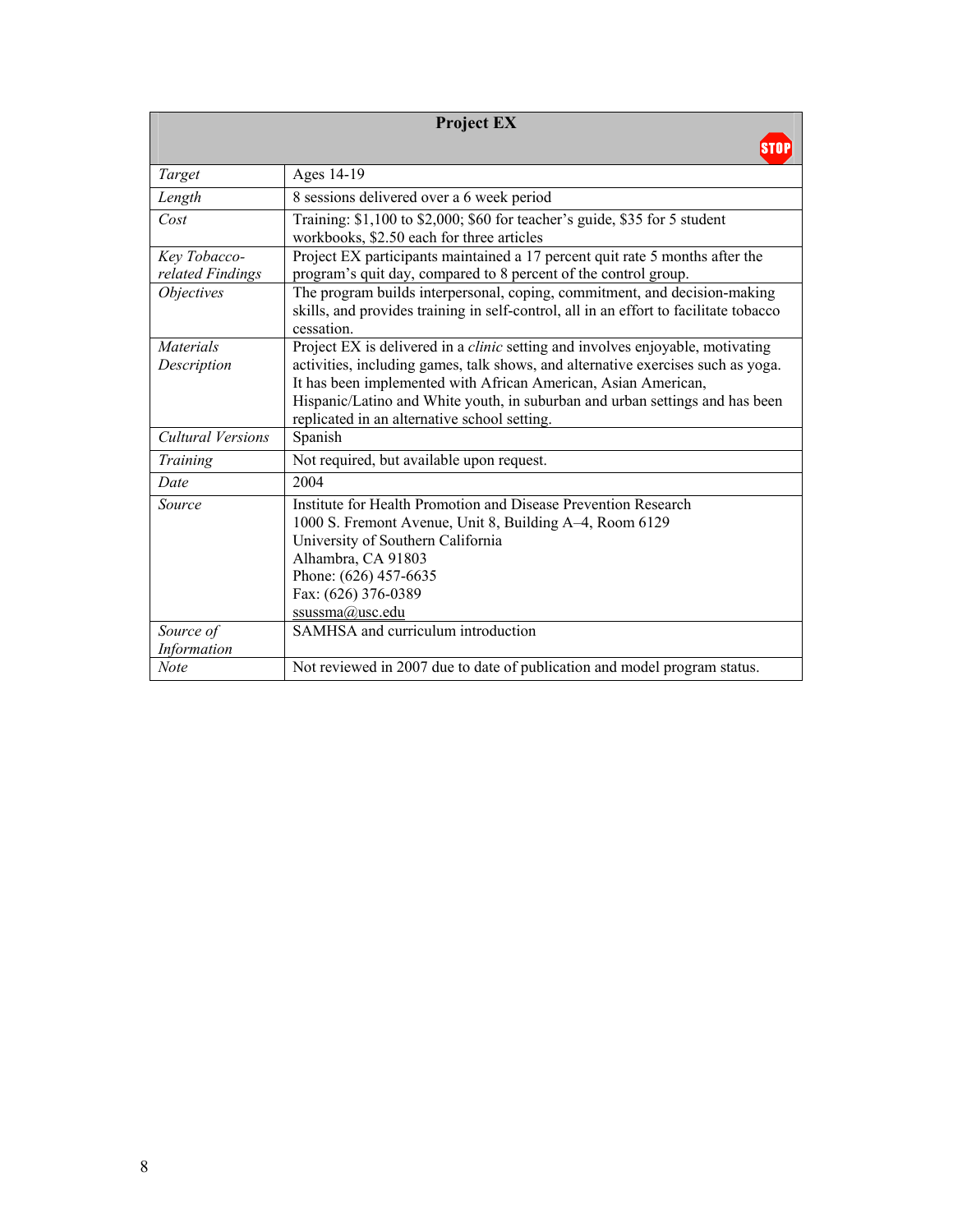# **Experiential Learning**

| <b>Project Venture</b>           |                                                                                                                                                                                                                                                                                                                     |  |  |
|----------------------------------|---------------------------------------------------------------------------------------------------------------------------------------------------------------------------------------------------------------------------------------------------------------------------------------------------------------------|--|--|
|                                  |                                                                                                                                                                                                                                                                                                                     |  |  |
|                                  | Warning: Should not replace prevention education on the dangers of tobacco use.                                                                                                                                                                                                                                     |  |  |
| Target                           | Grades 5-9                                                                                                                                                                                                                                                                                                          |  |  |
| Length                           | About 20 hourly in-school sessions per year, one 2-3 hour after-school session<br>per week and one day-long weekend/vacation-time activity per month, 4<br>community service-learning projects plus 4 family events per year, 7 day<br>leadership camp in the summer                                                |  |  |
| Cost                             | The cost for serving 100 youth, including salaries for personnel to implement<br>the program, purchase of equipment if needed, rental of camp facilities, is as<br>much as \$100,000. This cost could be greatly reduced if staff and facilities are<br>already in place.                                           |  |  |
| Key Tobacco-<br>related Findings | Lifetime tobacco use was significantly reduced<br>➤<br>Frequency of tobacco use was significantly reduced<br>➤<br>Designed for and tested with high-risk, rural, low-income American Indian<br>populations, but replicated with urban American Indians, Alaska Natives,<br>Hispanics/Latinos, and Native Hawaiians. |  |  |
| <i><b>Objectives</b></i>         | Project Venture aims to prevent substance use and related problems through:<br>Classroom-based problem-solving activities<br>➤<br>Outdoor experiential activities<br>➤<br>Adventure camps and treks<br>➤<br>Community-oriented service learning<br>➤                                                                |  |  |
| Theory                           | Built on the concept of "Habilitation" which emphasizes specific problem-<br>solving and leadership skills that are nurtured in young people through<br>interaction in the community and the natural world. Inspired by Native<br>American values.                                                                  |  |  |
| <b>Materials</b><br>Description  | Comprehensive planning, curriculum and activity guide                                                                                                                                                                                                                                                               |  |  |
| Training                         | Curriculum guide may not be purchased without also contracting for a<br>minimum of two trainings-one at the new program site and a second training in<br>New Mexico at the National Indian Youth Leadership Project's Sacred<br>Mountain Learning Center.                                                           |  |  |
| Date                             | 2005                                                                                                                                                                                                                                                                                                                |  |  |
| Source                           | National Indian Youth Leadership Project<br>1-505-722-9176<br>www.niylp.org                                                                                                                                                                                                                                         |  |  |
| Source of<br>Information         | SAMHSA and program introduction                                                                                                                                                                                                                                                                                     |  |  |
| Evaluator<br>Comment             | Teaches personal skills that raise self-awareness and competence. Does not<br>specifically address tobacco or any other substances. Good for Native American<br>populations.                                                                                                                                        |  |  |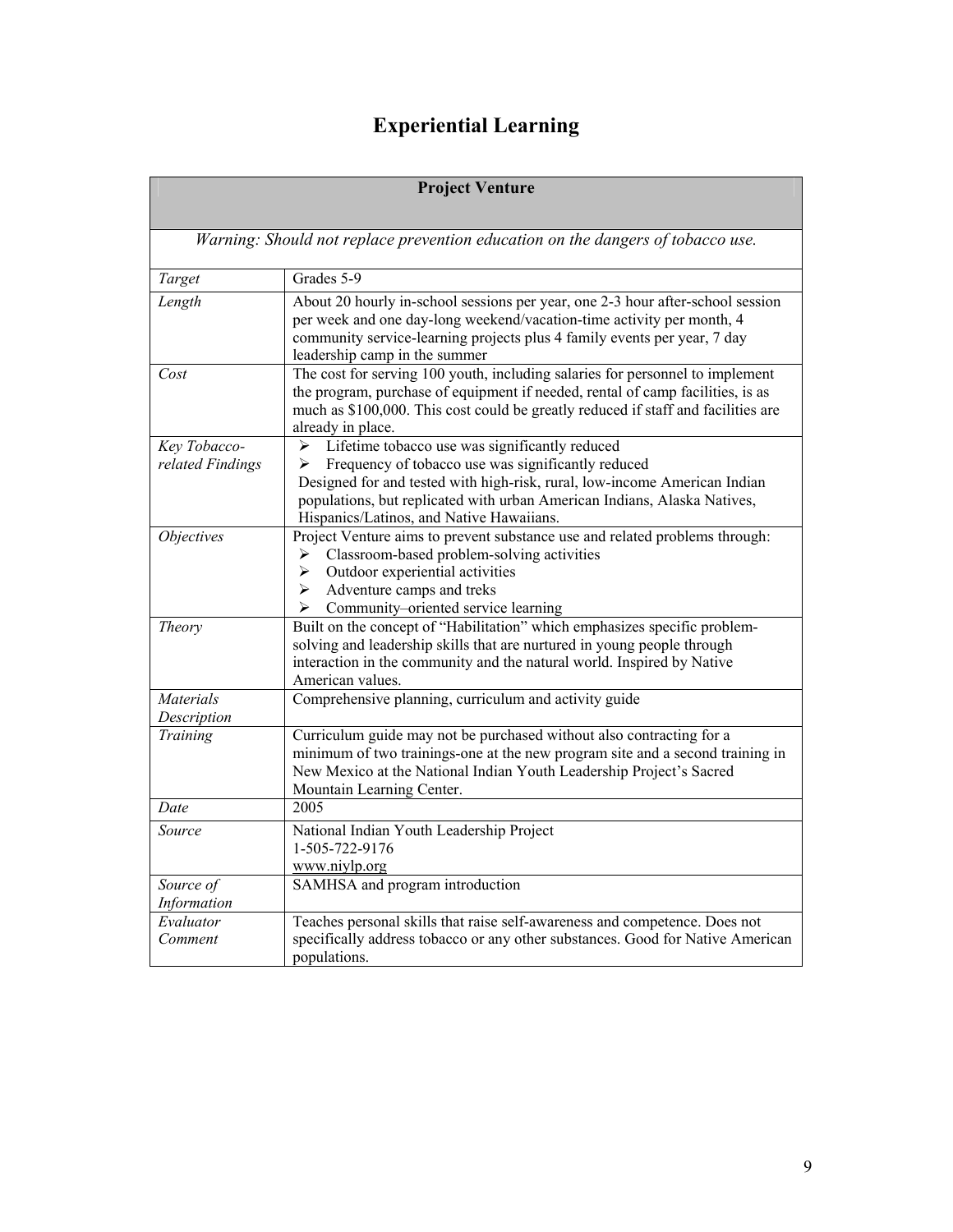#### **B. Other Suggested Programs and Resources for Developing Comprehensive School Programs to Reduce Tobacco Use**

The following resources, while not model programs, still follow best practice strategies for tobacco prevention. School communities may find these helpful in developing effective programs, policies, and practices consistent with the *CDC Guidelines for School Programs to Prevent Tobacco Use and Addiction*. These include resources for: **curriculum and instruction, youth advocacy and peer education, youth tobacco cessation and intervention programs, and supplemental materials**. Some resources can also be of assistance with teacher training, family and community involvement, and evaluation.

*Inclusion of a program or resource does not imply endorsement by the Wisconsin Department of Public Instruction.* Use of these resources is not a requirement of DPI grant programs. School communities are encouraged to select or develop effective programs consistent with CDC guidelines and local needs and values.

#### **Caution Regarding Up-to-Date Factual Information**

Some resources under review were found to be valuable with the exception of their outdated factual information sheets. Recent research demonstrating the strength of social norms education as a prevention strategy confirms the necessity of providing only the most current incidence and attitude information to students. Please note Section C of this booklet listing websites where regularly updated fact sheets are available to supplement any other materials.

| Alcohol, Tobacco and Other Drug Prevention II eField trip |                                                                                                                                                                                                |
|-----------------------------------------------------------|------------------------------------------------------------------------------------------------------------------------------------------------------------------------------------------------|
|                                                           | (ATODII eField trip)                                                                                                                                                                           |
| Target                                                    | Grades 6-9                                                                                                                                                                                     |
| Length                                                    | 12 weeks (12-15 classroom hours)                                                                                                                                                               |
| Cost                                                      | \$12 per student (up to 99 students)                                                                                                                                                           |
| <i>Objectives</i>                                         | Substance abuse prevention<br>⋗<br>Understand the role of the media in decision-making<br>⋗                                                                                                    |
| <i>Materials</i><br>Description                           | The program covers a wide variety of ATODA prevention content in an<br>interactive manner, with 38 interactive learning activities and games, pre- and<br>post-test, mini-lessons, and videos. |
| Format                                                    | Web-based                                                                                                                                                                                      |
| Date                                                      | Unknown                                                                                                                                                                                        |
| Source                                                    | Children's Health Education Center<br>1533 North RiverCenter Drive<br>Milwaukee, WI 53212<br>414-765-9355<br>www.bluekids.org                                                                  |
| Source of<br>Information                                  | Children's Health Education Center sales representative                                                                                                                                        |
| Evaluator<br>Comment                                      | Experienced some difficulties/confusion with the game.                                                                                                                                         |

#### **Curriculum and Instruction**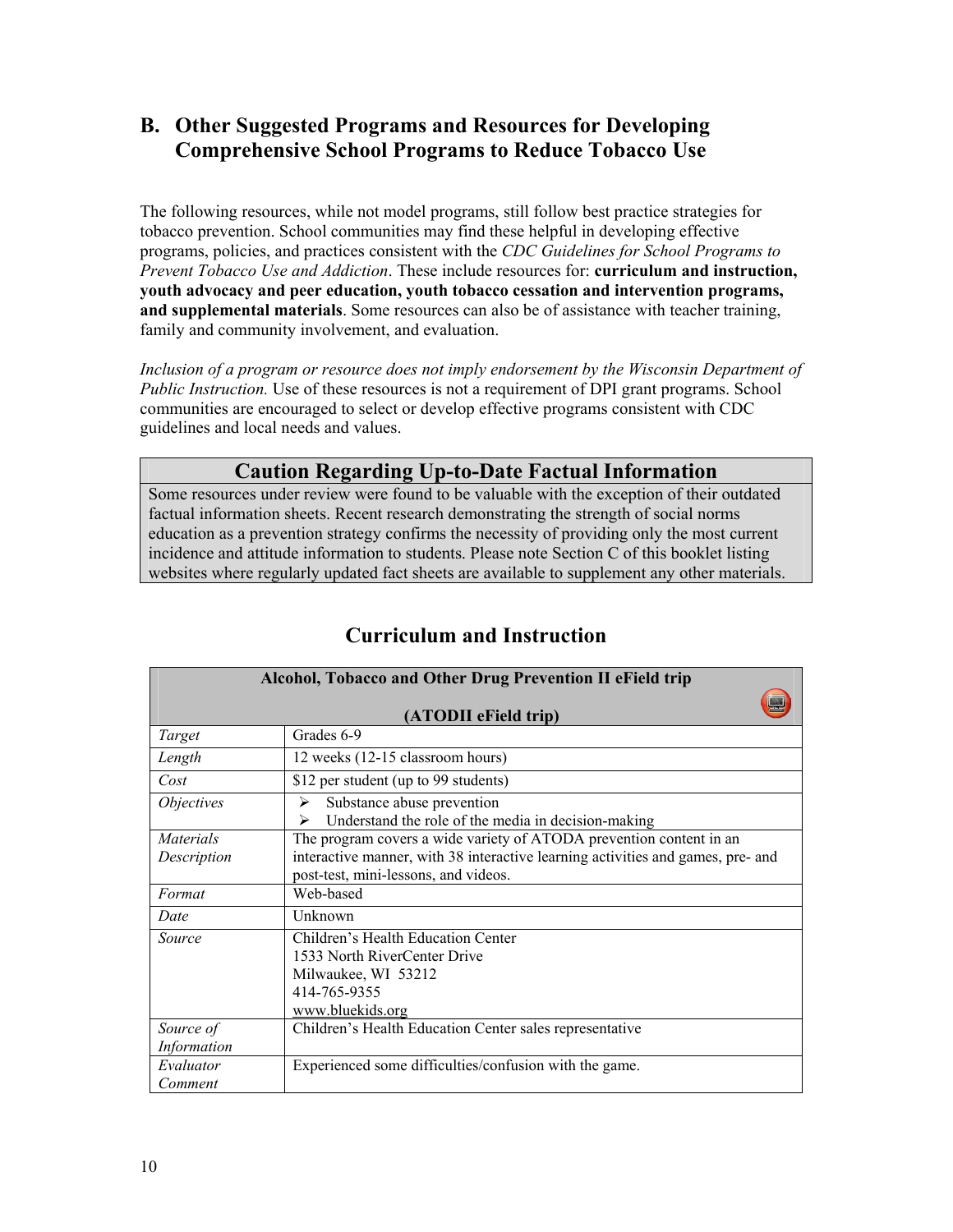| <b>B-Force</b>                  |                                                                                                                                                                                                         |
|---------------------------------|---------------------------------------------------------------------------------------------------------------------------------------------------------------------------------------------------------|
|                                 |                                                                                                                                                                                                         |
| Target                          | Grades 5-6                                                                                                                                                                                              |
| Length                          | 45 minutes to complete book and accompanying activities                                                                                                                                                 |
| Cost                            | Provided free of charge to every fifth grader in Wisconsin annually                                                                                                                                     |
| <i>Objectives</i>               | Students will not initiate spit tobacco use                                                                                                                                                             |
| Theory                          | Research demonstrates that when students find they are in the majority related<br>to positive health behaviors, they are more likely to continue those positive<br>behaviors.                           |
| <i>Materials</i><br>Description | Fifth grade comic book and supporting lessons designed to introduce students to<br>the health problems caused by spit tobacco.                                                                          |
| Date                            | 2007                                                                                                                                                                                                    |
| Source                          | Developed in cooperation with the Milwaukee Brewers, Wisconsin Dental<br>Association, and DPI. Sent to all school districts in the spring in numbers for all<br>fifth graders. Not available for order. |
| Source of<br>Information        | Comic book description                                                                                                                                                                                  |

| <b>Get Real About Tobacco</b> |                                                                                                                                                                                      |
|-------------------------------|--------------------------------------------------------------------------------------------------------------------------------------------------------------------------------------|
|                               |                                                                                                                                                                                      |
| Target                        | Grades K-12                                                                                                                                                                          |
| Length                        | Ten lessons with four follow-up sessions.                                                                                                                                            |
| Cost                          | \$2,200 for all 4 kits, or \$525-575 for each of the kits                                                                                                                            |
| <i>Objectives</i>             | The program will:<br>Reduce the risk of using tobacco<br>⋗<br>Encourage users to quit<br>≻<br>Promote a message against tobacco use<br>➤                                             |
| <i>Materials</i>              | Multi-strategy curriculum that addresses student vulnerability, student                                                                                                              |
| Description                   | influences to use, and alternatives to use. Includes references, fact sheets and<br>resources.                                                                                       |
| Format                        | Separate kits for grades K-3, 4-6, 6-9, and 9-12. Each contains teacher's guide<br>and 2 or more videos. Some include posters. Age appropriate manipulatives<br>included in K-3 kit. |
| Date                          | 2004                                                                                                                                                                                 |
| Source                        | United Learning<br>1-800-323-9084<br>http://teacherstore.discovery.com/stores/servlet/StoreCatalogDisplay?catalogId<br>$=10003$ &storeId=10003&langId=-1                             |
| Source of<br>Information      | Introduction to the curriculum.                                                                                                                                                      |
| Evaluator<br>Comment          | Follows CDC guidelines closely and addresses cultural diversity effectively.                                                                                                         |
| <b>Note</b>                   | Not reviewed in 2007 due to date of publication                                                                                                                                      |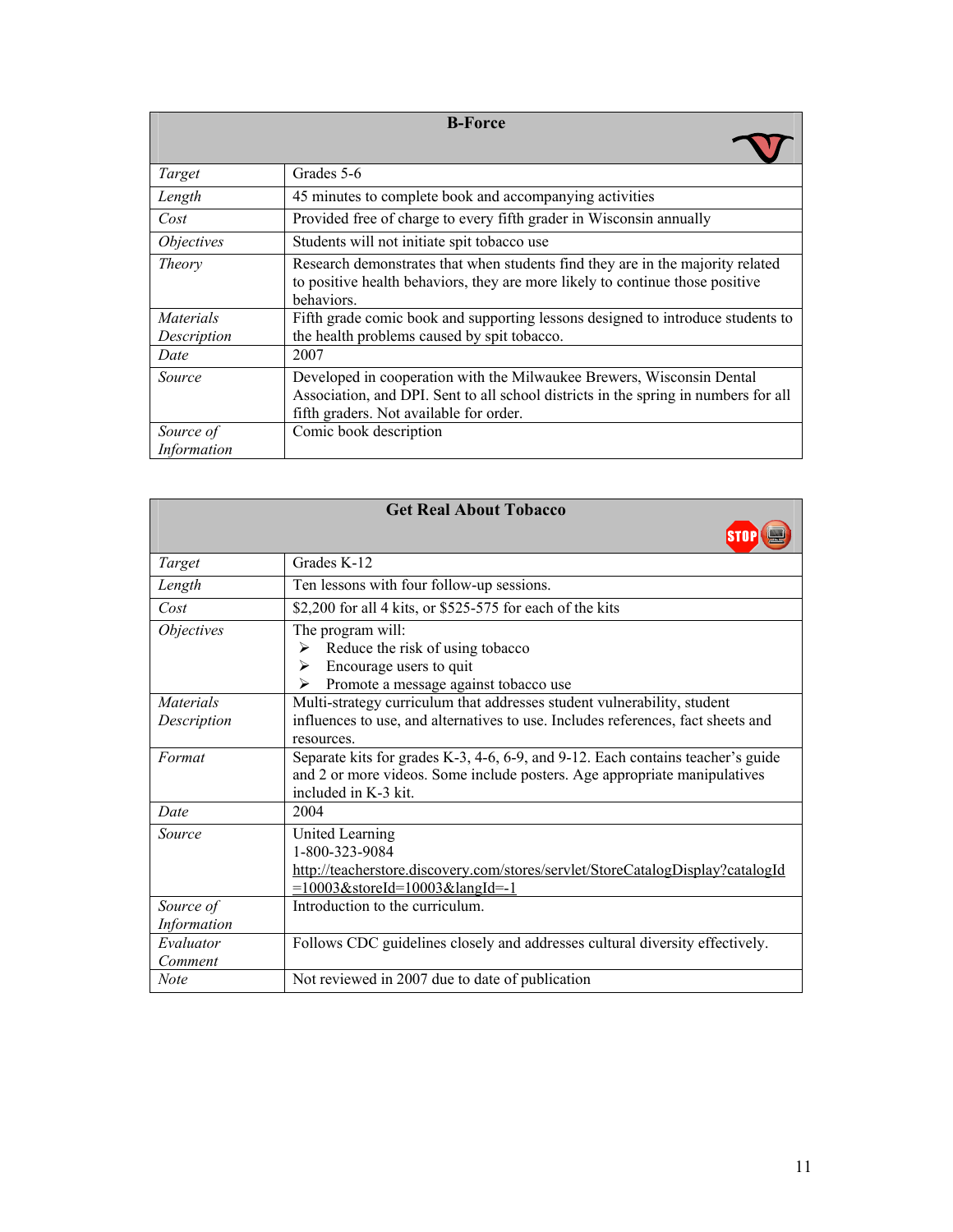|                                 | <b>Health Smart: Tobacco, Alcohol and Other Drug Prevention</b>                                                                                                                                                                                                                                                                                                                         |
|---------------------------------|-----------------------------------------------------------------------------------------------------------------------------------------------------------------------------------------------------------------------------------------------------------------------------------------------------------------------------------------------------------------------------------------|
| Target                          | Grades 6-8 & 9-12                                                                                                                                                                                                                                                                                                                                                                       |
| Length                          | Middle school: 4 lessons with 12 activities; high school: 4 lessons with 13<br>activities                                                                                                                                                                                                                                                                                               |
| Cost                            | \$54.95 for teacher guide, 1 copy of the student activity book and 2 facts books<br>for middle school and the same for high school materials. \$53.50 for classroom<br>set of student activity books. Teacher supplemental book is additional.                                                                                                                                          |
| <i><b>Objectives</b></i>        | Students learn to think, choose, and act to remain tobacco, alcohol and<br>marijuana free.                                                                                                                                                                                                                                                                                              |
| <i>Materials</i><br>Description | The workbooks encourage students to think about the consequences of use, the<br>ways to avoid use, and how the industry is trying to trick them into using,<br>through a variety of activities. There is a strong assessment component as well.<br>The supplemental books list the consequences of use and offer teachers<br>additional suggestions on prevention techniques that work. |
| Format                          | Middle school and high school teacher guides and student workbooks,<br>additional teacher resource book, Tobacco Health Facts book.                                                                                                                                                                                                                                                     |
| Date                            | 2004                                                                                                                                                                                                                                                                                                                                                                                    |
| Source                          | <b>ETR Associates</b><br>4 Carbonero Way<br>Scotts Valley, CA 95066-4200<br>http://pub.etr.org/<br>1-800-321-4407                                                                                                                                                                                                                                                                       |
| Source of<br>Information        | <b>Teacher Manual</b>                                                                                                                                                                                                                                                                                                                                                                   |
| Evaluator<br>Comment            | Excellent materials. Very good. Very cost effective.                                                                                                                                                                                                                                                                                                                                    |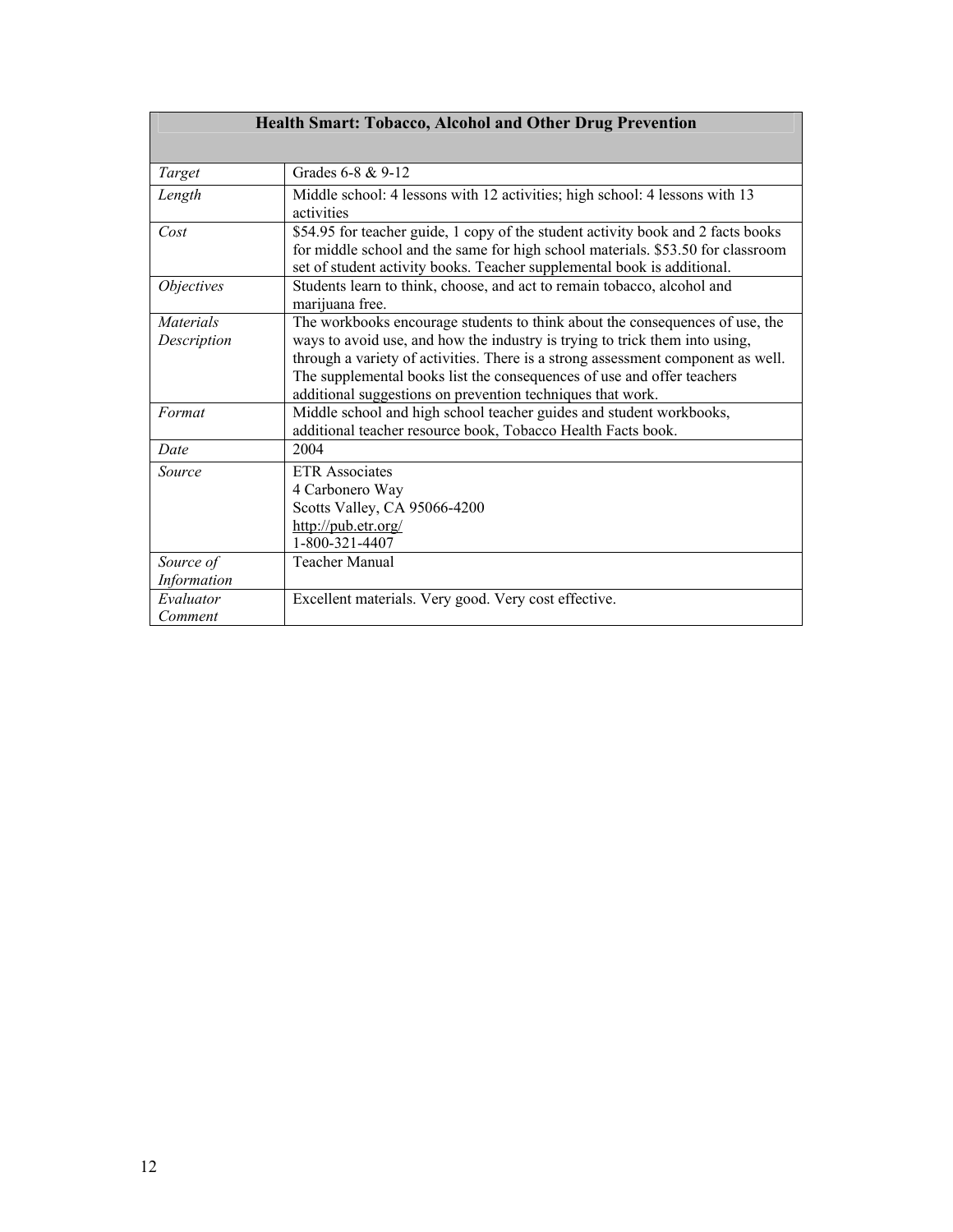| <b>Healthy Hearts</b>    |                                                                                                                                                                                                                                                                                                                                                                                                                                                                                                                                                                                                                                                     |
|--------------------------|-----------------------------------------------------------------------------------------------------------------------------------------------------------------------------------------------------------------------------------------------------------------------------------------------------------------------------------------------------------------------------------------------------------------------------------------------------------------------------------------------------------------------------------------------------------------------------------------------------------------------------------------------------|
| Target                   | All Ages                                                                                                                                                                                                                                                                                                                                                                                                                                                                                                                                                                                                                                            |
| Length                   | Various Lengths                                                                                                                                                                                                                                                                                                                                                                                                                                                                                                                                                                                                                                     |
| Cost                     | Free, although photocopy costs may be assessed                                                                                                                                                                                                                                                                                                                                                                                                                                                                                                                                                                                                      |
| <i>Objectives</i>        | Help students to be healthy and successful in school<br>➤<br>Reduce the risk of cardiovascular disease throughout the lives of students<br>➤<br>and their families by providing educational opportunities in four areas<br>critical to good health: nutrition, physical activity, blood pressure health,<br>and awareness of risks associated with tobacco use<br>Reduce the disparity in the incidence of cardiovascular disease among<br>≻<br>minorities compared to the population as a whole<br>Establish school and community partnerships that will work now and in<br>➤<br>the future to further good health among the students and families |
| <i>Materials</i>         | The program contains a wide array of activities for children of all ages,                                                                                                                                                                                                                                                                                                                                                                                                                                                                                                                                                                           |
| Description              | designed to increase healthy behaviors. Many of the activities for students are<br>intended to be used outside of the school setting. There are also newsletters for<br>parents/guardians and families.                                                                                                                                                                                                                                                                                                                                                                                                                                             |
| Format                   | Binder with reproducibles                                                                                                                                                                                                                                                                                                                                                                                                                                                                                                                                                                                                                           |
| Date                     | 2000                                                                                                                                                                                                                                                                                                                                                                                                                                                                                                                                                                                                                                                |
| Source                   | Milwaukee Public Schools<br>Judy Gerity<br>1-414-475-8396                                                                                                                                                                                                                                                                                                                                                                                                                                                                                                                                                                                           |
| Source of<br>Information | Introduction and binder                                                                                                                                                                                                                                                                                                                                                                                                                                                                                                                                                                                                                             |
| Evaluator<br>Comment     | Some of the fact sheets are outdated. Replacing them with current data is<br>strongly recommended. Has good potential.                                                                                                                                                                                                                                                                                                                                                                                                                                                                                                                              |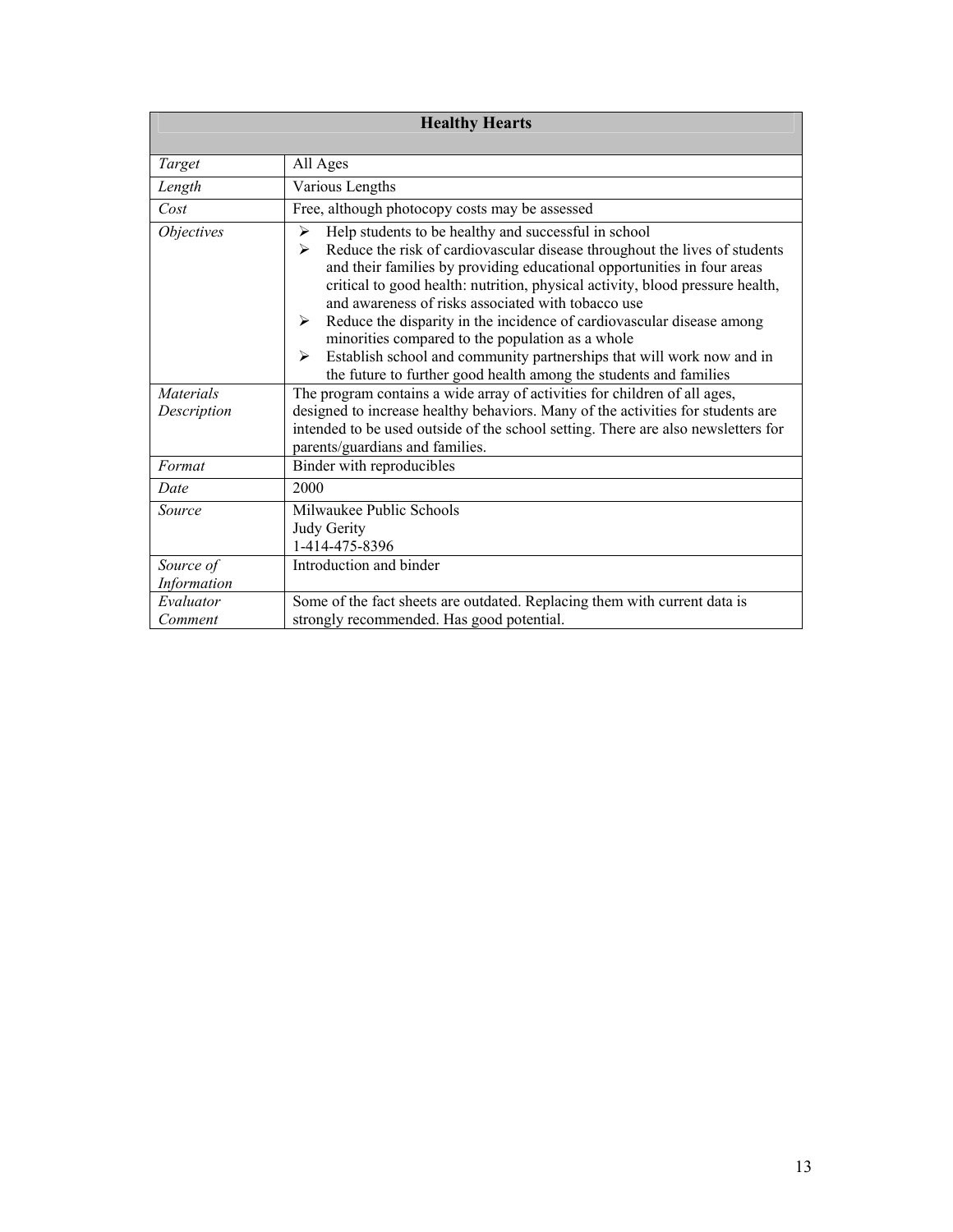| <b>Learning Modules in Social Norms in Youth Tobacco</b> |                                                                                                                                                                                                                                                                                                                                      |
|----------------------------------------------------------|--------------------------------------------------------------------------------------------------------------------------------------------------------------------------------------------------------------------------------------------------------------------------------------------------------------------------------------|
| Target                                                   | Middle school/high school                                                                                                                                                                                                                                                                                                            |
| Length                                                   | Various lengths of time                                                                                                                                                                                                                                                                                                              |
| Cost                                                     | Free                                                                                                                                                                                                                                                                                                                                 |
| <i>Objectives</i>                                        | Students will:<br>Understand that tobacco use is not widespread among Wisconsin youth<br>➤<br>and<br>Subsequently choose not to use tobacco<br>➤                                                                                                                                                                                     |
| <i>Materials</i><br>Description                          | Using the most recent Wisconsin Youth Risk Behaviors and Youth Tobacco<br>Survey results, students analyze data and predict trends in adolescent risk<br>behaviors. Lessons are closely connected with the Wisconsin Health Education<br>Standards and divided into middle school, high school and combined grade<br>level sections. |
| Format                                                   | Binder-ready teacher manual                                                                                                                                                                                                                                                                                                          |
| Date                                                     | 2007                                                                                                                                                                                                                                                                                                                                 |
| Source                                                   | Wisconsin Department of Public Instruction<br>1-608-266-8960<br>http://dpi.wi.gov/sspw/pdf/tobacnorms.pdf                                                                                                                                                                                                                            |
| Source of<br>Information                                 | Introduction to the document                                                                                                                                                                                                                                                                                                         |
| Note                                                     | Not reviewed in 2007 due to date of publication                                                                                                                                                                                                                                                                                      |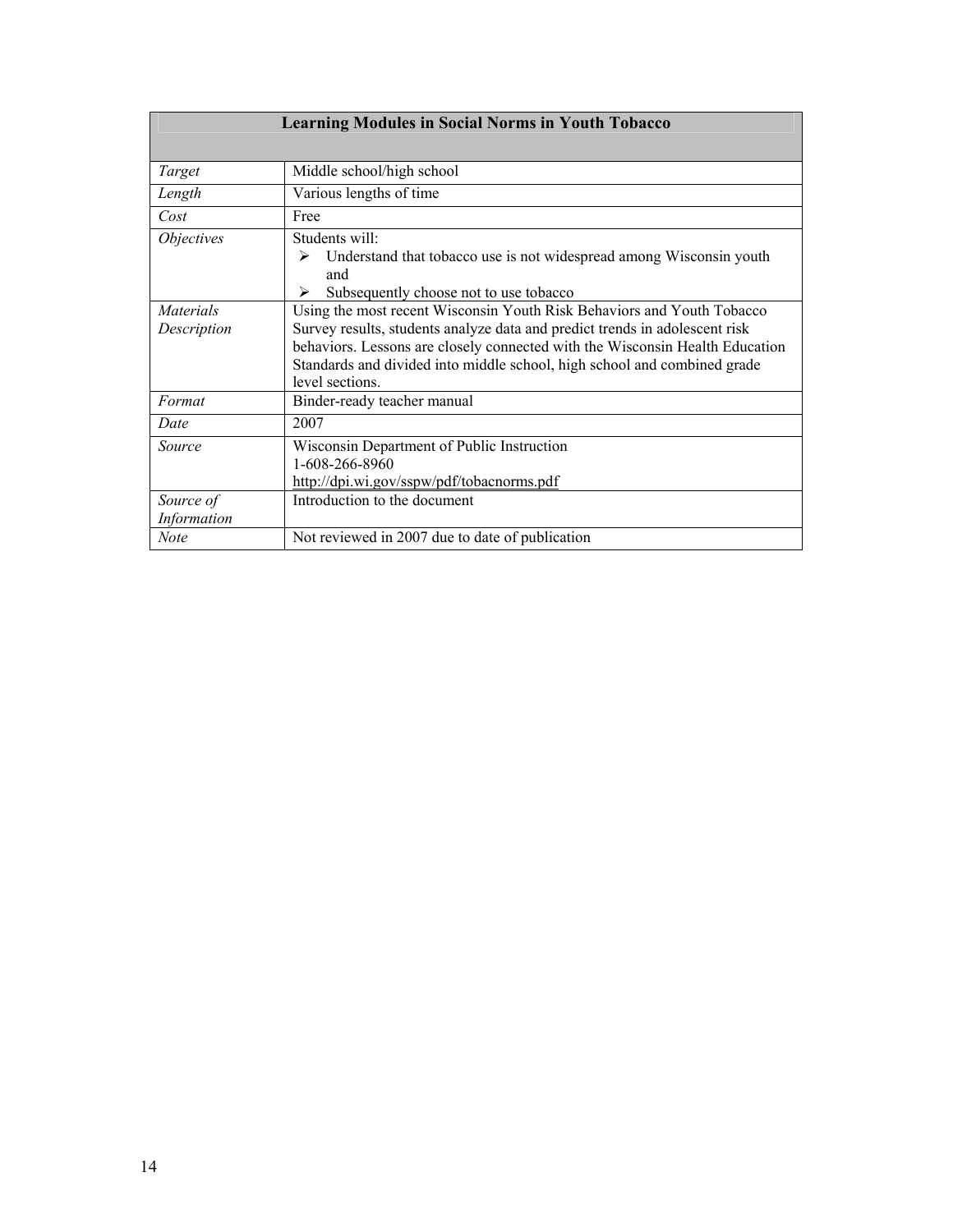| <b>The Minnesota Smoking Prevention Program</b> |                                                                                                                                                                                                                                                                                                                                               |
|-------------------------------------------------|-----------------------------------------------------------------------------------------------------------------------------------------------------------------------------------------------------------------------------------------------------------------------------------------------------------------------------------------------|
|                                                 |                                                                                                                                                                                                                                                                                                                                               |
| Target                                          | Grades 4-8, plus high school booster session                                                                                                                                                                                                                                                                                                  |
| Length                                          | Six lessons, 45-60 minutes each                                                                                                                                                                                                                                                                                                               |
| Cost                                            | \$299                                                                                                                                                                                                                                                                                                                                         |
| <i><b>Objectives</b></i>                        | Students will:<br>Identify the reasons youth start smoking<br>⋗<br>Practice skills to resist<br>➤<br>Emphasize peer leadership in facilitating classroom activities so students<br>⋗<br>experience social support for resistance                                                                                                              |
| <b>Materials</b><br>Description                 | This curriculum explores the major social influences that encourage and support<br>youth tobacco use. An integral part of this curriculum is the peer leader<br>component, which incorporates same age group leaders to facilitate many of the<br>classroom activities. New booster session has been added for grades 9-12 (not<br>reviewed). |
| Format                                          | Kit includes 1 facilitator's guide, set of 5 posters, 1 Smokefree TV DVD, and 30<br>Talking about Tobacco booklets                                                                                                                                                                                                                            |
| Training                                        | 7 day training is available, but not required.                                                                                                                                                                                                                                                                                                |
| Date                                            | 2004                                                                                                                                                                                                                                                                                                                                          |
| Source                                          | Hazelden<br>1-800-257-7810<br>http://www.hazelden.org                                                                                                                                                                                                                                                                                         |
| Cultural Versions                               | Spanish                                                                                                                                                                                                                                                                                                                                       |
| Source of<br>Information                        | Introduction to the curriculum and web-site                                                                                                                                                                                                                                                                                                   |
| Evaluator<br>Comment                            | Interactive and to the point. Concern about lack of booster sessions expressed<br>by 2005 reviewers, but this has now been alleviated.                                                                                                                                                                                                        |
| <b>Note</b>                                     | Not reviewed in 2007 due to date of publication                                                                                                                                                                                                                                                                                               |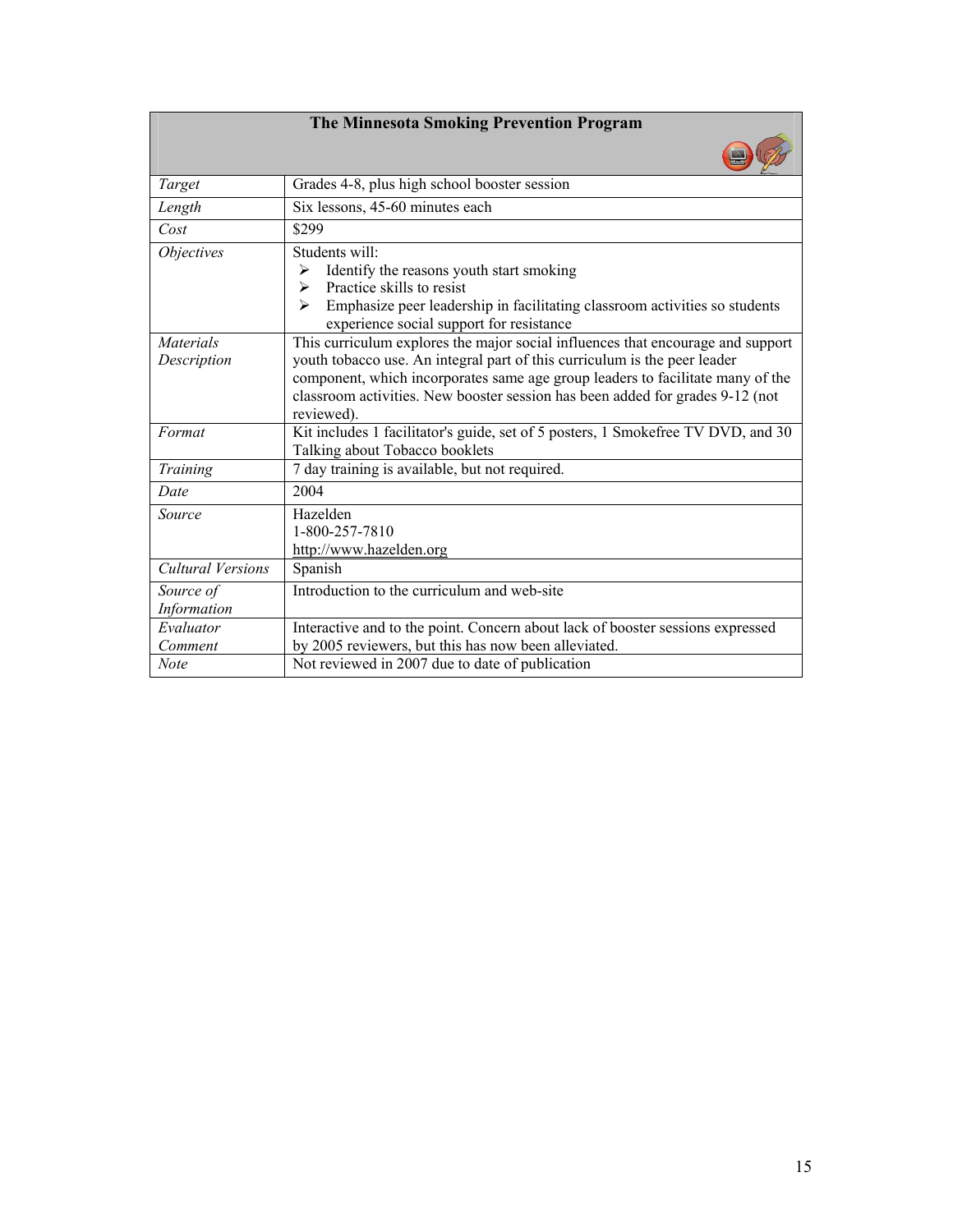| <b>No Ifs Ands or Butts: Smoking Kills</b>    |                                                                                                                                                                                                                                                                                                                                                                                                                                                                                                                                                                                                                                                                                                                                                                                                                                                                                                                                                                                |
|-----------------------------------------------|--------------------------------------------------------------------------------------------------------------------------------------------------------------------------------------------------------------------------------------------------------------------------------------------------------------------------------------------------------------------------------------------------------------------------------------------------------------------------------------------------------------------------------------------------------------------------------------------------------------------------------------------------------------------------------------------------------------------------------------------------------------------------------------------------------------------------------------------------------------------------------------------------------------------------------------------------------------------------------|
|                                               |                                                                                                                                                                                                                                                                                                                                                                                                                                                                                                                                                                                                                                                                                                                                                                                                                                                                                                                                                                                |
| Target                                        | Grades 6-12                                                                                                                                                                                                                                                                                                                                                                                                                                                                                                                                                                                                                                                                                                                                                                                                                                                                                                                                                                    |
| Length                                        | 24-minute video and 9 activities of various lengths                                                                                                                                                                                                                                                                                                                                                                                                                                                                                                                                                                                                                                                                                                                                                                                                                                                                                                                            |
| Cost                                          | \$139.95                                                                                                                                                                                                                                                                                                                                                                                                                                                                                                                                                                                                                                                                                                                                                                                                                                                                                                                                                                       |
| <i><b>Objectives</b></i>                      | Students will be able to:<br>Recognize that tobacco is an extremely addictive substance in all its<br>➤<br>forms-whether it is smoked or chewed<br>Be able to define "addiction" and explain the typical symptoms of<br>➤<br>addiction<br>Hear from young people who wish they had never begun their addiction to<br>➤<br>nicotine<br>Understand that tobacco causes serious damage to many areas of the body<br>➤<br>Realize that tobacco is an expensive and unattractive habit<br>➤<br>$\blacktriangleright$<br>Understand that smoking is not something that can be easily given up,<br>once begun<br>Identify the signs of nicotine withdrawal<br>➤<br>Identify a number of practical ways to deal with nicotine withdrawal<br>➤<br>Be able to explain the many benefits of quitting tobacco use<br>➤<br>Appreciate how many dangerous chemicals exist in both mainstream<br>➤<br>tobacco smoke and in sidestream tobacco smoke<br>Identify reasons to be smoke-free<br>➤ |
| <b>Materials</b><br>Description               | The video graphically depicts the negative consequences of smoking. The<br>activity and fact sheets further underscore that smoking is very expensive,<br>highly addictive, and can destroy your life. There are also several activities<br>designed to show students how the tobacco industry has targeted them as its<br>future customers.                                                                                                                                                                                                                                                                                                                                                                                                                                                                                                                                                                                                                                   |
| Format                                        | Video and binder-ready activity sheets                                                                                                                                                                                                                                                                                                                                                                                                                                                                                                                                                                                                                                                                                                                                                                                                                                                                                                                                         |
| Date                                          | 2002                                                                                                                                                                                                                                                                                                                                                                                                                                                                                                                                                                                                                                                                                                                                                                                                                                                                                                                                                                           |
| Source                                        | Human Relations Media<br>41 Kensico Drive<br>Mount Kisco, NY 10549<br>1-800-431-2050<br>www.hrmvideo.com                                                                                                                                                                                                                                                                                                                                                                                                                                                                                                                                                                                                                                                                                                                                                                                                                                                                       |
| Source of<br>Information                      | Introduction to the curriculum and program overview                                                                                                                                                                                                                                                                                                                                                                                                                                                                                                                                                                                                                                                                                                                                                                                                                                                                                                                            |
| Evaluator<br>Comment<br><b>Youth Comments</b> | Very graphic. Use with caution with young viewers. Binder needs updating.<br>Good educational materials.<br>Not really grabbing. Video was made for upper classmen, but younger students                                                                                                                                                                                                                                                                                                                                                                                                                                                                                                                                                                                                                                                                                                                                                                                       |
|                                               | (grades 6-9) would accept it better. Could be inspired by the teacher if she or he<br>is knowledgeable.                                                                                                                                                                                                                                                                                                                                                                                                                                                                                                                                                                                                                                                                                                                                                                                                                                                                        |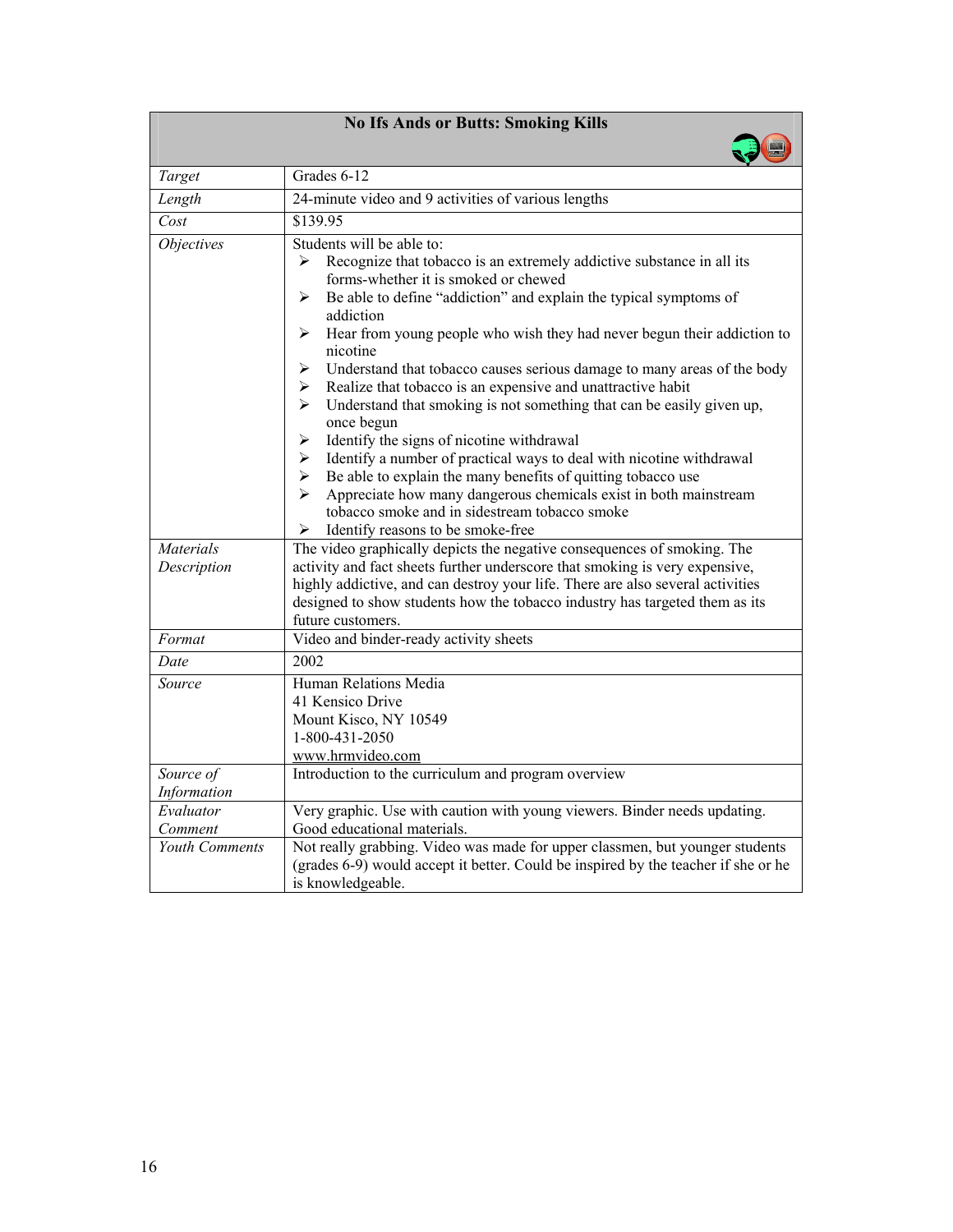| <b>Project Breathe</b>   |                                                                                                                                                                                                                                                                                                       |
|--------------------------|-------------------------------------------------------------------------------------------------------------------------------------------------------------------------------------------------------------------------------------------------------------------------------------------------------|
|                          |                                                                                                                                                                                                                                                                                                       |
| Target                   | Grades 6-12 (per reviewers), K-12 (according to website)                                                                                                                                                                                                                                              |
| Length                   | Various                                                                                                                                                                                                                                                                                               |
| Cost                     | \$1496 for one set of materials and 5-year license (Note: Separate license<br>necessary for each building in a district)                                                                                                                                                                              |
| <i>Objectives</i>        | Understanding the implications and impact of tobacco use on the lungs<br>➤<br>and heart<br>Use of the scientific method to solve problems<br>➤                                                                                                                                                        |
| <b>Materials</b>         | Project Breathe is an interactive, evidence-based curriculum that focuses on                                                                                                                                                                                                                          |
| Description              | respiratory health, tobacco prevention education and smoking cessation for<br>students. This web-based program supports a school's health, physical<br>education and science curricula. It is also an effective program for enrichment<br>activities, student assistance programs, and school nurses. |
| Format                   | Web-based                                                                                                                                                                                                                                                                                             |
| Date                     | 2006                                                                                                                                                                                                                                                                                                  |
| Source                   | InnerLink, Inc.<br>1-866-522-5487<br>Marketing@InnerLinkIT.com<br>www.TheInnerLink.com                                                                                                                                                                                                                |
| Source of<br>Information | Promotional flyer from promoter, pre-demo materials                                                                                                                                                                                                                                                   |
| Evaluator<br>Comment     | Expensive. Not appropriate for students under grade six.                                                                                                                                                                                                                                              |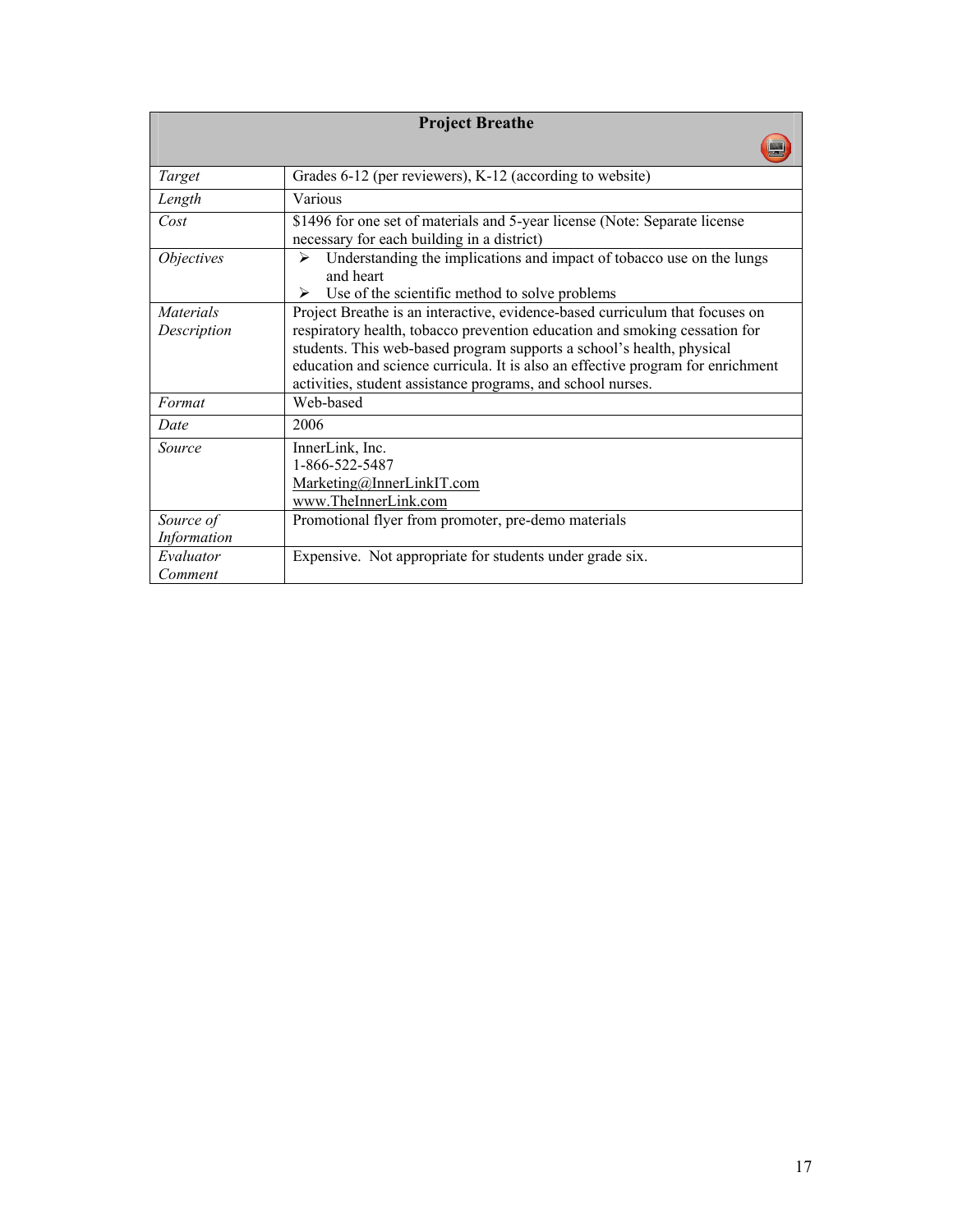| <b>Tar Wars</b>                 |                                                                                                                                                                                                                                                                                                                                         |
|---------------------------------|-----------------------------------------------------------------------------------------------------------------------------------------------------------------------------------------------------------------------------------------------------------------------------------------------------------------------------------------|
|                                 |                                                                                                                                                                                                                                                                                                                                         |
| Target                          | Grades 4-5                                                                                                                                                                                                                                                                                                                              |
| Length                          | One hour presentation                                                                                                                                                                                                                                                                                                                   |
| Cost                            | Free                                                                                                                                                                                                                                                                                                                                    |
| <i>Objectives</i>               | Educate and motivate students to be tobacco-free<br>↘<br>Mobilize health care professionals to become proactive in their<br>⋗<br>community's health education<br>Encourage community involvement in support of the Tar Wars program<br>⋗                                                                                                |
| <b>Materials</b><br>Description | The program utilizes local medical providers to present in the classroom. It<br>focuses on the short-term, image-based consequences of tobacco use and how to<br>think critically about tobacco advertising. A follow-up poster contest at the<br>school, state, and national levels is conducted to reinforce the Tar Wars<br>message. |
| Format                          | Downloadable Program Guide includes instructions and other information for<br>teachers and presenters, a scripted Lesson Plan, classroom worksheets, and<br>poster contest guidelines.                                                                                                                                                  |
| Cultural Versions               | Spanish                                                                                                                                                                                                                                                                                                                                 |
| Date                            | 2007                                                                                                                                                                                                                                                                                                                                    |
| Source                          | www.tarwars.org                                                                                                                                                                                                                                                                                                                         |
| Source of<br>Information        | Program Overview and Mission Statement                                                                                                                                                                                                                                                                                                  |
| Evaluator<br>Comment            | One component of comprehensive program. Partnership with medical<br>community is a positive.                                                                                                                                                                                                                                            |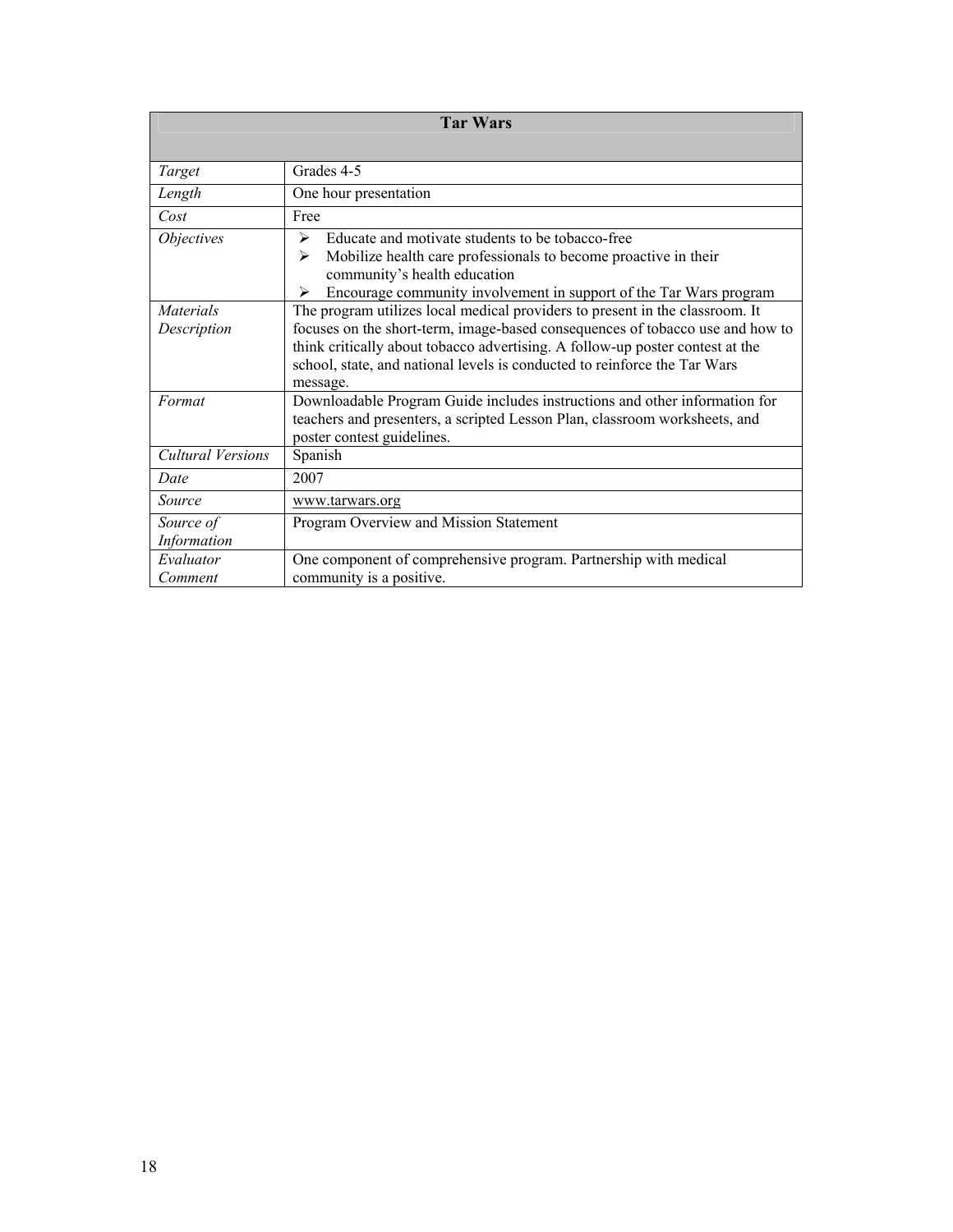| <b>Targeted!</b>                |                                                                                                                                                                                                                                                                                                                                                                                                                                                                                                                                                                                                                                                                                                                                                                                                                                                                                                                                                                                                                                                                                   |
|---------------------------------|-----------------------------------------------------------------------------------------------------------------------------------------------------------------------------------------------------------------------------------------------------------------------------------------------------------------------------------------------------------------------------------------------------------------------------------------------------------------------------------------------------------------------------------------------------------------------------------------------------------------------------------------------------------------------------------------------------------------------------------------------------------------------------------------------------------------------------------------------------------------------------------------------------------------------------------------------------------------------------------------------------------------------------------------------------------------------------------|
|                                 |                                                                                                                                                                                                                                                                                                                                                                                                                                                                                                                                                                                                                                                                                                                                                                                                                                                                                                                                                                                                                                                                                   |
| Target                          | Grades 6-12                                                                                                                                                                                                                                                                                                                                                                                                                                                                                                                                                                                                                                                                                                                                                                                                                                                                                                                                                                                                                                                                       |
| Length                          | 24-minute video and activities of various lengths                                                                                                                                                                                                                                                                                                                                                                                                                                                                                                                                                                                                                                                                                                                                                                                                                                                                                                                                                                                                                                 |
| Cost                            | \$139.95                                                                                                                                                                                                                                                                                                                                                                                                                                                                                                                                                                                                                                                                                                                                                                                                                                                                                                                                                                                                                                                                          |
| <b>Objectives</b>               | Students will be able to:<br>Recognize general marketing techniques used to make products seem<br>≻<br>appealing to young people<br>Identify marketing ploys used by alcohol and tobacco companies to<br>➤<br>increase sales in the youth markets<br>Better understand how specific products, like alco-pops and flavored<br>➤<br>cigarettes, are aimed at kids<br>Understand the restrictions placed on tobacco companies and how those<br>➤<br>restrictions are being fought "under the table"<br>Improve decision-making skills about alcohol and tobacco<br>⋗<br>Understand and discuss the increased risks created by smoking and<br>➤<br>drinking at a young age<br>Learn how to speak comfortably and confidently about their options<br>➤<br>Recognize that tobacco and alcohol are given "free" advertising time on<br>$\blacktriangleright$<br>television shows and in movies<br>Discuss the power of money and big corporations and how that power can<br>⋗<br>be yielded<br>Explore the ethics of marketing and selling products that cause disease and<br>➤<br>death |
| <i>Materials</i><br>Description | The video has two narrators who discuss the main purpose of specific tobacco<br>and alcohol advertising: to entice young people the buy their products thus<br>increasing company profits regardless of the impact on consumers. The<br>activities in the binder help students further understand the advertising process<br>and develop decision-making skills.                                                                                                                                                                                                                                                                                                                                                                                                                                                                                                                                                                                                                                                                                                                  |
| Format                          | Video and binder                                                                                                                                                                                                                                                                                                                                                                                                                                                                                                                                                                                                                                                                                                                                                                                                                                                                                                                                                                                                                                                                  |
| Date                            | 2003                                                                                                                                                                                                                                                                                                                                                                                                                                                                                                                                                                                                                                                                                                                                                                                                                                                                                                                                                                                                                                                                              |
| Source                          | Human Relations Media<br>41 Kensico Drive<br>Mount Kisco, NY 10549<br>1-800-431-2050<br>www.hrmvideo.com                                                                                                                                                                                                                                                                                                                                                                                                                                                                                                                                                                                                                                                                                                                                                                                                                                                                                                                                                                          |
| Source of                       | Introduction, Learning Objectives, and Program Summary of the curriculum                                                                                                                                                                                                                                                                                                                                                                                                                                                                                                                                                                                                                                                                                                                                                                                                                                                                                                                                                                                                          |
| Information                     |                                                                                                                                                                                                                                                                                                                                                                                                                                                                                                                                                                                                                                                                                                                                                                                                                                                                                                                                                                                                                                                                                   |
| Evaluator<br>Comment            | Incorporates Big Tobacco. Use more up-to-date fact sheets than those provided.                                                                                                                                                                                                                                                                                                                                                                                                                                                                                                                                                                                                                                                                                                                                                                                                                                                                                                                                                                                                    |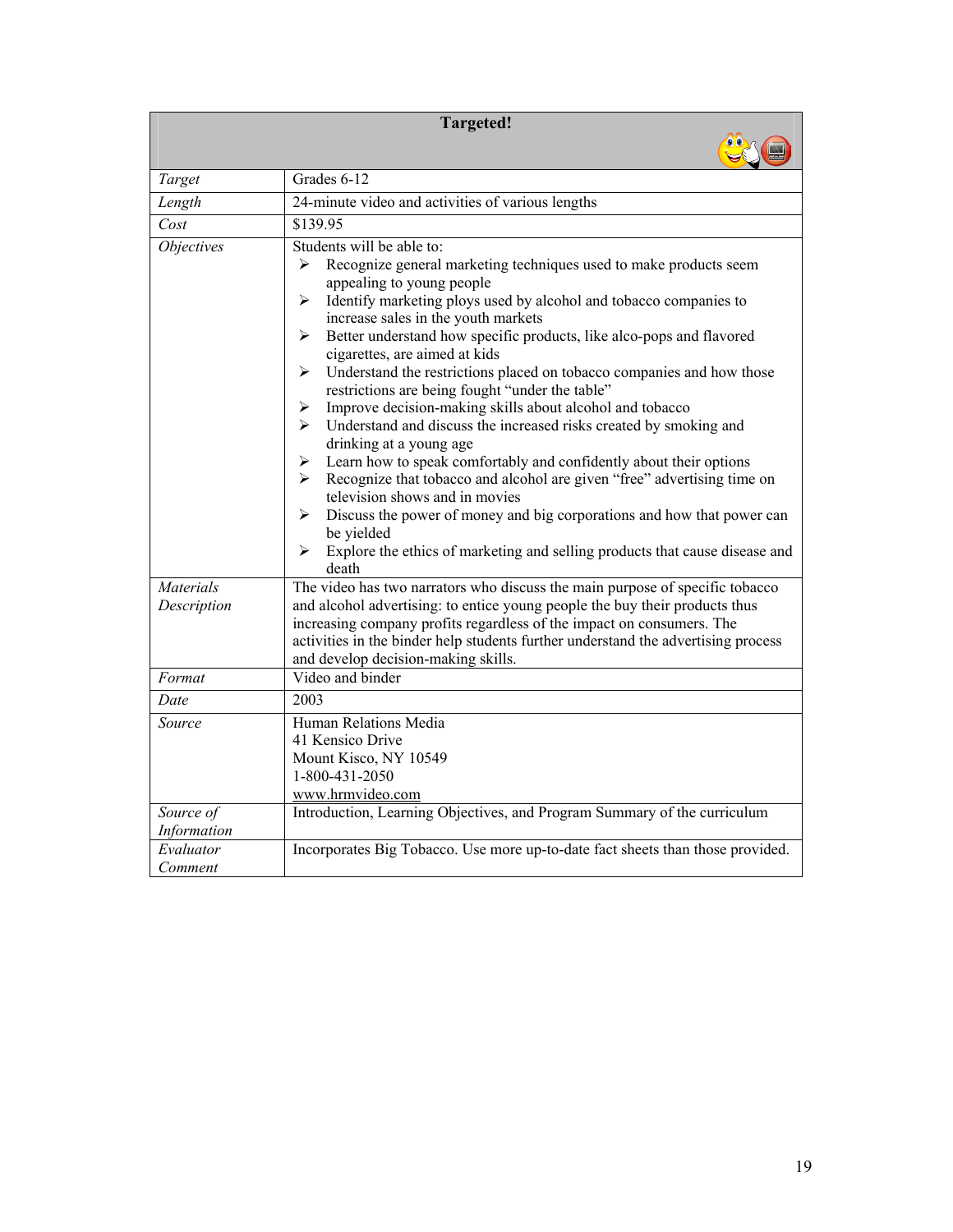| <b>Teach and Talk: Tobacco Free</b> |                                                                                                                                                                                                                                                                                                                                                                                                                                                                                                               |
|-------------------------------------|---------------------------------------------------------------------------------------------------------------------------------------------------------------------------------------------------------------------------------------------------------------------------------------------------------------------------------------------------------------------------------------------------------------------------------------------------------------------------------------------------------------|
|                                     |                                                                                                                                                                                                                                                                                                                                                                                                                                                                                                               |
| Target                              | Grades K-4                                                                                                                                                                                                                                                                                                                                                                                                                                                                                                    |
| Length                              | 32 classroom activities, many of which are hands-on. Nine family activities                                                                                                                                                                                                                                                                                                                                                                                                                                   |
| Cost                                | \$19.95                                                                                                                                                                                                                                                                                                                                                                                                                                                                                                       |
| <i><b>Objectives</b></i>            | To help children strengthen their commitment to stay tobacco-free<br>➤<br>To help children find support and learn the skills that will keep them<br>≻<br>tobacco-free<br>To give children the guidance they need to manage and resolve their<br>⋗<br>confusion about tobacco, especially in situations where family members<br>are users                                                                                                                                                                      |
| <i>Materials</i><br>Description     | Part of the Health Smart series, this set of activities uses students' values to<br>support learning that is powerful and fun and encourages students to join with<br>their peers to make strong commitments to remain tobacco free. Included are<br>writing activities, reflection, family involvement, identifying a support system,<br>advertising literacy, big tobacco's influence, and refusal skills. Contains a<br>curriculum integration guide and extensive background information for<br>teachers. |
| Format                              | Booklet containing all activities                                                                                                                                                                                                                                                                                                                                                                                                                                                                             |
| Date                                | 2001                                                                                                                                                                                                                                                                                                                                                                                                                                                                                                          |
| Source                              | <b>ETR</b> Associates<br>4 Carbonero Way<br>Scotts Valley, CA 95066-4200<br>http://pub.etr.org/<br>1-800-321-4407                                                                                                                                                                                                                                                                                                                                                                                             |
| Source of<br>Information            | <b>Booklet</b>                                                                                                                                                                                                                                                                                                                                                                                                                                                                                                |
| Evaluator<br>Comment                | Very good. Very cost effective.                                                                                                                                                                                                                                                                                                                                                                                                                                                                               |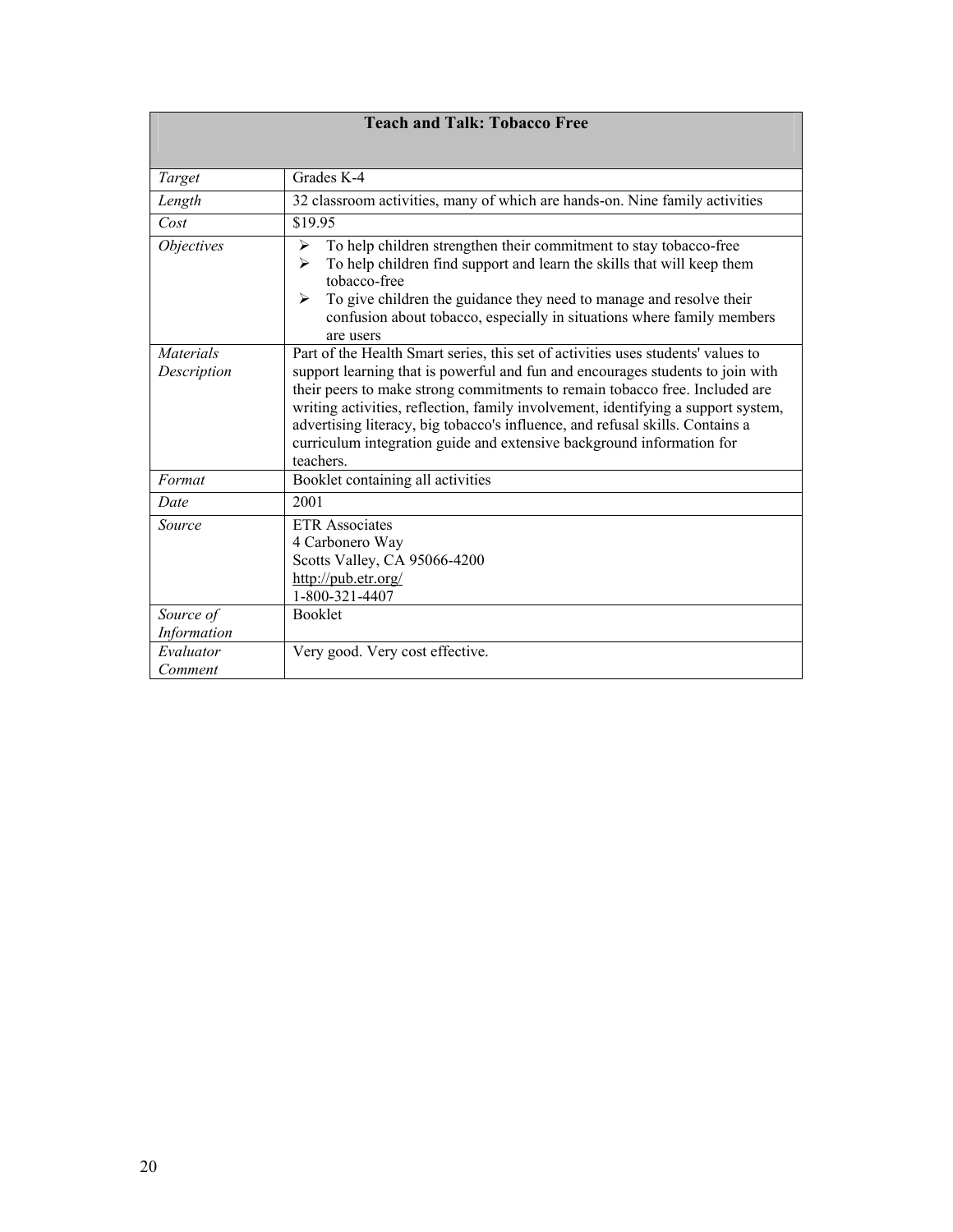| <b>Tobacco and Death: Perfect Together</b> |                                                                                                                                                                                                                                                                                                                                                                                                                                                                                                                                                                                                                                                                                                                                                                                                                                                  |
|--------------------------------------------|--------------------------------------------------------------------------------------------------------------------------------------------------------------------------------------------------------------------------------------------------------------------------------------------------------------------------------------------------------------------------------------------------------------------------------------------------------------------------------------------------------------------------------------------------------------------------------------------------------------------------------------------------------------------------------------------------------------------------------------------------------------------------------------------------------------------------------------------------|
|                                            |                                                                                                                                                                                                                                                                                                                                                                                                                                                                                                                                                                                                                                                                                                                                                                                                                                                  |
| Target                                     | Middle school/high school                                                                                                                                                                                                                                                                                                                                                                                                                                                                                                                                                                                                                                                                                                                                                                                                                        |
| Length                                     | 14 activities of various lengths                                                                                                                                                                                                                                                                                                                                                                                                                                                                                                                                                                                                                                                                                                                                                                                                                 |
| Cost                                       | \$139.95                                                                                                                                                                                                                                                                                                                                                                                                                                                                                                                                                                                                                                                                                                                                                                                                                                         |
| <i><b>Objectives</b></i>                   | Students will be able to:<br>Describe how tobacco causes damage to almost every organ of the body<br>⋗<br>Detail how tobacco is linked to fatal diseases like cancer, heart disease,<br>⋗<br>stroke and chronic obstructive pulmonary disease<br>Describe the short-term health consequences of tobacco use<br>⋗<br>Understand the concepts of addiction and withdrawal<br>➤<br>Identify ways tobacco companies target young people<br>➤<br>Confidently deal with peer pressure to smoke<br>➤<br>Understand how tobacco affects a smoker's quality of life<br>➤<br>Describe the dangers of secondhand smoke<br>➤<br>Realize that no form of tobacco-cigarettes, cigars, smokeless tobacco,<br>⋗<br>bidis, kreteks or low-yield cigarettes-is safe<br>Take steps to quit or help a friend quit<br>➤<br>Identify reasons to remain smoke-free<br>➤ |
| <b>Materials</b><br>Description            | The video focuses on the many health problems, including death, caused by<br>tobacco and how easy it is to become addicted and how hard it is to quit. The<br>activities help students think about the cost, both physical and fiscal, of using<br>tobacco. There are also activities focused on understanding the nature of<br>addiction through creative expression.                                                                                                                                                                                                                                                                                                                                                                                                                                                                           |
| Format                                     | DVD and binder with reproducible worksheets and fact sheets                                                                                                                                                                                                                                                                                                                                                                                                                                                                                                                                                                                                                                                                                                                                                                                      |
| Date                                       | 2006                                                                                                                                                                                                                                                                                                                                                                                                                                                                                                                                                                                                                                                                                                                                                                                                                                             |
| Source                                     | Human Relations Media<br>41 Kensico Drive<br>Mount Kisco, NY 10549<br>1-800-431-2050<br>www.hrmvideo.com                                                                                                                                                                                                                                                                                                                                                                                                                                                                                                                                                                                                                                                                                                                                         |
| Source of<br>Information                   | Curriculum Introduction, Objectives and Summary                                                                                                                                                                                                                                                                                                                                                                                                                                                                                                                                                                                                                                                                                                                                                                                                  |
| Evaluator<br>Comment                       | Great and powerful video and program. Great resources to go with the DVD.                                                                                                                                                                                                                                                                                                                                                                                                                                                                                                                                                                                                                                                                                                                                                                        |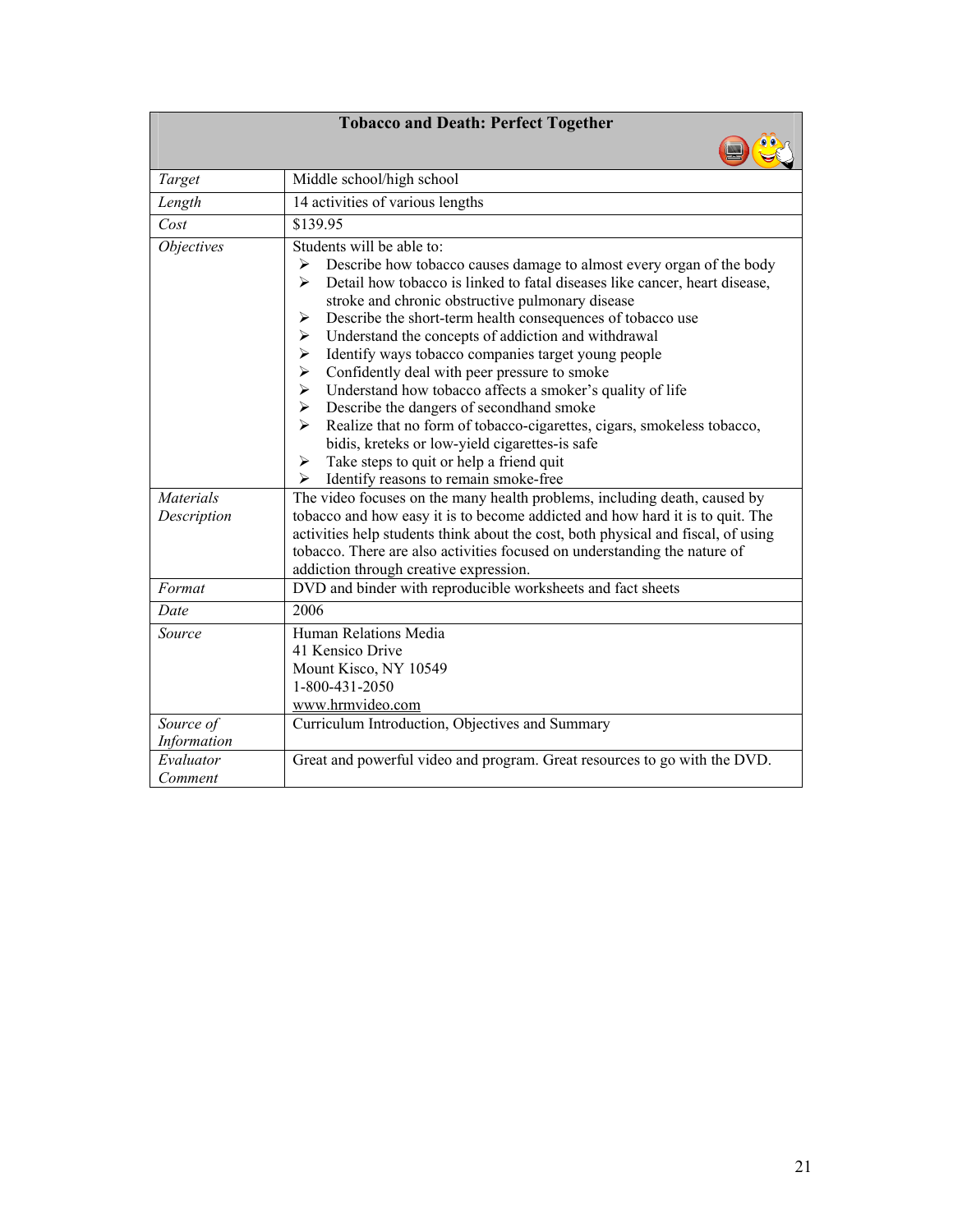| <b>Tobacco Use Prevention Health Literacy Performance Assessments:</b><br><b>2004-05 Edition</b> |                                                                                                                                                                                                                                                                                               |  |
|--------------------------------------------------------------------------------------------------|-----------------------------------------------------------------------------------------------------------------------------------------------------------------------------------------------------------------------------------------------------------------------------------------------|--|
|                                                                                                  |                                                                                                                                                                                                                                                                                               |  |
| Target                                                                                           | Grades 1-12                                                                                                                                                                                                                                                                                   |  |
| Length                                                                                           | Lessons: 45 minutes; tasks: two to three days                                                                                                                                                                                                                                                 |  |
| Cost                                                                                             | Free                                                                                                                                                                                                                                                                                          |  |
| <i>Objectives</i>                                                                                | Students will demonstrate tobacco knowledge and skills through the<br>development of various products.                                                                                                                                                                                        |  |
| <i>Materials</i><br>Description                                                                  | This is a set of 23 performance assessments intended to enhance the regular<br>curriculum through extension activities assessing learning. It is packaged with<br>15 other content areas and 3 "Best of the Best" issues and organized by<br>elementary, middle, and high school assessments. |  |
| Format                                                                                           | <b>CD-ROM</b>                                                                                                                                                                                                                                                                                 |  |
| Date                                                                                             | 2004                                                                                                                                                                                                                                                                                          |  |
| Source                                                                                           | Wisconsin Department of Public Instruction<br>1-608-266-8960<br>http://www.dpi.wi.gov/sspw/tadocs.html                                                                                                                                                                                        |  |
| Source of<br>Information                                                                         | Introduction to the document                                                                                                                                                                                                                                                                  |  |
| Evaluator<br>Comment                                                                             | Age-appropriate strategies that support a number of tobacco issues.                                                                                                                                                                                                                           |  |
| <b>Note</b>                                                                                      | Not reviewed in 2007 due to date of publication                                                                                                                                                                                                                                               |  |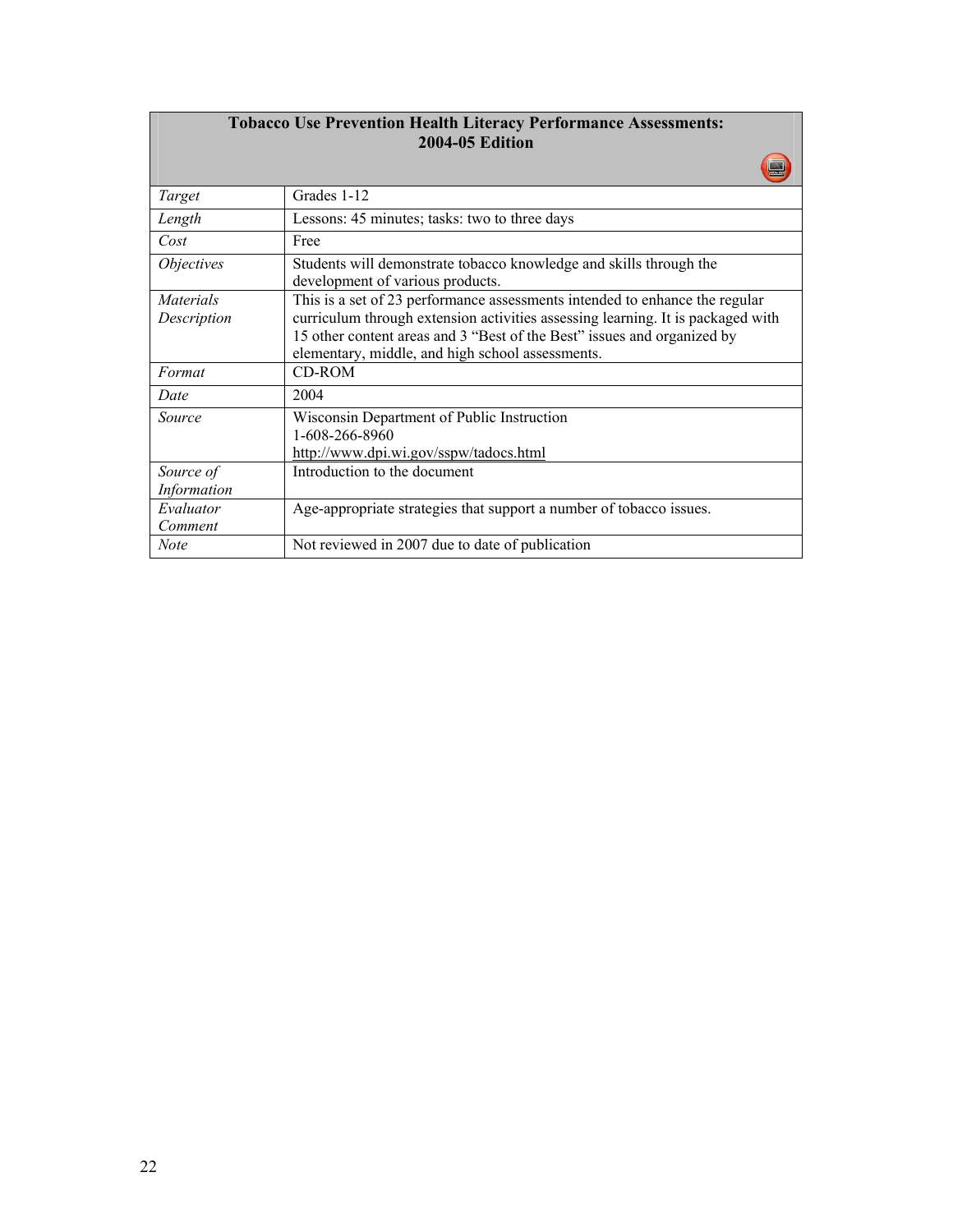| <b>Tobacco World</b>            |                                                                                                                                                                                                                                                                               |
|---------------------------------|-------------------------------------------------------------------------------------------------------------------------------------------------------------------------------------------------------------------------------------------------------------------------------|
|                                 |                                                                                                                                                                                                                                                                               |
| Target                          | Grades 6-8                                                                                                                                                                                                                                                                    |
| Length                          | Various lengths                                                                                                                                                                                                                                                               |
| Cost                            | \$59.95-individual; \$350-full instructional pack and classroom set of 35 CDs                                                                                                                                                                                                 |
| <i>Objectives</i>               | Learn about the dangers of second-hand smoke<br>⋗<br>Understand addiction and how to quit<br>➤<br>Practice social skills<br>↘<br>Realize the deceptive nature of tobacco advertisements<br>➤<br>Be introduced to some of health consequences of spit (smokeless) tobacco<br>↘ |
| <b>Materials</b><br>Description | Web-based program to help students learn and retain key tobacco-related<br>concepts. There are nine game-like activities to engage students in interactive<br>learning. Designed to be adjunct to traditional, classroom-based tobacco<br>prevention.                         |
| Format                          | Web-based. Instructor's manual with reproducibles, vocabulary lists and lesson<br>plan suggestions                                                                                                                                                                            |
| Date                            | 2007                                                                                                                                                                                                                                                                          |
| Source                          | <b>Applied Behavior Science Press</b><br>1-888-345-8744<br>http://www.appliedbehaviorscience.com                                                                                                                                                                              |
| Source of<br>Information        | ABSP Online Catalogue and Tobacco World mailing                                                                                                                                                                                                                               |
| Evaluator<br>Comment            | Great images.                                                                                                                                                                                                                                                                 |
| <b>Youth Comments</b>           | Not good enough - doesn't display enough anti-tobacco information.                                                                                                                                                                                                            |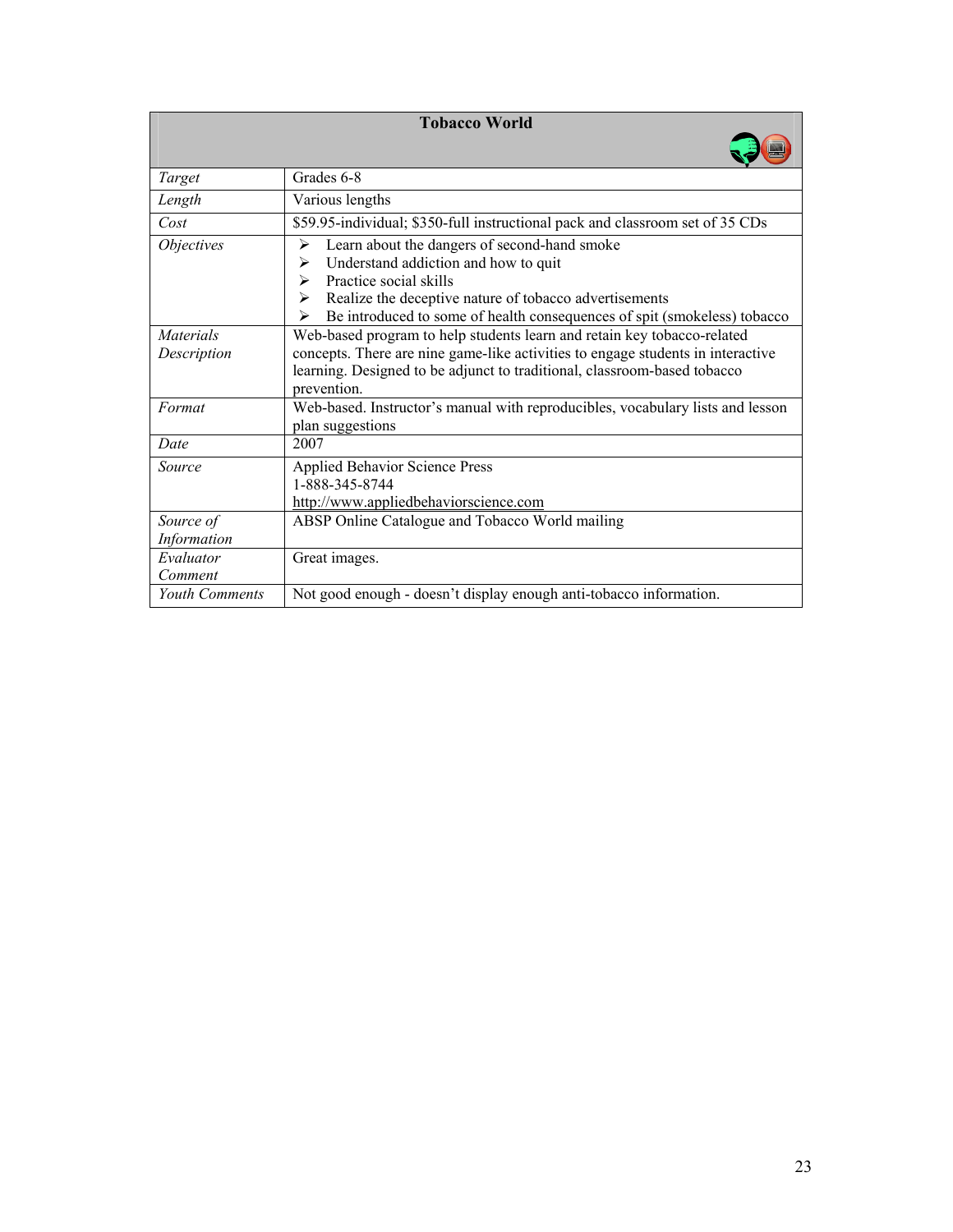| <b>Tobacco: A Smashing Curriculum</b> |                                                                                                                                                                                                                                                                                                                                  |
|---------------------------------------|----------------------------------------------------------------------------------------------------------------------------------------------------------------------------------------------------------------------------------------------------------------------------------------------------------------------------------|
|                                       |                                                                                                                                                                                                                                                                                                                                  |
| Target                                | Grades 5-9                                                                                                                                                                                                                                                                                                                       |
| Length                                | 14 lessons, most 45-50 minutes in length                                                                                                                                                                                                                                                                                         |
| Cost                                  | \$199                                                                                                                                                                                                                                                                                                                            |
| <i>Objectives</i>                     | The students will receive tobacco information in an interdisciplinary format.                                                                                                                                                                                                                                                    |
| <i>Materials</i><br>Description       | This curriculum can be used by one teacher, multiple content teachers, or as a<br>concentrated health convocation in which everyone in the school is a<br>participant. Lessons are designed in 7 content areas: math, social studies,<br>language arts, science, health, developmental guidance, reading and performing<br>arts. |
| Format                                | Plastic tub containing a curriculum binder with lessons and 2 plays, 3<br>instructional aides (BIOQuest® Simulated Smoker's Lungs Demonstration Kit,<br>Sponge Lungs Demonstration Kit, Emphysema Simulation Kit), and the<br>Tobacco Disconnect Game.                                                                           |
| Date                                  | 2004                                                                                                                                                                                                                                                                                                                             |
| Source                                | <b>Nasco</b><br>1-800-558-9595<br>http://www.enasco.com                                                                                                                                                                                                                                                                          |
| Source of<br>Information              | Curriculum guide                                                                                                                                                                                                                                                                                                                 |
| <b>Note</b>                           | Not reviewed in 2007 due to date of publication                                                                                                                                                                                                                                                                                  |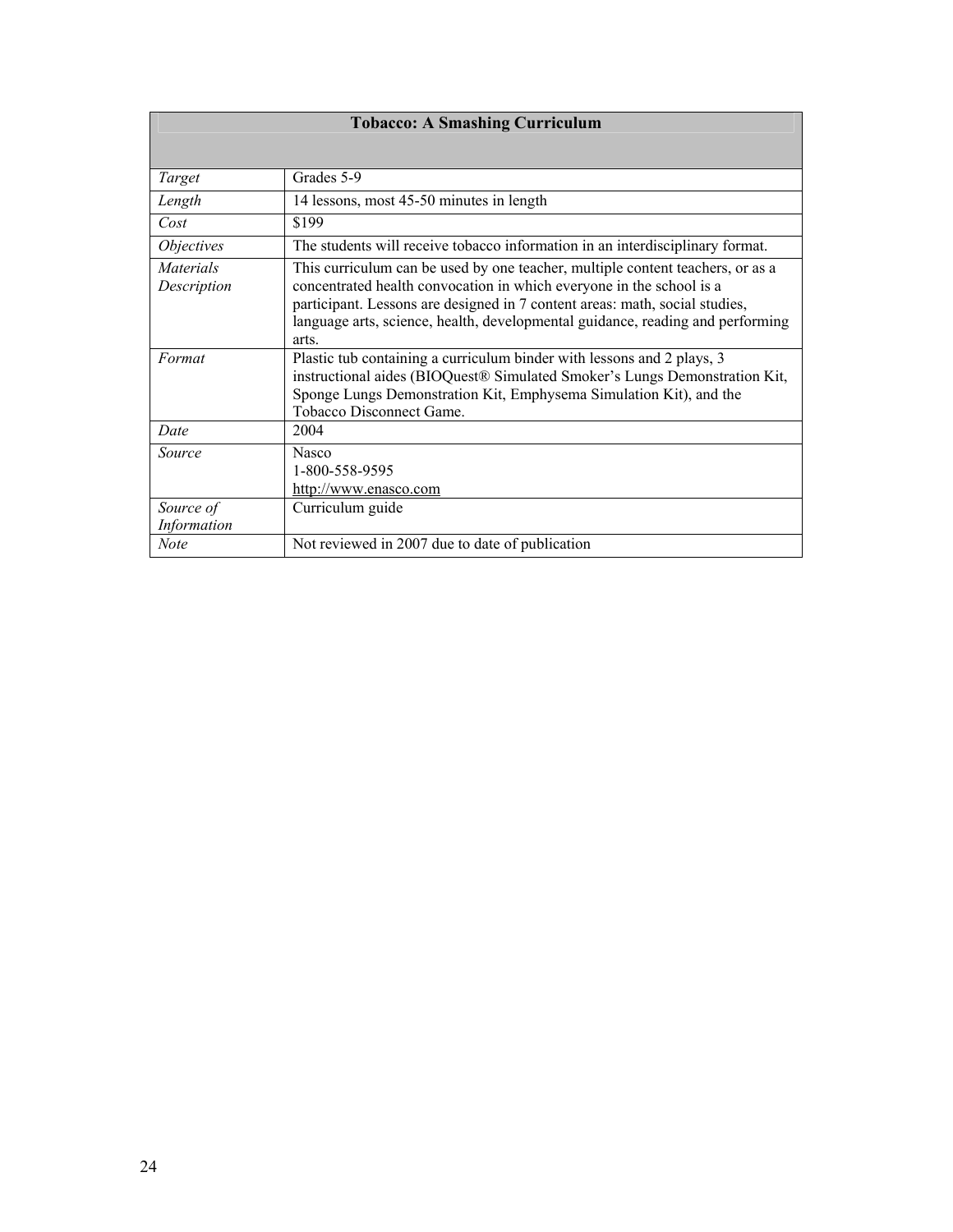# **Youth Advocacy and Peer Education**

| <b>TATU: Teens Against Tobacco Use</b> |                                                                                                                                                                                                                                             |
|----------------------------------------|---------------------------------------------------------------------------------------------------------------------------------------------------------------------------------------------------------------------------------------------|
|                                        |                                                                                                                                                                                                                                             |
| Target                                 | Grades 7-12                                                                                                                                                                                                                                 |
| Length                                 | Five strategies plus numerous ancillary ideas                                                                                                                                                                                               |
| Cost                                   | Training is \$45 per facilitator, materials are provided with the training                                                                                                                                                                  |
| <i><b>Objectives</b></i>               | The peer educators will:<br>Incorporate accurate tobacco information in presentations with peers<br>⋗<br>Build effective teaching strategies to use with peers<br>➤                                                                         |
| <b>Materials</b><br>Description        | This curriculum explores the critical knowledge, skills, and attitudes needed to<br>be an effective peer educator and includes multiple instructional strategies for<br>them to use.                                                        |
| Format                                 | Facilitator training materials and student training and activity manual                                                                                                                                                                     |
| Training                               | To become certified, facilitators are required to attend an eight-hour training<br>available through American Lung Association of Wisconsin. The curriculum is<br>not available for purchase only. Facilitators then train their own teens. |
| Date                                   | 2003                                                                                                                                                                                                                                        |
| Source                                 | American Lung Association of Wisconsin<br>1-262-782-7837<br>www.lungusa.org                                                                                                                                                                 |
| Source of                              | Introduction to the curriculum                                                                                                                                                                                                              |
| Information                            |                                                                                                                                                                                                                                             |
| Evaluator<br>Comment                   | Well-organized tool to train peer educators that is consistent with CDC<br>guidelines.                                                                                                                                                      |
| <b>Note</b>                            | Not reviewed in 2007 due to date of publication                                                                                                                                                                                             |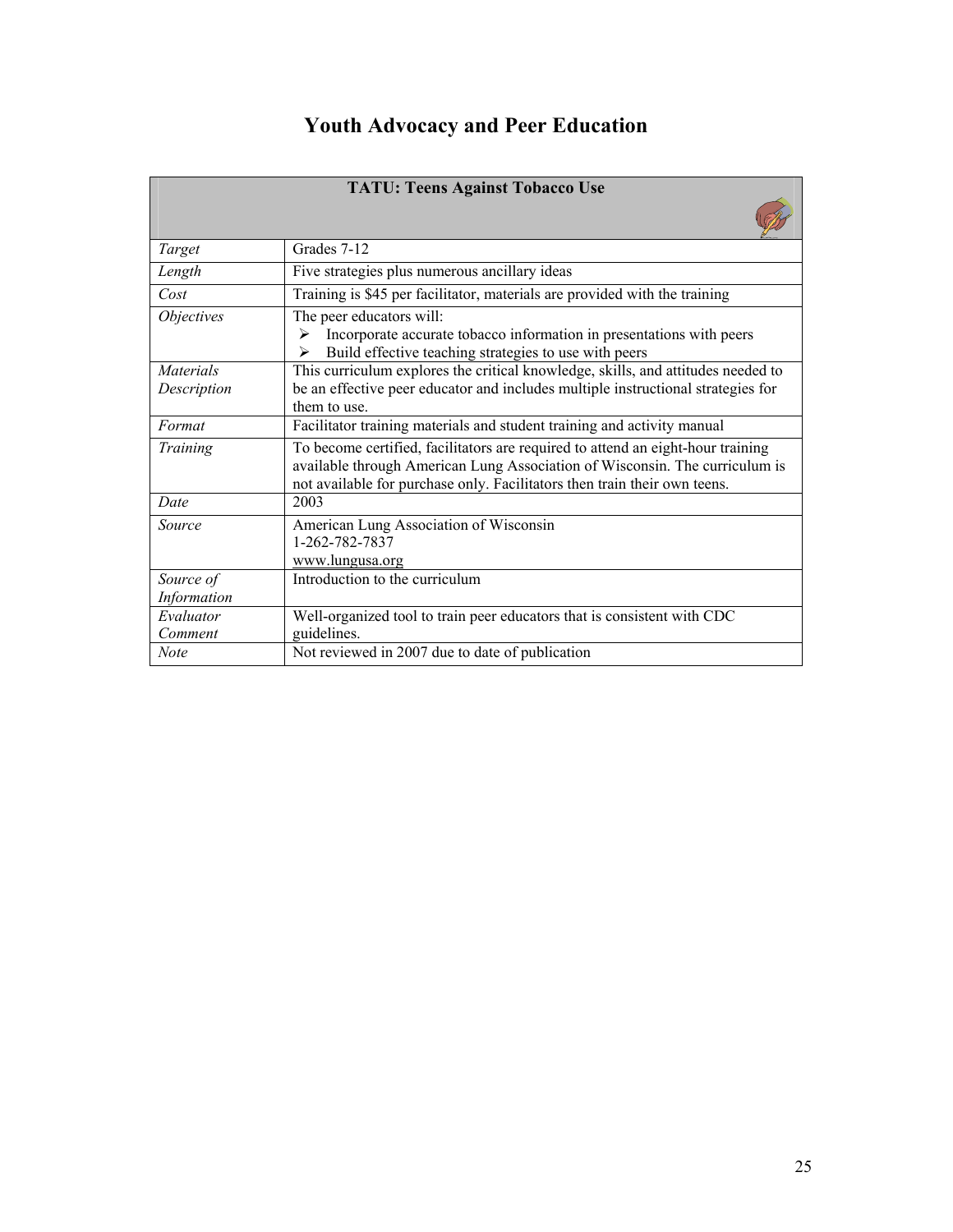| <b>Tobacco-Free Sports Implementation Guide and Tool Kit (Milwaukee)</b> |                                                                                                                                                                                                                                                                                                                                              |
|--------------------------------------------------------------------------|----------------------------------------------------------------------------------------------------------------------------------------------------------------------------------------------------------------------------------------------------------------------------------------------------------------------------------------------|
|                                                                          |                                                                                                                                                                                                                                                                                                                                              |
| Target                                                                   | Teens presenting to younger youth                                                                                                                                                                                                                                                                                                            |
| Length                                                                   | 15 minutes weekly for 5 weeks                                                                                                                                                                                                                                                                                                                |
| Cost                                                                     | Free                                                                                                                                                                                                                                                                                                                                         |
| <i>Objectives</i>                                                        | Youth will understand and demonstrate knowledge of:<br>Health risks of tobacco use and second-hand smoke<br>⋗<br>Tobacco industry marketing tactics<br>➤<br>Healthy choices for lifelong wellness<br>⋗<br>Adults (coaches, athletic staff and parents/guardians) will understand:<br>How to support and promote tobacco-free lifestyles<br>⋗ |
| <b>Materials</b><br>Description                                          | A youth-led, adult-guided initiative. Teens are trained as presenters to younger<br>children in athletic programs. Outreach and educational efforts are conducted by<br>the program coordinator for coaches, officials, and athletic staff prior to each<br>sport's season. Supported by media events.                                       |
| Format                                                                   | Planning guide and curriculum for teen trainers                                                                                                                                                                                                                                                                                              |
| Date                                                                     | 2003                                                                                                                                                                                                                                                                                                                                         |
| Source                                                                   | City of Milwaukee Health Department<br>Lisa Phillips<br>1-414-286-8891                                                                                                                                                                                                                                                                       |
| Source of<br>Information                                                 | Introduction to the document                                                                                                                                                                                                                                                                                                                 |
| <b>Note</b>                                                              | Not reviewed in 2007 due to date of publication                                                                                                                                                                                                                                                                                              |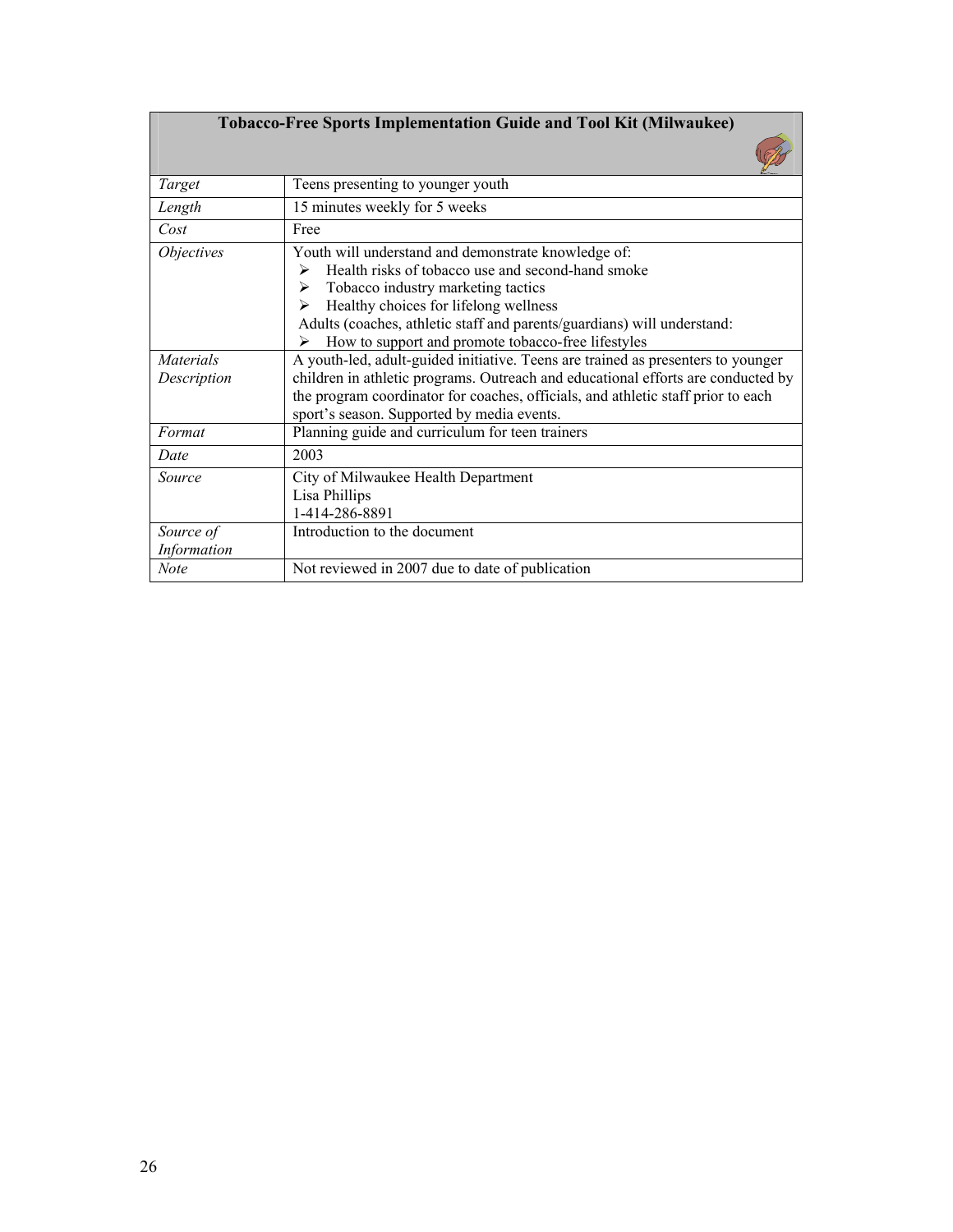#### **Youth Cessation and Intervention**

| <b>Alternatives to Suspension</b> |                                                                                                                                                                                  |
|-----------------------------------|----------------------------------------------------------------------------------------------------------------------------------------------------------------------------------|
| Target                            | Grades 6-12                                                                                                                                                                      |
| Length                            | Four 50-minute sessions                                                                                                                                                          |
| Cost                              | Free                                                                                                                                                                             |
| <i>Objectives</i>                 | The program will increase students' motivation to quit smoking through:<br>An understanding of the harmful effects of smoking<br>➤<br>The development of strategies to cope<br>➤ |
| <i>Materials</i>                  | This program is offered as an option to students who face suspension for                                                                                                         |
| Description                       | violation of the school tobacco use policy. It is not a cessation program.                                                                                                       |
| Format                            | Facilitator manual                                                                                                                                                               |
| Training                          | No formalized training, but technical assistance is available from American<br>Lung of Wisconsin and training could be arranged if needed.                                       |
| Date                              | 2002                                                                                                                                                                             |
| Source                            | American Lung Association<br>1-262-782-7833<br>www.lungusa.org<br>Materials provided with N-O-T manual at N-O-T training, but may be ordered<br>separately.                      |
| Source of                         | Introduction to the document                                                                                                                                                     |
| Information                       |                                                                                                                                                                                  |
| Evaluator<br>Comment              | Some middle school adaptations need to be developed.                                                                                                                             |
| <b>Note</b>                       | Not reviewed in 2007 due to date of publication                                                                                                                                  |

| <b>Enough Snuff</b>             |                                                                                           |
|---------------------------------|-------------------------------------------------------------------------------------------|
| Target                          | Males age 15-adult                                                                        |
| Length                          | Self-paced                                                                                |
| Cost                            | \$11.95                                                                                   |
| <i>Objectives</i>               | Smokeless tobacco cessation.                                                              |
| <i>Materials</i><br>Description | Self-help tobacco cessation program designed for smokeless tobacco users.                 |
| Format                          | Manual, 20 minute video, telephone counseling                                             |
| Cultural Versions               | Native American                                                                           |
| Date                            | 2005                                                                                      |
| Source                          | Applied Behavior Science Press<br>1-888-345-8744<br>http://www.appliedbehaviorscience.com |
| Source of<br>Information        | SAMHSA and introduction to the document                                                   |
| Evaluator<br>Comment            | SAMHSA Effective Program, although little research on youth.                              |
| <b>Note</b>                     | Not reviewed in 2007 due to date of publication                                           |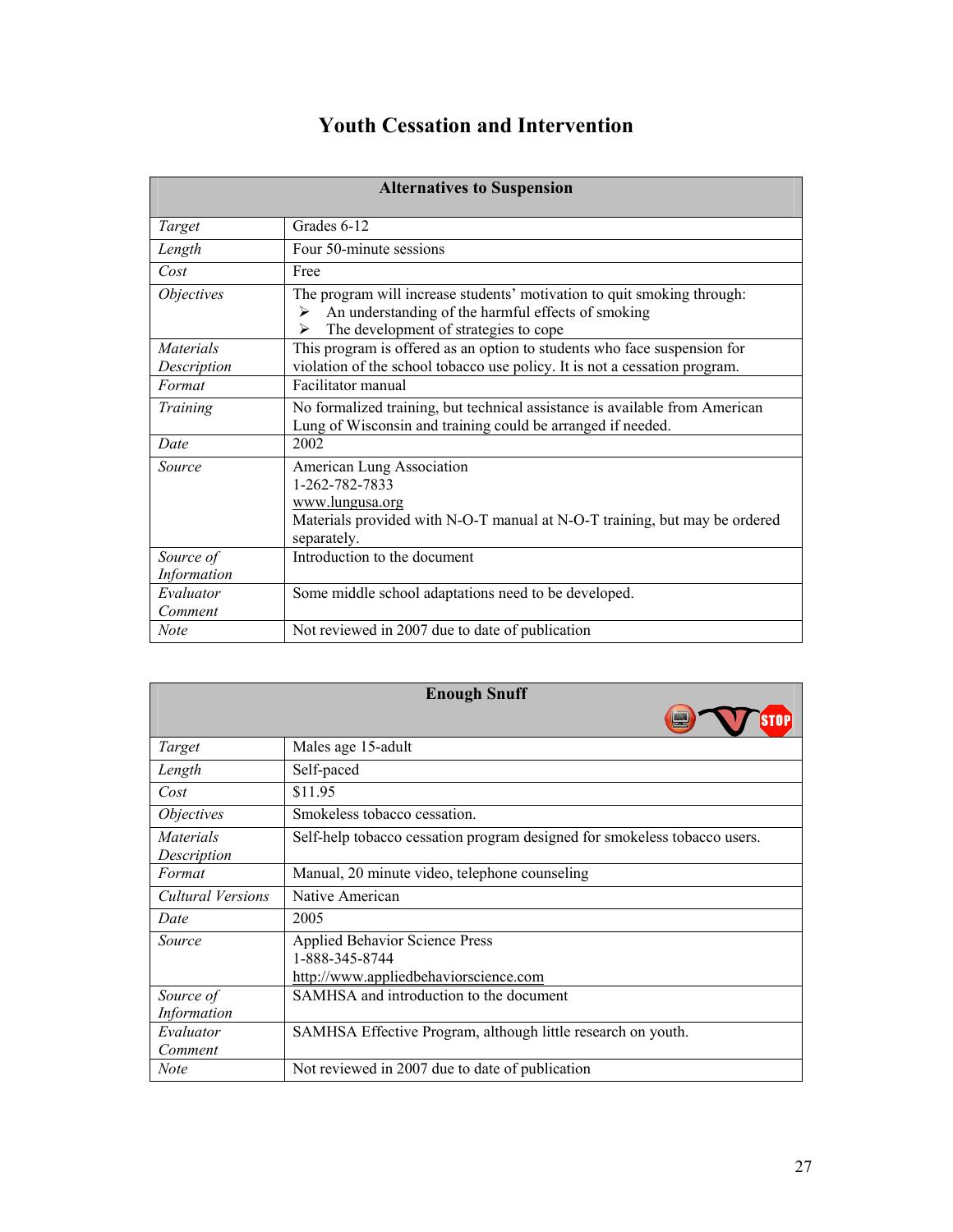| <b>Helping Teens Stop Using Tobacco (TAP)</b> |                                                                                                                                                                                                                                                                                                                                                                                                                                                                                                                                                                                                                                                                                                                                                                                    |
|-----------------------------------------------|------------------------------------------------------------------------------------------------------------------------------------------------------------------------------------------------------------------------------------------------------------------------------------------------------------------------------------------------------------------------------------------------------------------------------------------------------------------------------------------------------------------------------------------------------------------------------------------------------------------------------------------------------------------------------------------------------------------------------------------------------------------------------------|
|                                               |                                                                                                                                                                                                                                                                                                                                                                                                                                                                                                                                                                                                                                                                                                                                                                                    |
| Target                                        | Grades 7-12                                                                                                                                                                                                                                                                                                                                                                                                                                                                                                                                                                                                                                                                                                                                                                        |
| Length                                        | Eight sessions 40-60 minutes, once a week                                                                                                                                                                                                                                                                                                                                                                                                                                                                                                                                                                                                                                                                                                                                          |
| Cost                                          | \$39.95 for facilitator's guide; \$3.95 per student workbook or free with training                                                                                                                                                                                                                                                                                                                                                                                                                                                                                                                                                                                                                                                                                                 |
| <i><b>Objectives</b></i>                      | To increase awareness of short- and long-term effects of tobacco use<br>➤<br>To understand the addictive nature of nicotine<br>➤<br>To increase awareness of the risk of becoming victims of tobacco use<br>➤<br>To identify the individual best ways to quit using tobacco<br>➤<br>To explain a variety of cessation methods including cold turkey, tapering,<br>↘<br>and postponing<br>To provide specific techniques to handle nicotine withdrawal symptoms<br>➤<br>To teach skills to avoid the triggers, thoughts, feelings and physical<br>$\blacktriangleright$<br>cravings that lead to tobacco use, including stress management and refusal<br>skills<br>To provide a supportive environment to encourage movement to the action<br>≻<br>and maintenance stages of change |
| <b>Materials</b>                              | The program guides students to a personally selected quit date and gives them a                                                                                                                                                                                                                                                                                                                                                                                                                                                                                                                                                                                                                                                                                                    |
| Description                                   | variety of techniques to help them stay tobacco-free after that date.                                                                                                                                                                                                                                                                                                                                                                                                                                                                                                                                                                                                                                                                                                              |
| Training                                      | Highly recommended. Available at \$395 per person from Community<br>Intervention, Inc.                                                                                                                                                                                                                                                                                                                                                                                                                                                                                                                                                                                                                                                                                             |
| Format                                        | Facilitator's guide and student workbooks                                                                                                                                                                                                                                                                                                                                                                                                                                                                                                                                                                                                                                                                                                                                          |
| Date                                          | Facilitator guide dated 2000, but updated 2004 resources available with training                                                                                                                                                                                                                                                                                                                                                                                                                                                                                                                                                                                                                                                                                                   |
| Source                                        | Community Intervention, Inc.<br>1-800-328-0417<br>http://communityintervention.org/ShowView/category/s&                                                                                                                                                                                                                                                                                                                                                                                                                                                                                                                                                                                                                                                                            |
| Source of                                     | Product descriptions from online catalogues, both NIMCO and                                                                                                                                                                                                                                                                                                                                                                                                                                                                                                                                                                                                                                                                                                                        |
| Information                                   | www.communityintervention.org                                                                                                                                                                                                                                                                                                                                                                                                                                                                                                                                                                                                                                                                                                                                                      |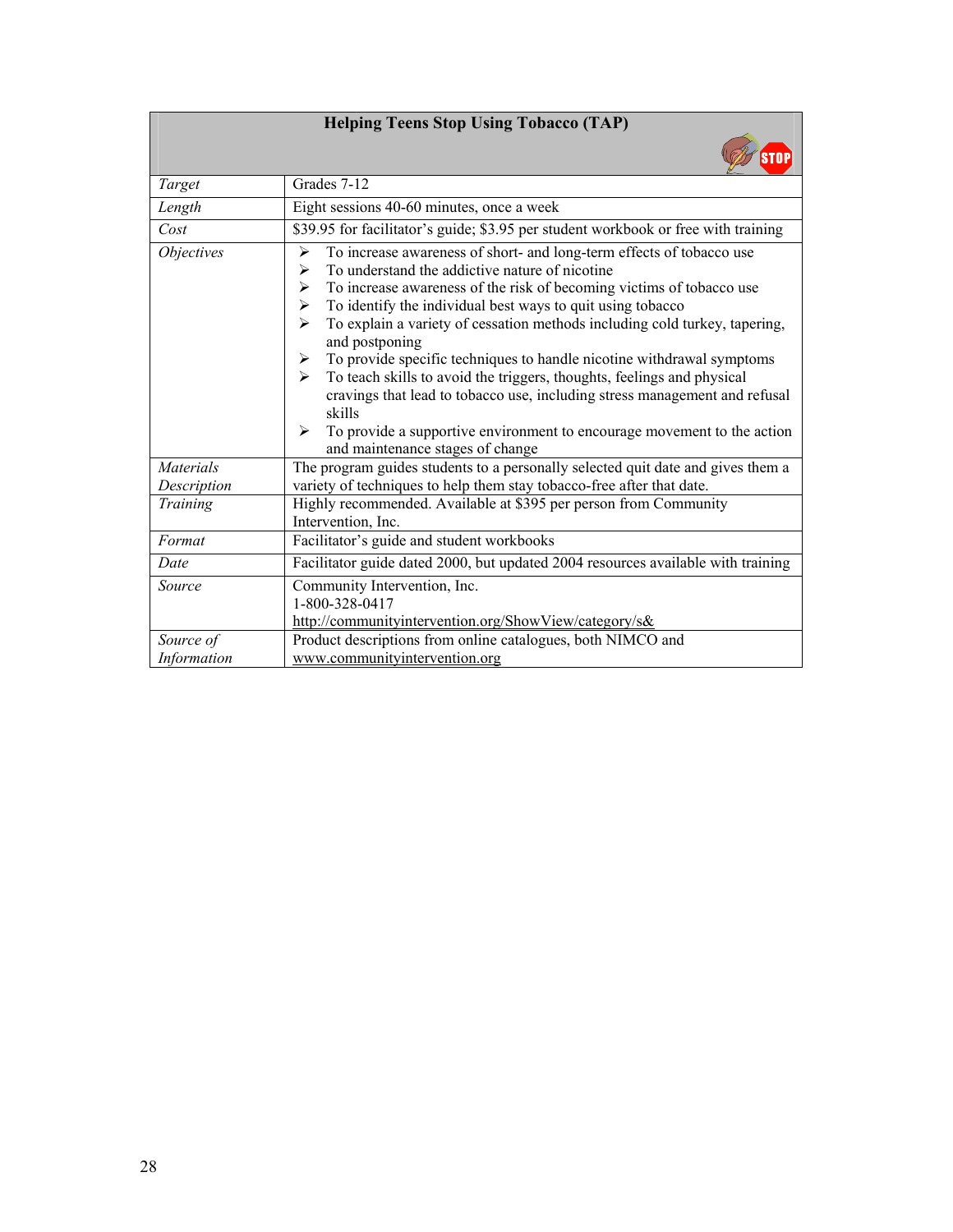| <b>Intervening with Teen Tobacco Users (TEG)</b> |                                                                                                                                               |
|--------------------------------------------------|-----------------------------------------------------------------------------------------------------------------------------------------------|
|                                                  |                                                                                                                                               |
| Target                                           | Grades 6-12                                                                                                                                   |
| Length                                           | Eight 45-50 minute sessions                                                                                                                   |
| Cost                                             | \$39.95 for facilitator's guide; \$3.95 for student handbook or free with training                                                            |
| <i>Objectives</i>                                | Participants will be provided:<br>Information on tobacco effects<br>↘<br>Skills to become tobacco-free and move into a cessation program<br>⋗ |
| <b>Materials</b>                                 | This curriculum is designed as a tool to provide tobacco-related information to                                                               |
| Description                                      | groups as an alternative to suspension after a tobacco-related violation. Some<br>activities are designed to utilize peer educators.          |
| Training                                         | Highly recommended. Available at \$395 per person from Community<br>Intervention, Inc.                                                        |
| Format                                           | Facilitator's guide and student workbooks. Supplemental videos purchased<br>separately.                                                       |
| Date                                             | Facilitator guide dated 2000, but updated 2004 resources available with training                                                              |
| Source                                           | Community Intervention, Inc.<br>1-800-328-0417<br>http://communityintervention.org/ShowView/category/s&                                       |
| Source of                                        | Facilitator's Guide                                                                                                                           |
| Information                                      |                                                                                                                                               |
| Evaluator                                        | Very user friendly.                                                                                                                           |
| Comment                                          |                                                                                                                                               |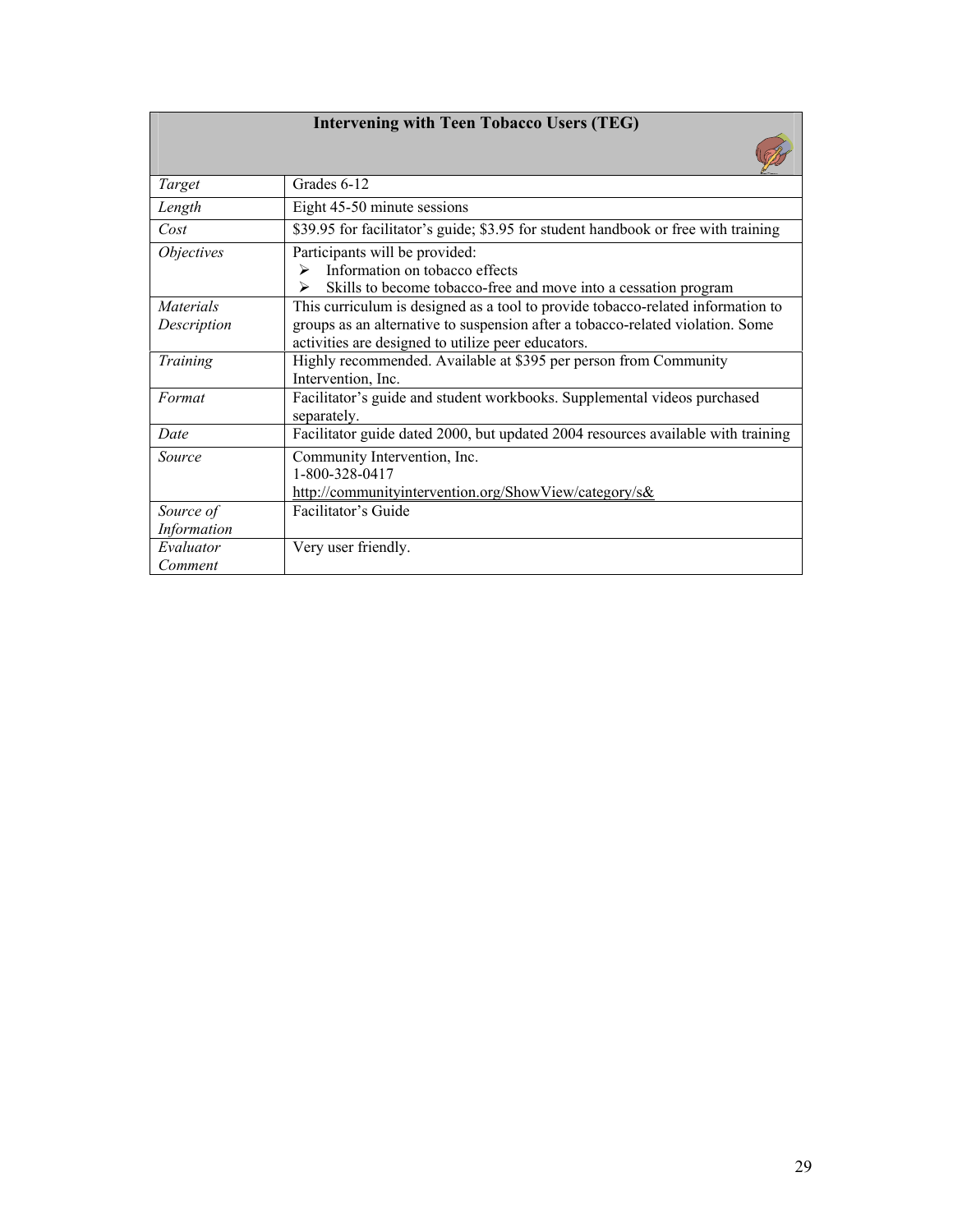#### **Supplemental Materials (Not to be Used as Stand Alones)**

| <b>Body Awareness Network (BARN)</b> |                                                                               |
|--------------------------------------|-------------------------------------------------------------------------------|
| <b>Series 1</b>                      |                                                                               |
|                                      |                                                                               |
|                                      |                                                                               |
| Target                               | Grades 6-9                                                                    |
| Length                               | 19 activities of various lengths                                              |
| Cost                                 | \$295 for 4 CDS; \$1495 for license (required to put program on multiple      |
|                                      | computers); \$30 for 10 copies of the student portfolio                       |
| <i>Objectives</i>                    | Promote healthy lifestyles<br>≻                                               |
|                                      | Prevent or delay the initiation of risk behaviors<br>➤                        |
|                                      | Promote conscious decision-making<br>➤                                        |
|                                      | Promote control over risks for those who do participate in risk-taking<br>↘   |
|                                      | behaviors                                                                     |
| <b>Materials</b>                     | BARN is broad-based and multidisciplinary, with components addressing         |
| Description                          | students' concerns about alcohol and other drugs, smoking, stress management, |
|                                      | body management (weight and nutrition), human sexuality, and HIV/AIDS.        |
| Format                               | 4 CD-ROMs (one completely devoted to tobacco), 2 teacher guides with          |
|                                      | supplemental activities, 2 softbound Student Portfolios with worksheets       |
| Date                                 | 2001                                                                          |
| Source                               | Learning Multi-Systems, Inc.                                                  |
|                                      | 320 Holtzman Road                                                             |
|                                      | Madison, WI 53713                                                             |
|                                      | Fax: 608-273-8065                                                             |
|                                      | Phone: 1-800-362-7323 or 608-273-8060                                         |
|                                      | www.lmssite.com                                                               |
| Source of                            | Overview of BARN                                                              |
| Information                          |                                                                               |
| Evaluator                            | Have youth speak youth pieces. Use as an activity, rather than a curriculum.  |
| Comment                              | Make more interactive.                                                        |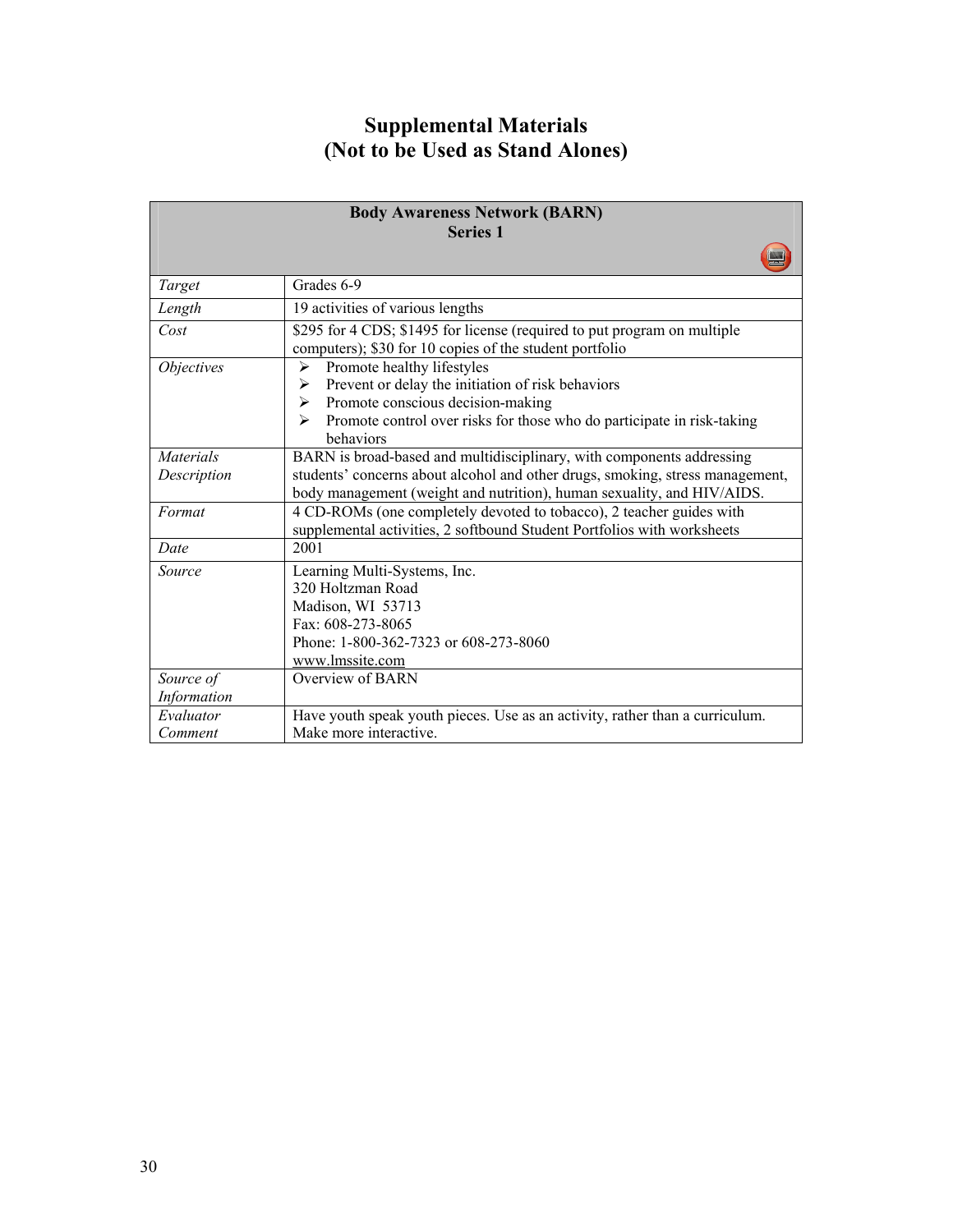| <b>Clear the Air: Second-Hand Smoke Toolkit</b> |                                                                                                                                                                                                                                                                      |
|-------------------------------------------------|----------------------------------------------------------------------------------------------------------------------------------------------------------------------------------------------------------------------------------------------------------------------|
|                                                 |                                                                                                                                                                                                                                                                      |
| Target                                          | Middle school/high school                                                                                                                                                                                                                                            |
| Length                                          | Numerous strategies with various lengths of time                                                                                                                                                                                                                     |
| Cost                                            | Free                                                                                                                                                                                                                                                                 |
| <i>Objectives</i>                               | To promote knowledge and skills to advocate for a healthy, smoke-free<br>environment.                                                                                                                                                                                |
| <b>Materials</b><br>Description                 | The DVD will increase students' understanding of the targeting of youth in<br>tobacco advertising. The manual contains basic second-hand smoke facts, youth<br>activities, research and extensive resources to support youth advocacy relative<br>to smoke-free air. |
| Format                                          | Manual and DVD                                                                                                                                                                                                                                                       |
| Date                                            | 2003                                                                                                                                                                                                                                                                 |
| Source                                          | Wisconsin Department of Public Instruction<br>1-608-266-8960<br>http://www.dpi.state.wi.us/sspw/tadocs.html                                                                                                                                                          |
| Source of<br>Information                        | Introduction to the document                                                                                                                                                                                                                                         |
| Evaluator<br>Comment                            | DVD is great.                                                                                                                                                                                                                                                        |
| <b>Note</b>                                     | Not reviewed in 2007 due to date of publication                                                                                                                                                                                                                      |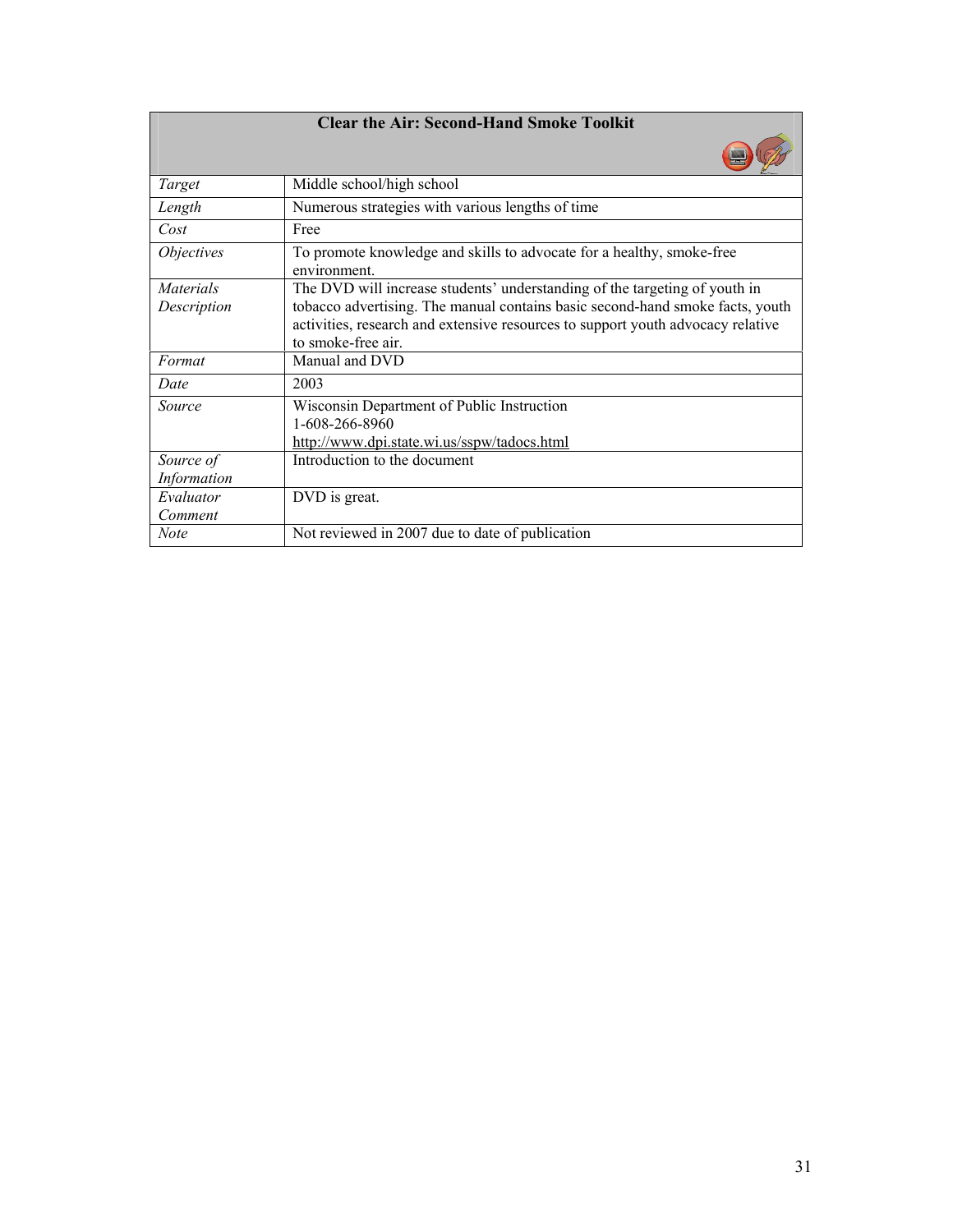| <b>Donnie Dinosaur's Tobacco Trouble</b> |                                                                                                                                                                                                                                                                                                                                                                                                                                                                                                                                |
|------------------------------------------|--------------------------------------------------------------------------------------------------------------------------------------------------------------------------------------------------------------------------------------------------------------------------------------------------------------------------------------------------------------------------------------------------------------------------------------------------------------------------------------------------------------------------------|
|                                          |                                                                                                                                                                                                                                                                                                                                                                                                                                                                                                                                |
| Target                                   | $K-2$                                                                                                                                                                                                                                                                                                                                                                                                                                                                                                                          |
| Length                                   | 12 minute video, 40-50 minutes for discussion about video and completing<br>workbook activities                                                                                                                                                                                                                                                                                                                                                                                                                                |
| Cost                                     | Video \$145; packet of 100 workbooks \$69.95                                                                                                                                                                                                                                                                                                                                                                                                                                                                                   |
| <i>Objectives</i>                        | From watching the video, students will learn:<br>Short- and long-term health effects<br>➤<br>Dangers of second-hand smoke<br>➤<br>The dangers of even one puff<br>➤<br>That nicotine is addictive<br>$\blacktriangleright$<br>Smoking makes you smell bad and your teeth turn yellow<br>➤<br>About other forms of tobacco<br>➤<br>Ways to fight peer pressure<br>$\blacktriangleright$<br>That all drugs are bad and you should avoid them and help others do the<br>↘<br>same                                                 |
| Materials<br>Description                 | Donnie and his friends (all brightly colored puppets) use music and funny<br>characters to teach children to keep a healthy body free of tobacco. Donnie<br>shows two young children the dangers of tobacco and how to avoid peer<br>pressure. The puppet format, along with the bright colors should appeal to<br>young viewers. The activity/coloring book contains characters from the video to<br>help children connect. Winner of the CINE Golden Eagle Award and the British<br><b>Medical Association Bronze Award.</b> |
| Format                                   | Video, 10-page activity book                                                                                                                                                                                                                                                                                                                                                                                                                                                                                                   |
| Date                                     | 1993                                                                                                                                                                                                                                                                                                                                                                                                                                                                                                                           |
| Source                                   | Syndistar, Inc.<br>1-800-841-9532<br>http://www.foxpromedia.com/                                                                                                                                                                                                                                                                                                                                                                                                                                                               |
| Source of<br>Information                 | Syndistar online catalogue                                                                                                                                                                                                                                                                                                                                                                                                                                                                                                     |
| Evaluator<br>Comment                     | The video is appropriate for kindergarteners, but the activity/coloring book<br>contains many activities more suited to older children.                                                                                                                                                                                                                                                                                                                                                                                        |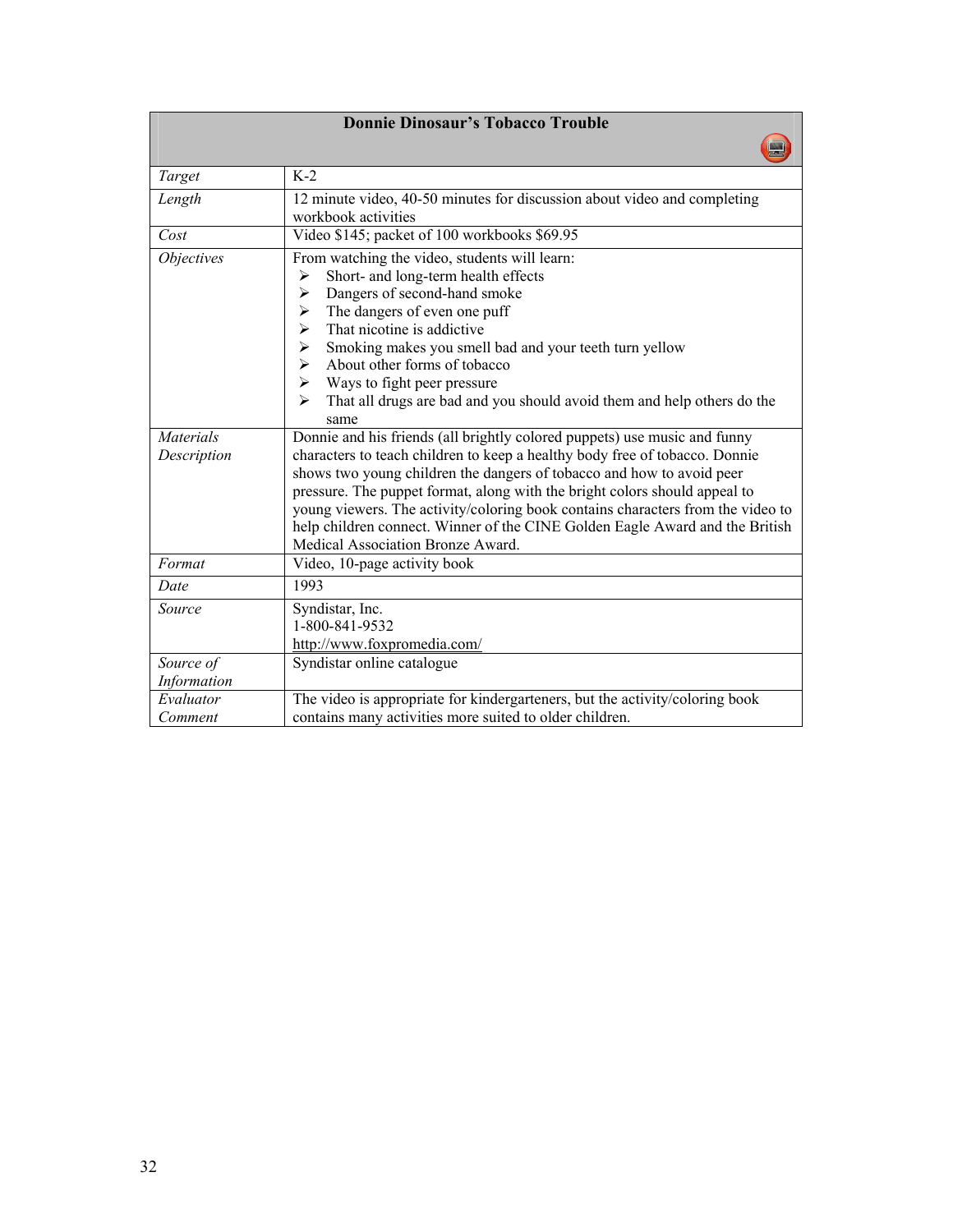| <b>Environmental Strategies: Addressing Teen Tobacco &amp; Alcohol Use</b> |                                                                                                                                                                                                                                                                                                                                                    |
|----------------------------------------------------------------------------|----------------------------------------------------------------------------------------------------------------------------------------------------------------------------------------------------------------------------------------------------------------------------------------------------------------------------------------------------|
|                                                                            |                                                                                                                                                                                                                                                                                                                                                    |
| Target                                                                     | Administrators and policy-makers                                                                                                                                                                                                                                                                                                                   |
| Length                                                                     | N/A                                                                                                                                                                                                                                                                                                                                                |
| Cost                                                                       | Free                                                                                                                                                                                                                                                                                                                                               |
| <i>Objectives</i>                                                          | Help administrators and policy-makers design and implement an environmental<br>change strategy geared towards preventing youth alcohol and tobacco use.                                                                                                                                                                                            |
| <b>Materials</b><br>Description                                            | The toolkit begins with an overview of the theory behind environmental<br>strategies, which highlights effective research-based approaches specific to<br>youth alcohol and tobacco use along with implementation steps. Several sample<br>tools such as: fact sheets, sample activities, a media guide and other resources<br>have been included. |
| Format                                                                     | CD-ROM features a PDF version of the toolkit to be printed to a binder and<br>additional handouts and reading materials regarding environmental strategies.                                                                                                                                                                                        |
| Date                                                                       | 2004                                                                                                                                                                                                                                                                                                                                               |
| Source                                                                     | Tobacco Control Resource Center for Wisconsin<br>1552 University Avenue<br>Madison, WI 53726<br>Fax: 608-262-6346<br>Phone: 1-800-248-9244<br>$tccw(a)$ tobwis.org<br>http://www.tobwis.org/                                                                                                                                                       |
| Source of<br>Information                                                   | Description of the toolkit                                                                                                                                                                                                                                                                                                                         |
| Evaluator<br>Comment                                                       | Could be used as a partnership between the school and the local coalition.<br>Binder is well-organized. Great partnership resource where school and<br>community need resources. Strong focus on Native Americans.                                                                                                                                 |

| I Quit!                         |                                                                                                                                                                                         |
|---------------------------------|-----------------------------------------------------------------------------------------------------------------------------------------------------------------------------------------|
|                                 |                                                                                                                                                                                         |
| Target                          | Grades 6-12                                                                                                                                                                             |
| Length                          | Self-paced                                                                                                                                                                              |
| Cost                            | Free                                                                                                                                                                                    |
| <i>Objectives</i>               | Help those who use tobacco products to quit and stay tobacco-free.                                                                                                                      |
| <i>Materials</i><br>Description | This booklet guides users through the entire process of quitting: from setting a<br>quit date, to handling nicotine withdrawal, and rewarding themselves for<br>remaining tobacco-free. |
| Format                          | Small booklet available in hard copy or online.                                                                                                                                         |
| Date                            | 2007                                                                                                                                                                                    |
| Source                          | www.cdc.gov/tobacco/quit_smoking/how_to_quit/iquit                                                                                                                                      |
| Source of                       | CDC web site                                                                                                                                                                            |
| Information                     |                                                                                                                                                                                         |
| Evaluator<br>Comment            | Use as supplemental piece, not stand-alone.                                                                                                                                             |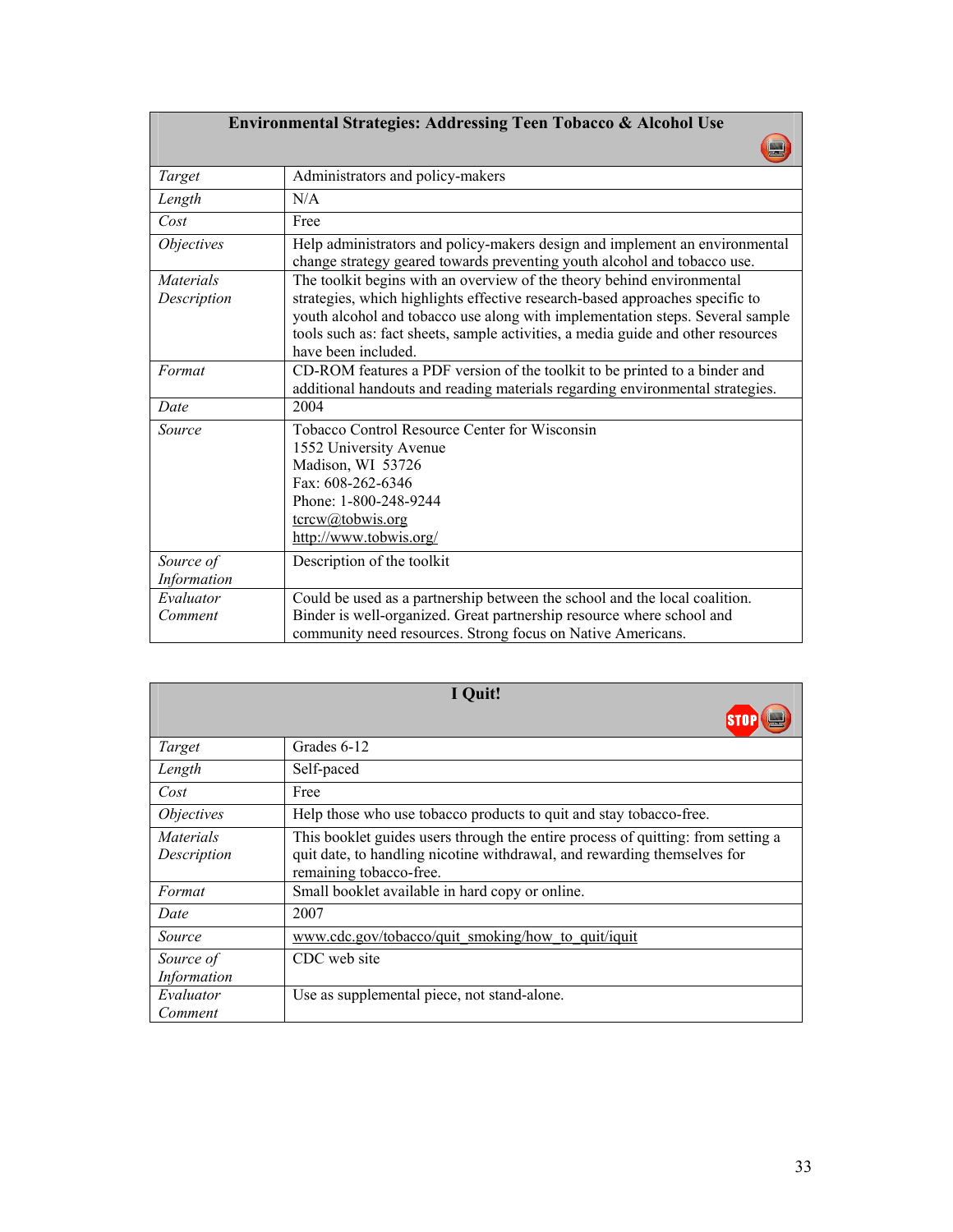| <b>Leader of the Pack</b> |                                                                                                                                                                                                                                                                                                                                                                                                                                                                                                                                                                                                                            |
|---------------------------|----------------------------------------------------------------------------------------------------------------------------------------------------------------------------------------------------------------------------------------------------------------------------------------------------------------------------------------------------------------------------------------------------------------------------------------------------------------------------------------------------------------------------------------------------------------------------------------------------------------------------|
|                           |                                                                                                                                                                                                                                                                                                                                                                                                                                                                                                                                                                                                                            |
| Target                    | Grades 2-6                                                                                                                                                                                                                                                                                                                                                                                                                                                                                                                                                                                                                 |
| Length                    | 16 minute video and activities of various lengths                                                                                                                                                                                                                                                                                                                                                                                                                                                                                                                                                                          |
| Cost                      | \$99.95                                                                                                                                                                                                                                                                                                                                                                                                                                                                                                                                                                                                                    |
| <i><b>Objectives</b></i>  | Students will:<br>Explore the harmful physical effects that tobacco has on the body<br>➤<br>Learn to recognize peer pressure situations<br>⋗<br>Investigate and practice ways to refuse tobacco products<br>≻<br>Discover how tobacco negatively affects appearance<br>⋗<br>Gain a clear understanding of tobacco advertising and its deceptive nature<br>➤<br>Develop the skills needed to stand up for their own beliefs<br>➤<br>Recognize how tobacco harms many individual systems of the body<br>⋗<br>Develop their own anti-tobacco message<br>➤<br>Identify and practice healthy alternatives to using tobacco<br>⋗ |
| <b>Materials</b>          | The animated story shown in the video presents some of the health                                                                                                                                                                                                                                                                                                                                                                                                                                                                                                                                                          |
| Description               | consequences of smoking and the risk of addiction. The binder contains activity<br>sheets with characters from the video to enhance students' understanding of the<br>negative effects of smoking.                                                                                                                                                                                                                                                                                                                                                                                                                         |
| Format                    | Video and binder                                                                                                                                                                                                                                                                                                                                                                                                                                                                                                                                                                                                           |
| Date                      | 2003                                                                                                                                                                                                                                                                                                                                                                                                                                                                                                                                                                                                                       |
| Source                    | Human Relations Media<br>41 Kensico Drive<br>Mount Kisco, NY 10549<br>1-800-431-2050<br>www.hrmvideo.com                                                                                                                                                                                                                                                                                                                                                                                                                                                                                                                   |
| Source of<br>Information  | Introduction and Program Summary                                                                                                                                                                                                                                                                                                                                                                                                                                                                                                                                                                                           |
| Evaluator                 | Use with more comprehensive program. Most appropriate for grades 4-5.                                                                                                                                                                                                                                                                                                                                                                                                                                                                                                                                                      |
| Comment                   | Excellent video. Perhaps high school kids could present it.                                                                                                                                                                                                                                                                                                                                                                                                                                                                                                                                                                |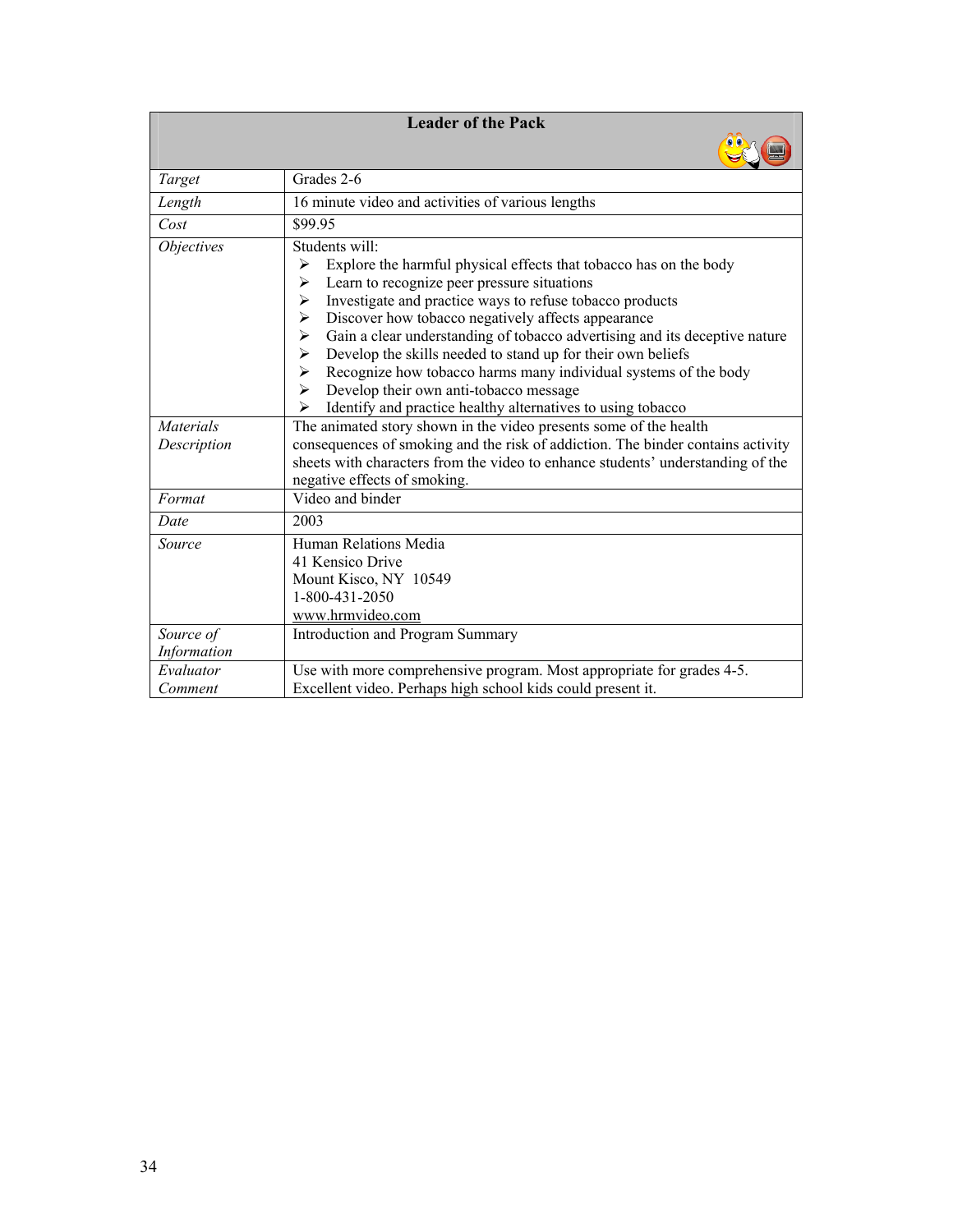| <b>9 Inning Game Plan to Quit</b> |                                                                                                                                                                                                                                                                                                                                                               |
|-----------------------------------|---------------------------------------------------------------------------------------------------------------------------------------------------------------------------------------------------------------------------------------------------------------------------------------------------------------------------------------------------------------|
|                                   |                                                                                                                                                                                                                                                                                                                                                               |
| Target                            | Baseball/Softball Players                                                                                                                                                                                                                                                                                                                                     |
| Length                            | Self-paced                                                                                                                                                                                                                                                                                                                                                    |
| Cost                              | Free                                                                                                                                                                                                                                                                                                                                                          |
| <i>Objectives</i>                 | To help athletes quit their use of smokeless tobacco and remain tobacco-free.                                                                                                                                                                                                                                                                                 |
| <i>Materials</i><br>Description   | There are the "9 Innings" to quit: 1) Decide to Quit, 2) Pick a Quit Date, 3) Cut<br>Back Before You Quit, 4) Get Ready For Quit Day, 5) Quit Day, 6) Your First<br>Week Off- Coping with Withdrawal, 7) Your Second Week Off-Dealing With<br>Triggers, 8) Tips For Going the Distance, 9) Celebrate Your Success.<br>Telephone assistance is also available. |
| Format                            | Printable pages from web-based resource                                                                                                                                                                                                                                                                                                                       |
| Date                              | Unknown                                                                                                                                                                                                                                                                                                                                                       |
| Source                            | http://www.gmu.edu/student/quitsmoking/smokelessninestep.html                                                                                                                                                                                                                                                                                                 |
| Source of<br>Information          | Opening page                                                                                                                                                                                                                                                                                                                                                  |
| Evaluator<br>Comment              | Good supplemental resource. Facilitators could add to other curriculum as a<br>guide. Heavy on text-but good resource. Coaches could use. Loaded with<br>resources. Seems up to date.                                                                                                                                                                         |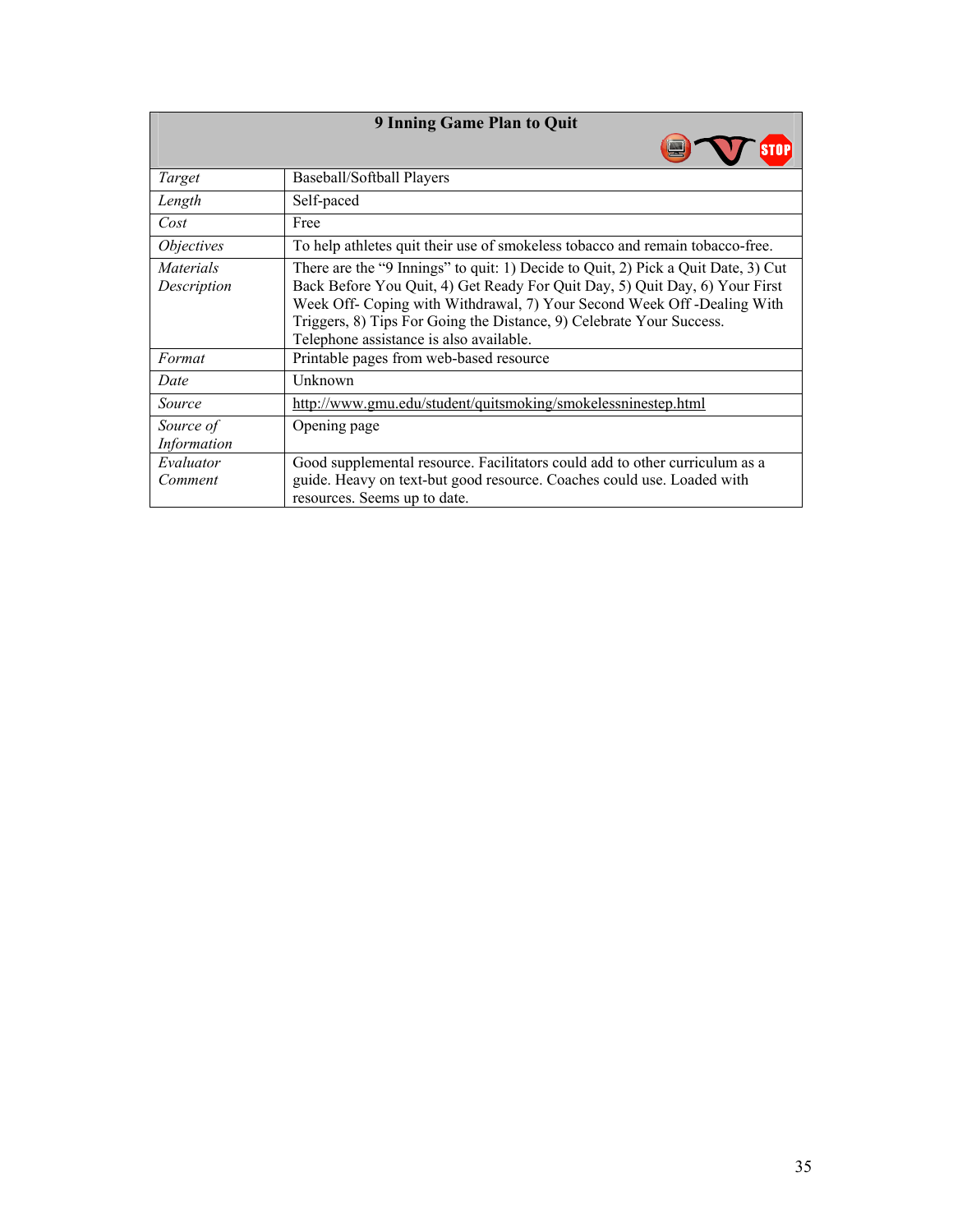| No Puff Pals vs. Big Tobacco Inc. |                                                                                                                                                                                                                                                                                                                                                                                                                                                                                                                                          |
|-----------------------------------|------------------------------------------------------------------------------------------------------------------------------------------------------------------------------------------------------------------------------------------------------------------------------------------------------------------------------------------------------------------------------------------------------------------------------------------------------------------------------------------------------------------------------------------|
|                                   |                                                                                                                                                                                                                                                                                                                                                                                                                                                                                                                                          |
| Target                            | Grades K-3                                                                                                                                                                                                                                                                                                                                                                                                                                                                                                                               |
| Length                            | 12 Minute video, various activities                                                                                                                                                                                                                                                                                                                                                                                                                                                                                                      |
| Cost                              | Video \$145; starter kit \$225                                                                                                                                                                                                                                                                                                                                                                                                                                                                                                           |
| <i><b>Objectives</b></i>          | Young children are educated in:<br>The different types of tobacco<br>➤<br>The media hype around tobacco<br>⋗<br>Saying no if they are ever offered tobacco<br>➤<br>The addictive properties of nicotine<br>⋗<br>The negative consequences of tobacco use<br>⋗                                                                                                                                                                                                                                                                            |
| <b>Materials</b><br>Description   | The animated story contains three diverse young protagonists with whom<br>children can identify. The messages that are constantly underscored are that no<br>one who wants you to try tobacco products of any kind is your friend and that<br>the ads that make tobacco products seem glamorous are lies. There are also<br>references to additional resources on the web. The activity book uses a variety<br>of different challenges to educate children on the types of tobacco, the hype<br>around tobacco and to say no to tobacco. |
| Format                            | DVD and activity books with posters, stickers and tattoos                                                                                                                                                                                                                                                                                                                                                                                                                                                                                |
| Date                              | 2004                                                                                                                                                                                                                                                                                                                                                                                                                                                                                                                                     |
| Source                            | Wisconsin Clearinghouse for Prevention Resources<br>1552 University Avenue<br>Madison, WI 53726-4085<br>PO Box 1468<br>Madison, WI 53701-1468<br>Phone in Madison: (608) 262-9157<br>Toll Free in Wisconsin: (800) 248-9244<br>FAX: (608) 262-6346<br>http://wch.uhs.wisc.edu/                                                                                                                                                                                                                                                           |
| Source of<br>Information          | Syndistar online catalogue                                                                                                                                                                                                                                                                                                                                                                                                                                                                                                               |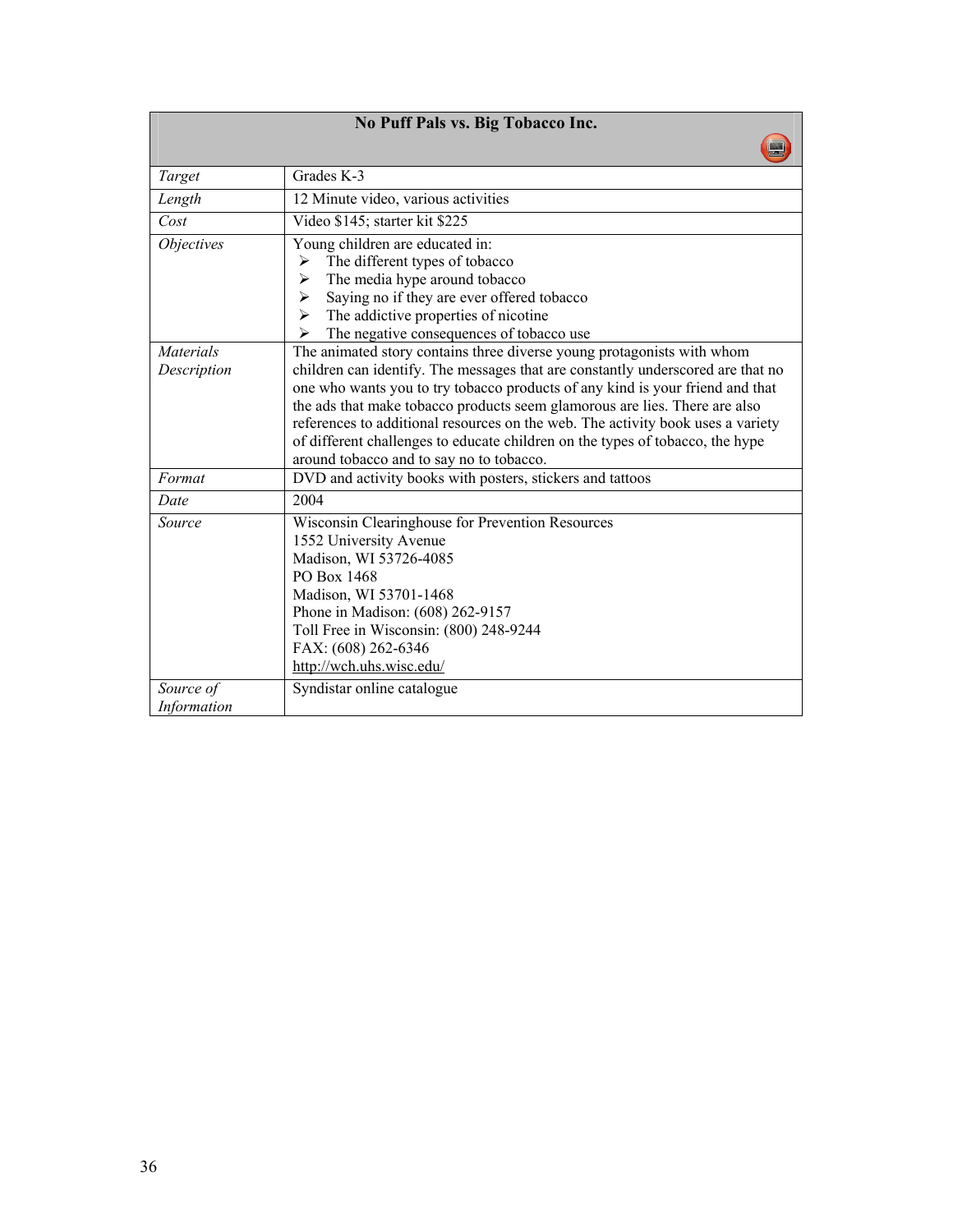| <b>Science, Tobacco and You</b> |                                                                                                                                                                                                                                                                                     |
|---------------------------------|-------------------------------------------------------------------------------------------------------------------------------------------------------------------------------------------------------------------------------------------------------------------------------------|
|                                 |                                                                                                                                                                                                                                                                                     |
| Target                          | Grades 4-5                                                                                                                                                                                                                                                                          |
| Length                          | Varying lengths                                                                                                                                                                                                                                                                     |
| Cost                            | Teacher guide-\$200; workshop (optional) \$2,500 for up to 50 teachers; various<br>costs depending on needs \$1,050 to \$2,100                                                                                                                                                      |
| <i>Objectives</i>               | To promote scientific literacy by encouraging students to ask and answer<br>questions through the medium of the issues of tobacco use and prevention.                                                                                                                               |
| <i>Materials</i><br>Description | A multidisciplinary, multimedia, science curriculum through which students<br>explore the harmful effects of tobacco on their bodies, strategies for handling<br>peer pressure to use tobacco products, and the role that advertising plays in<br>promoting tobacco addiction.      |
| Format                          | Each package contains a box of manipulatives (all the equipment necessary for<br>up to 250 students to conduct over 22 activities), a student/teacher guidebook,<br>an interactive CD-ROM, and the website with many of these and supplemental<br>materials in downloadable format. |
| Date                            | 2001                                                                                                                                                                                                                                                                                |
| Source                          | Center for Integrating Research and Learning or United Learning<br>1-888-892-3484 or 1-888-686-2100<br>http://www.scienceu.fsu.edu/states/wi.html                                                                                                                                   |
| Source of<br>Information        | Introductory packet and web-site                                                                                                                                                                                                                                                    |
| Evaluator<br>Comment            | Nice activities that would add to tobacco education through the science<br>curriculum.                                                                                                                                                                                              |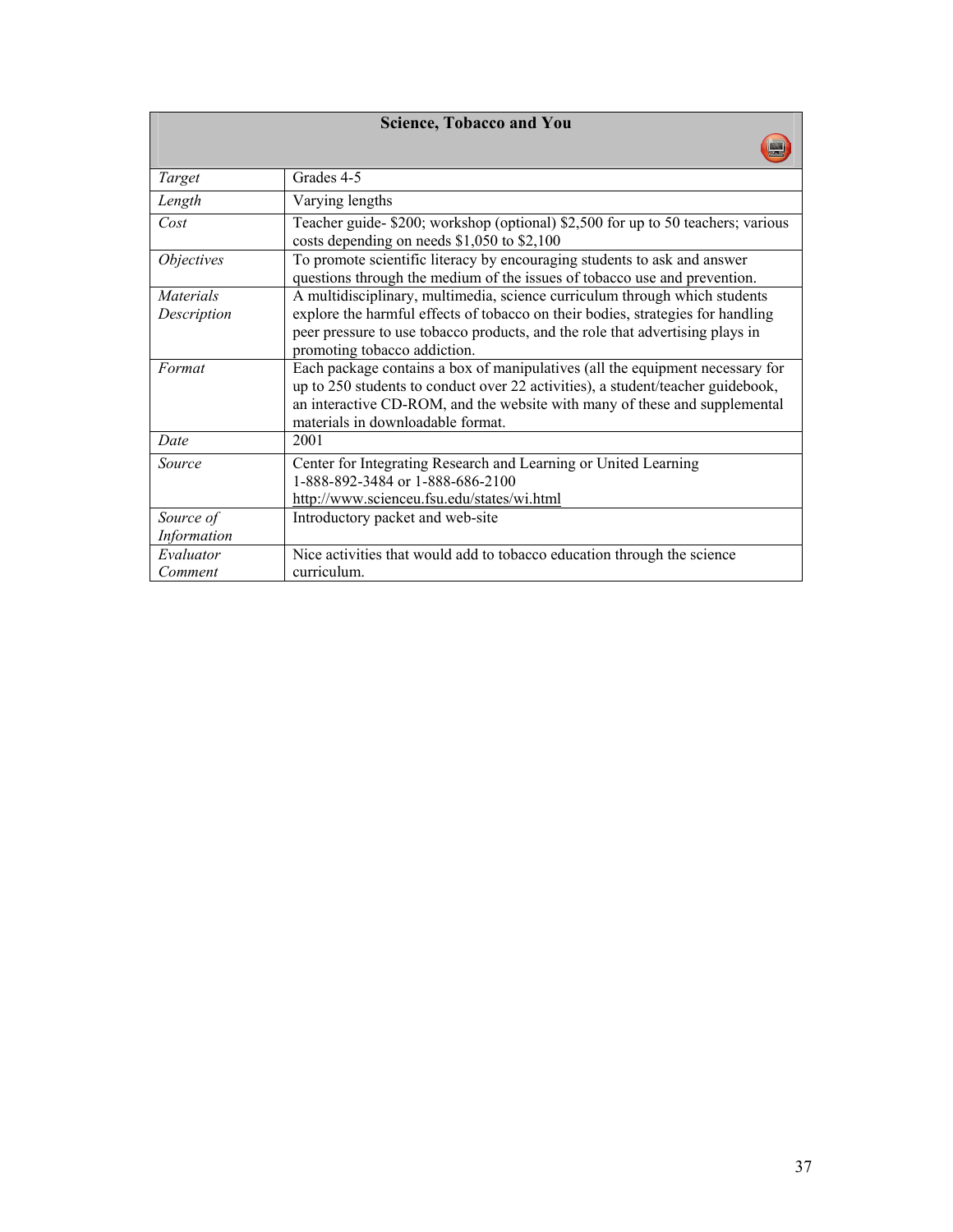|                                 | <b>Second-Hand Smoke: A Matter of Life and Breath</b>                                                                                                                                                                                                                                                                                                                                                                                                                                                                                                                                                                                                                            |
|---------------------------------|----------------------------------------------------------------------------------------------------------------------------------------------------------------------------------------------------------------------------------------------------------------------------------------------------------------------------------------------------------------------------------------------------------------------------------------------------------------------------------------------------------------------------------------------------------------------------------------------------------------------------------------------------------------------------------|
| Target                          | Grades 7-12                                                                                                                                                                                                                                                                                                                                                                                                                                                                                                                                                                                                                                                                      |
| Length                          | 10 minute video, varying lengths of activities                                                                                                                                                                                                                                                                                                                                                                                                                                                                                                                                                                                                                                   |
| Cost                            | \$139.95                                                                                                                                                                                                                                                                                                                                                                                                                                                                                                                                                                                                                                                                         |
| <i>Objectives</i>               | Students will be able to:<br>Recognize that tobacco is an extremely addictive and dangerous substance<br>≻<br>Appreciate how many dangerous chemicals exists in both mainstream<br>➤<br>tobacco smoke and in sidestream tobacco smoke<br>Understand that cigarette smoke causes serious damage to many areas of<br>⋗<br>the body for both smokers and non-smokers alike<br>Realize that smoking is an unattractive habit<br>➤<br>See vivid proof of the ways that smoking can alter a person's life and well-<br>being<br>Be wary of the power of advertising to "hook" new smokers<br>➤<br>Spread the message that tobacco kills<br>➤<br>Identify reasons to be smoke-free<br>↘ |
| <b>Materials</b><br>Description | The video provides startling medical facts along with teenagers' thoughts and<br>reflections on how it feels to associate with those who smoke, and how they<br>view the billion-dollar tobacco industry and its manipulative tactics. Provides<br>unique approaches on how to handle other people who smoke.                                                                                                                                                                                                                                                                                                                                                                    |
| Format                          | Teacher manual and 12 student activities with video.                                                                                                                                                                                                                                                                                                                                                                                                                                                                                                                                                                                                                             |
| Date                            | 2003                                                                                                                                                                                                                                                                                                                                                                                                                                                                                                                                                                                                                                                                             |
| Source                          | Human Relations Media<br>1-800-431-2050<br>http://www.hrmvideo.com                                                                                                                                                                                                                                                                                                                                                                                                                                                                                                                                                                                                               |
| Source of<br><b>Information</b> | Introduction to the materials                                                                                                                                                                                                                                                                                                                                                                                                                                                                                                                                                                                                                                                    |
| <b>Note</b>                     | Not reviewed in 2007 due to date of publication                                                                                                                                                                                                                                                                                                                                                                                                                                                                                                                                                                                                                                  |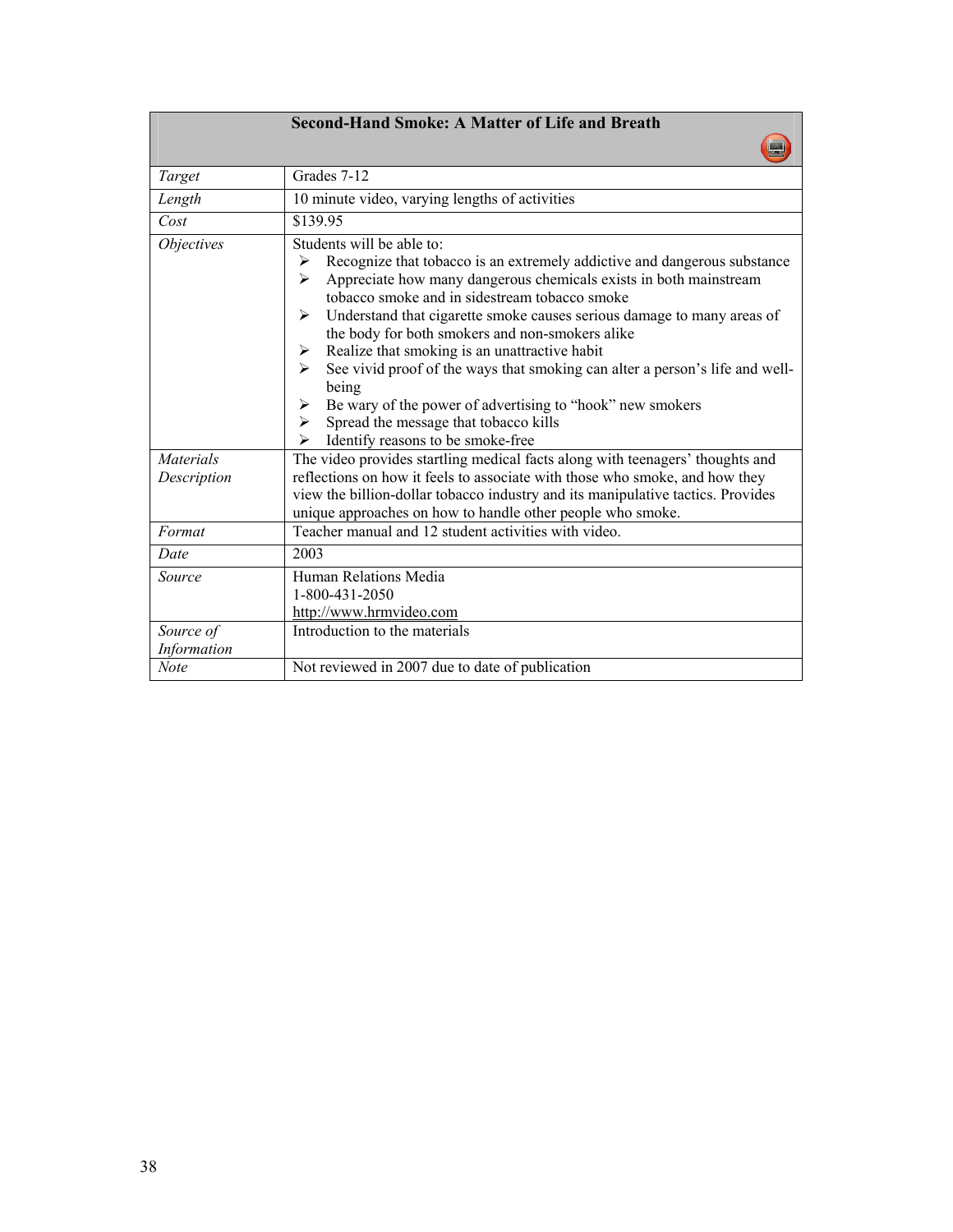| <b>Smoking Damages Nearly Every Organ in the Human Body</b> |                                                                                                                                                                                                                                                                                                                       |
|-------------------------------------------------------------|-----------------------------------------------------------------------------------------------------------------------------------------------------------------------------------------------------------------------------------------------------------------------------------------------------------------------|
|                                                             |                                                                                                                                                                                                                                                                                                                       |
| Target                                                      | Grades 9-12                                                                                                                                                                                                                                                                                                           |
| Length                                                      | N/A                                                                                                                                                                                                                                                                                                                   |
| Cost                                                        | Free                                                                                                                                                                                                                                                                                                                  |
| <i>Objectives</i>                                           | Educate students about the damage that smoking can cause to nearly every<br>organ, and to the many diseases that can result from this damage. Encourage<br>current users to quit.                                                                                                                                     |
| <b>Materials</b>                                            | Based on the 2004 Surgeon General's Report: The Health Consequences of                                                                                                                                                                                                                                                |
| Description                                                 | Smoking on the Human Body, this interactive web-based resource allows<br>students to view complex images of the various organs. These images can be<br>rotated so that students are able to see all sides of the human body. Also the kind<br>of damage that smoking will inflict upon the organ viewed is described. |
| Format                                                      | Web-based                                                                                                                                                                                                                                                                                                             |
| Date                                                        | 2004                                                                                                                                                                                                                                                                                                                  |
| Source                                                      | Centers for Disease Control and Prevention<br>www.cdc.gov/tobacco/data_statistics/sgr/sgr_2004/sgranimation/html/index.html                                                                                                                                                                                           |
| Source of<br>Information                                    | Introduction to web-site                                                                                                                                                                                                                                                                                              |
| Evaluator                                                   | Use flash version. Terminology is very medical. Very advanced. Great visuals.                                                                                                                                                                                                                                         |
| Comment                                                     | Lots of reading. Great for projects.                                                                                                                                                                                                                                                                                  |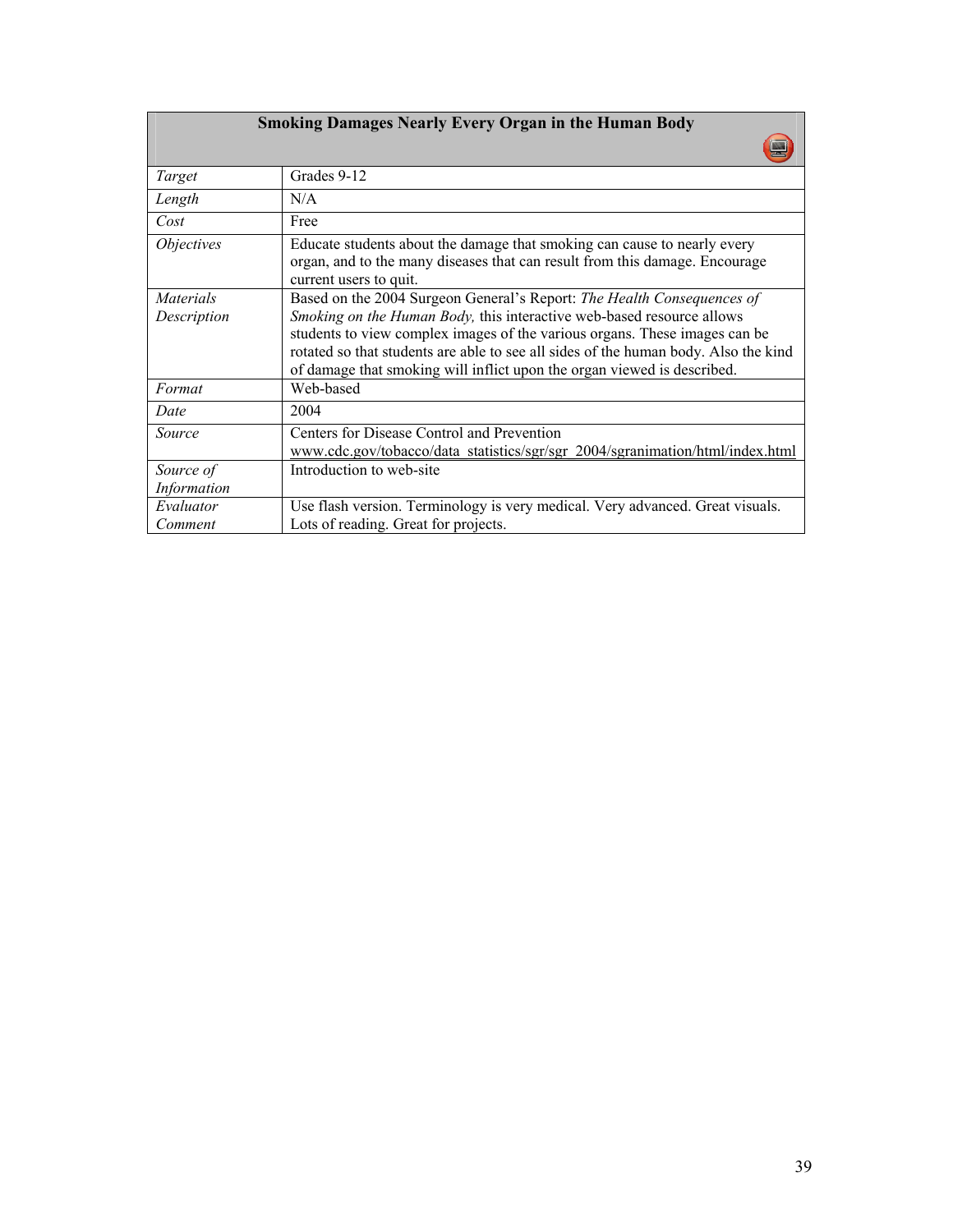| <b>Something Stinks in Hollywood</b> |                                                                                                                                                                                                                                                                    |
|--------------------------------------|--------------------------------------------------------------------------------------------------------------------------------------------------------------------------------------------------------------------------------------------------------------------|
|                                      |                                                                                                                                                                                                                                                                    |
| Target                               | Grades 6-12                                                                                                                                                                                                                                                        |
| Length                               | Various lengths                                                                                                                                                                                                                                                    |
| Cost                                 | \$169                                                                                                                                                                                                                                                              |
| <i><b>Objectives</b></i>             | Make youth aware of the relationship, both past and present, between Big<br>$\blacktriangleright$<br>Tobacco and Hollywood<br>Help students recognize smoking in youth-rated movies<br>➤                                                                           |
|                                      | Advocate for an end to tobacco product placement in youth-rated movies<br>⋗                                                                                                                                                                                        |
| <b>Materials</b><br>Description      | The DVD has 50 clips from youth-rated movies that depict smoking, slides<br>describing the history of smoking in the movies, comments from professionals<br>in the movie industry and interactive activities. Also included is a downloadable<br>discussion guide. |
| Format                               | DVD and downloadable discussion guide                                                                                                                                                                                                                              |
| Date                                 | 2005                                                                                                                                                                                                                                                               |
| Source                               | NIMCO, Inc.<br>1-800-962-6662<br>www.TobaccoFreeEarth.com or www.nimcoinc.com                                                                                                                                                                                      |
| Source of                            | Pamphlet that comes with DVD and the discussion guide                                                                                                                                                                                                              |
| Information                          |                                                                                                                                                                                                                                                                    |
| Evaluator                            | Recommended to be used as part of a more comprehensive curriculum, not as a                                                                                                                                                                                        |
| Comment                              | stand-alone. Use as a training too or as pieces of a presentation. Too dry for<br>straight use in the classroom.                                                                                                                                                   |
| <b>Youth Comments</b>                | Parts of the DVD could be used at certain points of a presentation, but the whole<br>thing is a no go. Although it has some good information, there are better ways<br>to present the information given.                                                           |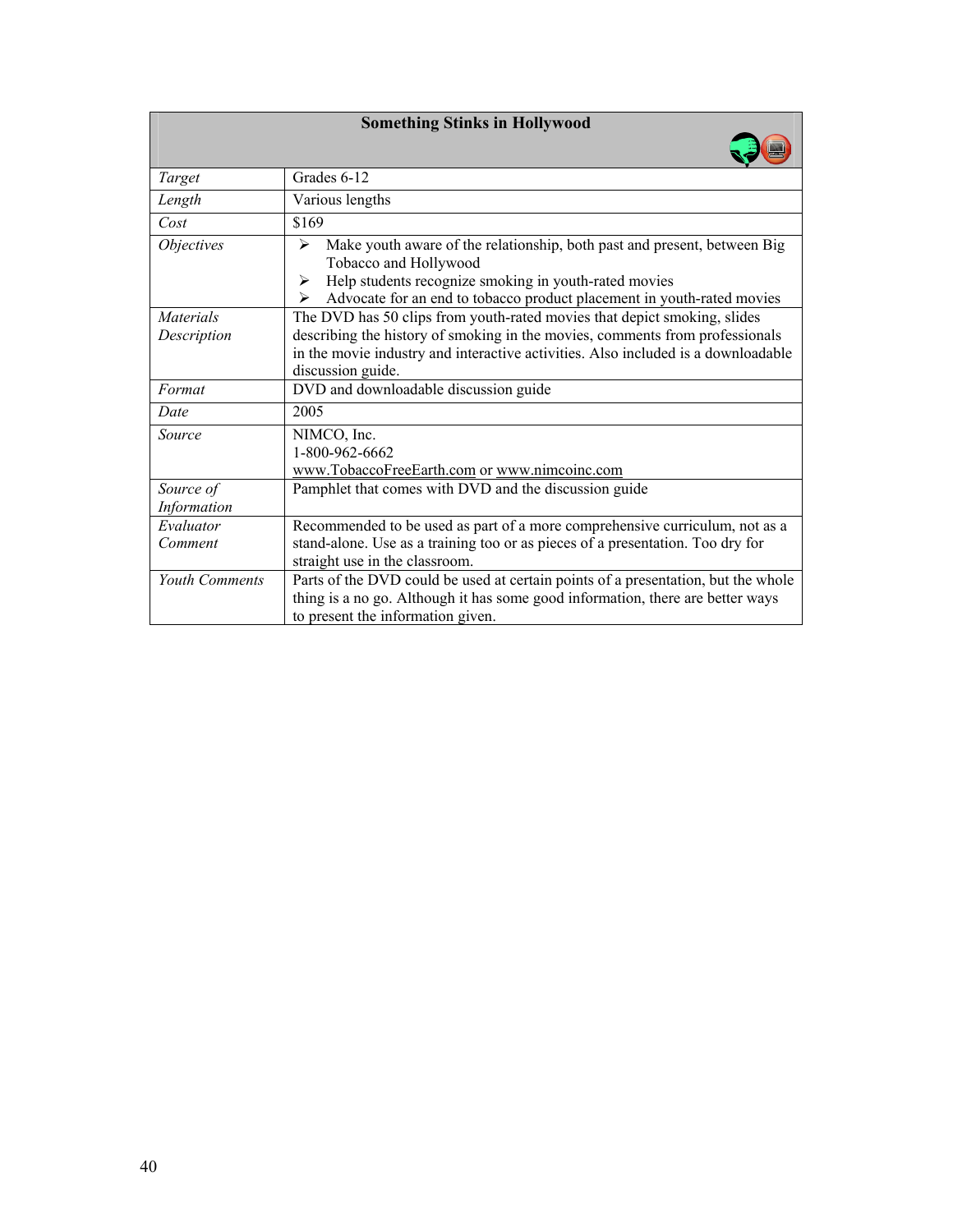| <b>Spit Tobacco:</b><br><b>A Guide for Quitting</b> |                                                                                                                                                                                                                                                                     |
|-----------------------------------------------------|---------------------------------------------------------------------------------------------------------------------------------------------------------------------------------------------------------------------------------------------------------------------|
| Target                                              | Grades 9-Adult                                                                                                                                                                                                                                                      |
| Length                                              | Self-paced                                                                                                                                                                                                                                                          |
| Cost                                                | Free                                                                                                                                                                                                                                                                |
| <i>Objectives</i>                                   | Help spit tobacco users quit.                                                                                                                                                                                                                                       |
| <i>Materials</i><br>Description                     | The booklet is focused on helping spit tobacco users quit their addiction. It has<br>many tips to help substitute other activities for smokeless tobacco. It also gives<br>advice for surviving the first two weeks and the withdrawal that comes with<br>quitting. |
| Format                                              | Booklet                                                                                                                                                                                                                                                             |
| Date                                                | 2006                                                                                                                                                                                                                                                                |
| Source                                              | National Institute of Dental and Craniofacial Research<br>National Oral Health Information Clearinghouse<br>1 NOHIC Way<br>Bethesda, Maryland 20892-3500<br>301-402-7364<br>www.nider.nih.gov                                                                       |
| Source of                                           | <b>Booklet</b>                                                                                                                                                                                                                                                      |
| Information                                         |                                                                                                                                                                                                                                                                     |
| Evaluator<br>Comment                                | Could be used as a supplemental piece in comprehensive youth treatment<br>program. Adult facilitators could use it as a resource gathering piece. Doesn't<br>really explain addiction. Nice book.                                                                   |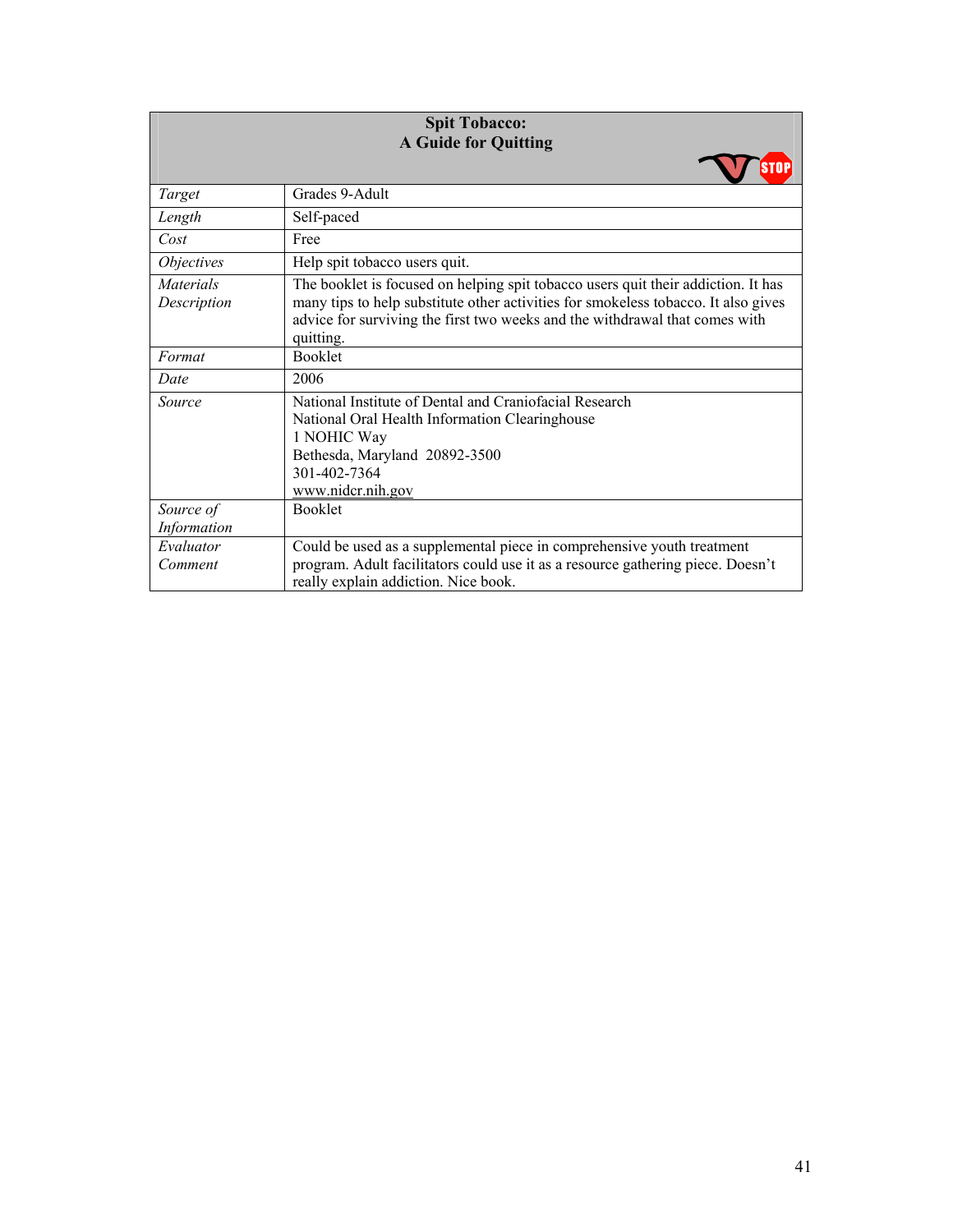| <b>The STOP Guide</b>           |                                                                                                                                                                                                                           |
|---------------------------------|---------------------------------------------------------------------------------------------------------------------------------------------------------------------------------------------------------------------------|
| Target                          | General Audience                                                                                                                                                                                                          |
| Length                          | N/A                                                                                                                                                                                                                       |
| Cost                            | \$89.95                                                                                                                                                                                                                   |
| <i>Objectives</i>               | Readers will gain an understanding of:<br>The history of smokeless tobacco<br>➤<br>The current usage<br>⋗<br>Some of the health risks of using smokeless tobacco<br>⋗<br>Various prevention and cessation techniques<br>↘ |
| <b>Materials</b><br>Description | The binder contains a wide variety of information on all aspects of smokeless<br>tobacco, including resources for further information and a brief list of<br>prevention/cessation programs.                               |
| Format                          | Binder                                                                                                                                                                                                                    |
| Date                            | 2006                                                                                                                                                                                                                      |
| Source                          | <b>Applied Behavior Science Press</b><br>1-888-345-8744<br>http://www.appliedbehaviorscience.com                                                                                                                          |
| Source of<br>Information        | <b>STOP</b> Binder                                                                                                                                                                                                        |
| Evaluator<br>Comment            | It is strongly recommended that users discard older versions and replace with<br>this new version. Good resource guide. Not a curriculum.                                                                                 |

| <b>Tobacco Attention Grabber</b> |                                                                                                                                                                                                      |
|----------------------------------|------------------------------------------------------------------------------------------------------------------------------------------------------------------------------------------------------|
|                                  |                                                                                                                                                                                                      |
| Target                           | All ages                                                                                                                                                                                             |
| Length                           | Various lengths                                                                                                                                                                                      |
| Cost                             | \$29.95                                                                                                                                                                                              |
| <i><b>Objectives</b></i>         | To assist with teaching or speaking about the adverse effects tobacco causes to<br>all those who come in contact with this addictive drug.                                                           |
| <i>Materials</i><br>Description  | A variety of creative activities designed to present analogies to smoking and its<br>effects using visual aids (not included). All visuals are available for purchase at<br>www.TobaccoFreeEarth.com |
| Format                           | <b>Binder</b>                                                                                                                                                                                        |
| Date                             | 2005                                                                                                                                                                                                 |
| Source                           | NIMCO, Inc.<br>1-800-962-6662<br>www.TobaccoFreeEarth.com or www.nimcoinc.com                                                                                                                        |
| Source of<br>Information         | Introduction to the binder                                                                                                                                                                           |
| Evaluator<br>Comment             | Excellent resource for teachers and community programs.                                                                                                                                              |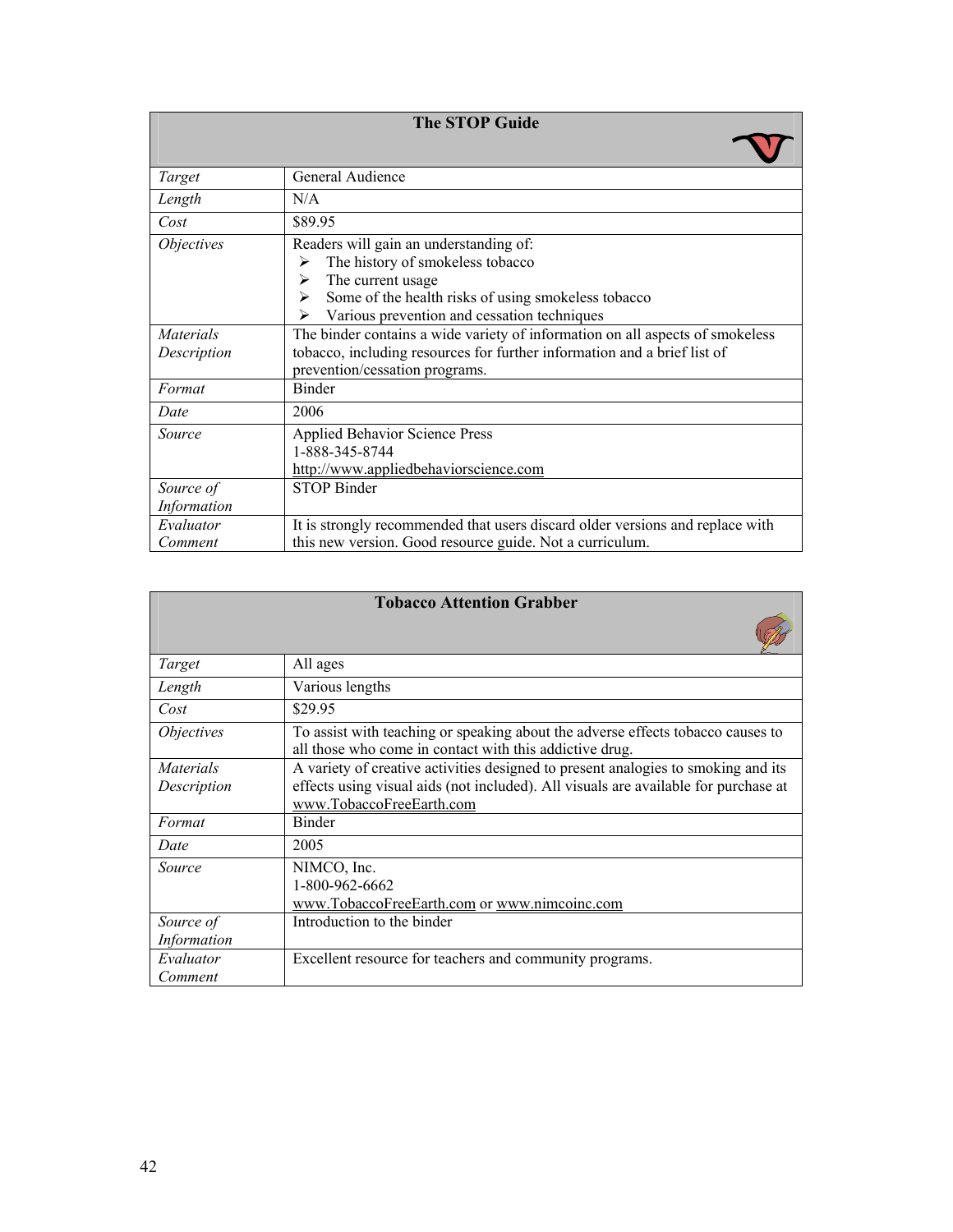| <b>Unfiltered Facts-CD</b>      |                                                                                                                                                                                                          |  |
|---------------------------------|----------------------------------------------------------------------------------------------------------------------------------------------------------------------------------------------------------|--|
|                                 |                                                                                                                                                                                                          |  |
| Target                          | Grades 5-7                                                                                                                                                                                               |  |
| Length                          | 45-50 minutes                                                                                                                                                                                            |  |
| Cost                            | \$14.95                                                                                                                                                                                                  |  |
| <i>Objectives</i>               | Inspire people never to use tobacco<br>➤<br>Motivate those who do use to quit<br>➤                                                                                                                       |  |
| <i>Materials</i><br>Description | Music of several styles containing anti-tobacco messages that encourage the<br>listener to avoid using tobacco or to quit if they do use. Some songs convey the<br>negative consequences of tobacco use. |  |
| Format                          | CD                                                                                                                                                                                                       |  |
| Date                            | 2002                                                                                                                                                                                                     |  |
| Source                          | Sterlen Barr<br>Rapping About Prevention, Inc.<br>PO Box 22355<br>Philadelphia, PA 19110<br>SterlenBarr@verizon.net                                                                                      |  |
| Source of<br>Information        | CD jacket                                                                                                                                                                                                |  |
| <b>Youth Comments</b>           | Some songs are out of date and would be laughed at. The songs should be<br>played in a relaxed setting.                                                                                                  |  |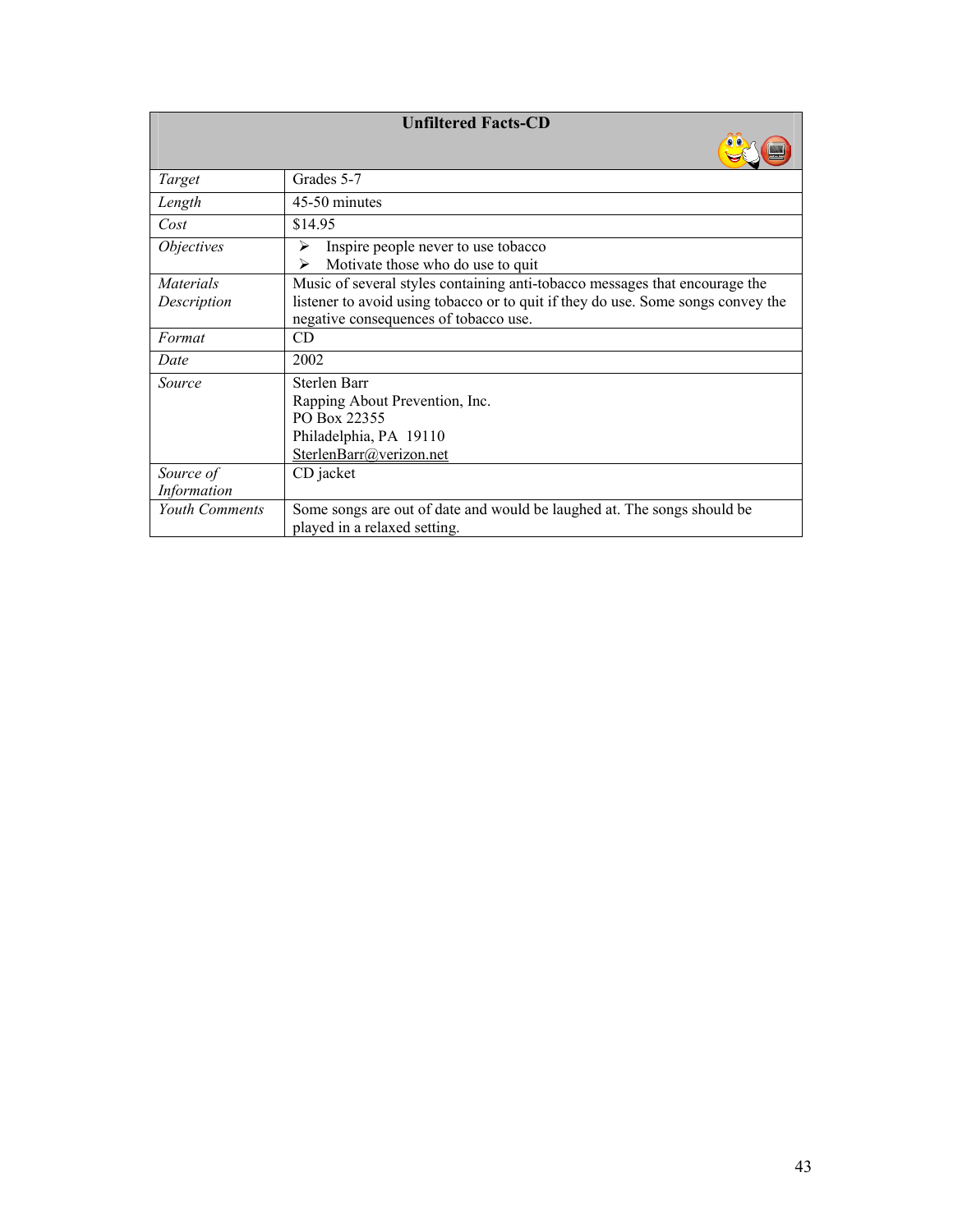| <b>Up to Snuff</b> |                                                                                                                                                                                                                                |  |  |
|--------------------|--------------------------------------------------------------------------------------------------------------------------------------------------------------------------------------------------------------------------------|--|--|
|                    |                                                                                                                                                                                                                                |  |  |
| Target             | Grades 7-12                                                                                                                                                                                                                    |  |  |
| Length             | Various lengths of time                                                                                                                                                                                                        |  |  |
| Cost               | \$24.95                                                                                                                                                                                                                        |  |  |
| <i>Objectives</i>  | To help teachers, parents and adolescents become more aware of the<br>⋗<br>health risks involved in using smokeless tobacco products<br>To help young people quit their use of snuff or chew if they are already<br>⋗<br>using |  |  |
| <i>Materials</i>   | The workbook helps teachers educate young people and adults about the                                                                                                                                                          |  |  |
| Description        | history, health risks, prevalence and legal issues of smokeless tobacco use. It                                                                                                                                                |  |  |
|                    | includes 18 reproducible activities and a resource section on related materials                                                                                                                                                |  |  |
|                    | and suggested readings.                                                                                                                                                                                                        |  |  |
| Format             | Teacher workbook                                                                                                                                                                                                               |  |  |
| Date               | 2002                                                                                                                                                                                                                           |  |  |
| Source             | <b>Applied Behavior Science Press</b>                                                                                                                                                                                          |  |  |
|                    | 1-888-345-8744                                                                                                                                                                                                                 |  |  |
|                    | http://www.appliedbehaviorscience.com                                                                                                                                                                                          |  |  |
| Source of          | Introduction to the workbook                                                                                                                                                                                                   |  |  |
| Information        |                                                                                                                                                                                                                                |  |  |
| Evaluator          | Good overall information on smokeless tobacco. Pharmacotherapy information                                                                                                                                                     |  |  |
| Comment            | and data related to prevalence are out of date. Supplement with more up-to-date                                                                                                                                                |  |  |
|                    | information.                                                                                                                                                                                                                   |  |  |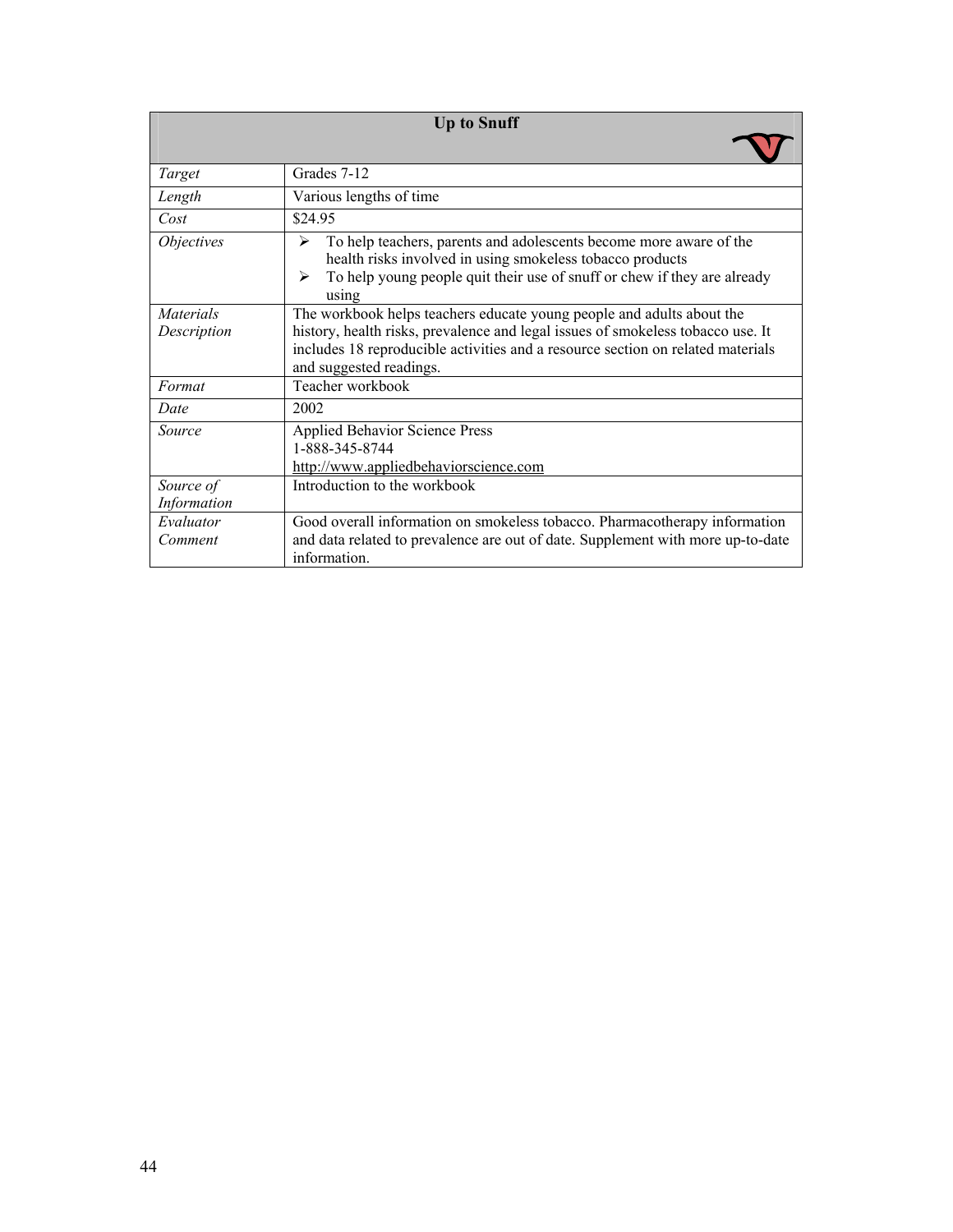#### **C. Fact Sheets**

For the most up-to-date data on tobacco usage and attitudes as well as current information on the effects of tobacco, visit these websites:

**Tobacco Control Resource Center, Wisconsin Clearinghouse for Prevention Resources**  <http://www.tobwis.org/>

**American Legacy Foundation**  <http://www.americanlegacy.org/>

**Campaign for Tobacco Free Kids**  <http://www.tobaccofreekids.org/>

**Wisconsin Youth Risk Behavior Survey**  <http://dpi.wi.gov/sspw/yrbsindx.html>

**Wisconsin Youth Tobacco Survey**  <http://dhfs.wisconsin.gov/tobacco/YTS.htm>

For up-to-date information on current medications to help people quit smoking

**University of Wisconsin Center for Tobacco Research and Intervention**  <http://www.ctri.wisc.edu/Smokers/smokers.htm>